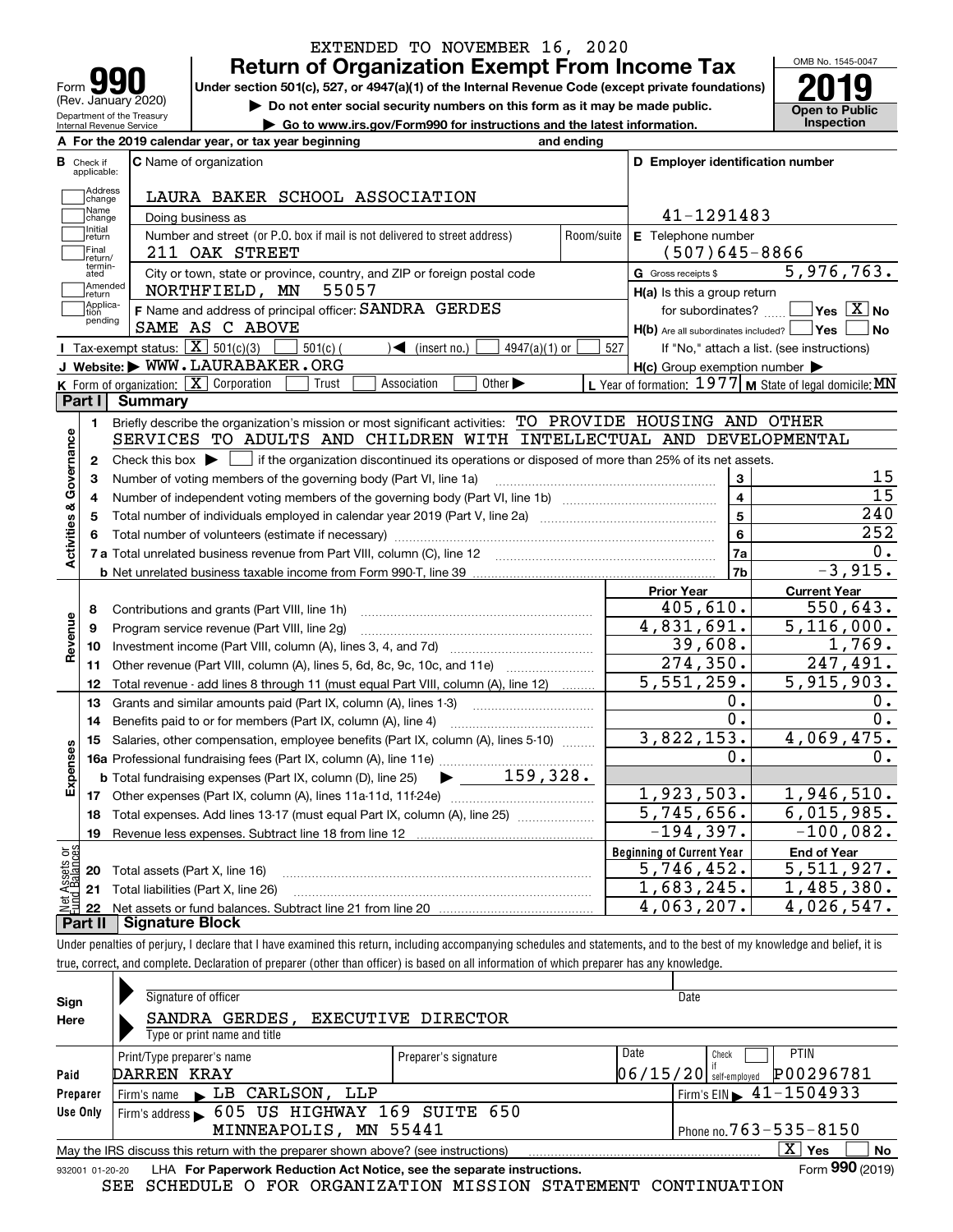| <b>Part III Statement of Program Service Accomplishments</b><br>$\overline{\mathtt{x}}$<br>Check if Schedule O contains a response or note to any line in this Part III<br>Briefly describe the organization's mission:<br>TO PROVIDE HOUSING AND OTHER SERVICES TO ADULTS AND CHILDREN WITH<br>INTELLECTUAL AND DEVELOPMENTAL DISABILITIES. OUR MISSION IS TO RESPECT<br>THE LIFE CHOICES AND DREAMS OF PEOPLE WITH DEVELOPMENTAL DISABILITIES<br>AND HELP THEM REACH THEIR GOALS.<br>Did the organization undertake any significant program services during the year which were not listed on the<br>$\overline{\mathsf{Yes}\mathrel{\hspace{0.05cm}\mathbf{X}}$ No<br>prior Form 990 or 990-EZ?<br>If "Yes," describe these new services on Schedule O.<br>$\overline{\ }$ Yes $\overline{\phantom{a}X}$ No<br>Did the organization cease conducting, or make significant changes in how it conducts, any program services?<br>If "Yes," describe these changes on Schedule O.<br>Describe the organization's program service accomplishments for each of its three largest program services, as measured by expenses.<br>Section 501(c)(3) and 501(c)(4) organizations are required to report the amount of grants and allocations to others, the total expenses, and<br>revenue, if any, for each program service reported.<br>5, 285, 239. including grants of \$<br>5,424,351.<br>(Expenses \$<br>) (Revenue \$<br>(Code:<br>OAK STREET RESIDENTIAL SERVICES: AN INTERMEDIATE CARE FACILITY FOR<br>PERSONS WITH INTELLECTUAL AND DEVELOPMENTAL DISABILITIES.<br>THESE<br>SERVICES ARE LICENSED BY THE MINNESOTA DEPT OF HEALTH<br>(ICF-DD AND<br>SUPERVISED LIVING FACILITY) AND THE MINNESOTA DEPT OF HUMAN SERVICES<br>CONSOLIDATED STANDARDS FOR LICENSED PROGRAMS SERVING PEOPLE WITH<br>INTELLECTUAL AND DEVELOPMENTAL DISABILITIES). SERVICES ARE FUNDED |
|-----------------------------------------------------------------------------------------------------------------------------------------------------------------------------------------------------------------------------------------------------------------------------------------------------------------------------------------------------------------------------------------------------------------------------------------------------------------------------------------------------------------------------------------------------------------------------------------------------------------------------------------------------------------------------------------------------------------------------------------------------------------------------------------------------------------------------------------------------------------------------------------------------------------------------------------------------------------------------------------------------------------------------------------------------------------------------------------------------------------------------------------------------------------------------------------------------------------------------------------------------------------------------------------------------------------------------------------------------------------------------------------------------------------------------------------------------------------------------------------------------------------------------------------------------------------------------------------------------------------------------------------------------------------------------------------------------------------------------------------------------------------------------------------------------------------------------------------------------------------------|
|                                                                                                                                                                                                                                                                                                                                                                                                                                                                                                                                                                                                                                                                                                                                                                                                                                                                                                                                                                                                                                                                                                                                                                                                                                                                                                                                                                                                                                                                                                                                                                                                                                                                                                                                                                                                                                                                       |
|                                                                                                                                                                                                                                                                                                                                                                                                                                                                                                                                                                                                                                                                                                                                                                                                                                                                                                                                                                                                                                                                                                                                                                                                                                                                                                                                                                                                                                                                                                                                                                                                                                                                                                                                                                                                                                                                       |
|                                                                                                                                                                                                                                                                                                                                                                                                                                                                                                                                                                                                                                                                                                                                                                                                                                                                                                                                                                                                                                                                                                                                                                                                                                                                                                                                                                                                                                                                                                                                                                                                                                                                                                                                                                                                                                                                       |
|                                                                                                                                                                                                                                                                                                                                                                                                                                                                                                                                                                                                                                                                                                                                                                                                                                                                                                                                                                                                                                                                                                                                                                                                                                                                                                                                                                                                                                                                                                                                                                                                                                                                                                                                                                                                                                                                       |
|                                                                                                                                                                                                                                                                                                                                                                                                                                                                                                                                                                                                                                                                                                                                                                                                                                                                                                                                                                                                                                                                                                                                                                                                                                                                                                                                                                                                                                                                                                                                                                                                                                                                                                                                                                                                                                                                       |
|                                                                                                                                                                                                                                                                                                                                                                                                                                                                                                                                                                                                                                                                                                                                                                                                                                                                                                                                                                                                                                                                                                                                                                                                                                                                                                                                                                                                                                                                                                                                                                                                                                                                                                                                                                                                                                                                       |
|                                                                                                                                                                                                                                                                                                                                                                                                                                                                                                                                                                                                                                                                                                                                                                                                                                                                                                                                                                                                                                                                                                                                                                                                                                                                                                                                                                                                                                                                                                                                                                                                                                                                                                                                                                                                                                                                       |
|                                                                                                                                                                                                                                                                                                                                                                                                                                                                                                                                                                                                                                                                                                                                                                                                                                                                                                                                                                                                                                                                                                                                                                                                                                                                                                                                                                                                                                                                                                                                                                                                                                                                                                                                                                                                                                                                       |
|                                                                                                                                                                                                                                                                                                                                                                                                                                                                                                                                                                                                                                                                                                                                                                                                                                                                                                                                                                                                                                                                                                                                                                                                                                                                                                                                                                                                                                                                                                                                                                                                                                                                                                                                                                                                                                                                       |
|                                                                                                                                                                                                                                                                                                                                                                                                                                                                                                                                                                                                                                                                                                                                                                                                                                                                                                                                                                                                                                                                                                                                                                                                                                                                                                                                                                                                                                                                                                                                                                                                                                                                                                                                                                                                                                                                       |
|                                                                                                                                                                                                                                                                                                                                                                                                                                                                                                                                                                                                                                                                                                                                                                                                                                                                                                                                                                                                                                                                                                                                                                                                                                                                                                                                                                                                                                                                                                                                                                                                                                                                                                                                                                                                                                                                       |
|                                                                                                                                                                                                                                                                                                                                                                                                                                                                                                                                                                                                                                                                                                                                                                                                                                                                                                                                                                                                                                                                                                                                                                                                                                                                                                                                                                                                                                                                                                                                                                                                                                                                                                                                                                                                                                                                       |
|                                                                                                                                                                                                                                                                                                                                                                                                                                                                                                                                                                                                                                                                                                                                                                                                                                                                                                                                                                                                                                                                                                                                                                                                                                                                                                                                                                                                                                                                                                                                                                                                                                                                                                                                                                                                                                                                       |
|                                                                                                                                                                                                                                                                                                                                                                                                                                                                                                                                                                                                                                                                                                                                                                                                                                                                                                                                                                                                                                                                                                                                                                                                                                                                                                                                                                                                                                                                                                                                                                                                                                                                                                                                                                                                                                                                       |
|                                                                                                                                                                                                                                                                                                                                                                                                                                                                                                                                                                                                                                                                                                                                                                                                                                                                                                                                                                                                                                                                                                                                                                                                                                                                                                                                                                                                                                                                                                                                                                                                                                                                                                                                                                                                                                                                       |
|                                                                                                                                                                                                                                                                                                                                                                                                                                                                                                                                                                                                                                                                                                                                                                                                                                                                                                                                                                                                                                                                                                                                                                                                                                                                                                                                                                                                                                                                                                                                                                                                                                                                                                                                                                                                                                                                       |
|                                                                                                                                                                                                                                                                                                                                                                                                                                                                                                                                                                                                                                                                                                                                                                                                                                                                                                                                                                                                                                                                                                                                                                                                                                                                                                                                                                                                                                                                                                                                                                                                                                                                                                                                                                                                                                                                       |
|                                                                                                                                                                                                                                                                                                                                                                                                                                                                                                                                                                                                                                                                                                                                                                                                                                                                                                                                                                                                                                                                                                                                                                                                                                                                                                                                                                                                                                                                                                                                                                                                                                                                                                                                                                                                                                                                       |
|                                                                                                                                                                                                                                                                                                                                                                                                                                                                                                                                                                                                                                                                                                                                                                                                                                                                                                                                                                                                                                                                                                                                                                                                                                                                                                                                                                                                                                                                                                                                                                                                                                                                                                                                                                                                                                                                       |
|                                                                                                                                                                                                                                                                                                                                                                                                                                                                                                                                                                                                                                                                                                                                                                                                                                                                                                                                                                                                                                                                                                                                                                                                                                                                                                                                                                                                                                                                                                                                                                                                                                                                                                                                                                                                                                                                       |
|                                                                                                                                                                                                                                                                                                                                                                                                                                                                                                                                                                                                                                                                                                                                                                                                                                                                                                                                                                                                                                                                                                                                                                                                                                                                                                                                                                                                                                                                                                                                                                                                                                                                                                                                                                                                                                                                       |
| PRIMARILY THROUGH MEDICAID AND ARE AUTHORIZED THROUGH EACH PERSONS                                                                                                                                                                                                                                                                                                                                                                                                                                                                                                                                                                                                                                                                                                                                                                                                                                                                                                                                                                                                                                                                                                                                                                                                                                                                                                                                                                                                                                                                                                                                                                                                                                                                                                                                                                                                    |
| INTERDISCIPLINARY TEAM AND THEIR COUNTY OF FINANCIAL RESPONSIBILITY.                                                                                                                                                                                                                                                                                                                                                                                                                                                                                                                                                                                                                                                                                                                                                                                                                                                                                                                                                                                                                                                                                                                                                                                                                                                                                                                                                                                                                                                                                                                                                                                                                                                                                                                                                                                                  |
|                                                                                                                                                                                                                                                                                                                                                                                                                                                                                                                                                                                                                                                                                                                                                                                                                                                                                                                                                                                                                                                                                                                                                                                                                                                                                                                                                                                                                                                                                                                                                                                                                                                                                                                                                                                                                                                                       |
| OUR RATES ARE DETERMINED BY THE MN DEPT OF HUMAN SERVICES.                                                                                                                                                                                                                                                                                                                                                                                                                                                                                                                                                                                                                                                                                                                                                                                                                                                                                                                                                                                                                                                                                                                                                                                                                                                                                                                                                                                                                                                                                                                                                                                                                                                                                                                                                                                                            |
| INCREASES/DECREASES ARE APPROVED THROUGH THE MN LEGISLATURE. CURRENTLY                                                                                                                                                                                                                                                                                                                                                                                                                                                                                                                                                                                                                                                                                                                                                                                                                                                                                                                                                                                                                                                                                                                                                                                                                                                                                                                                                                                                                                                                                                                                                                                                                                                                                                                                                                                                |
| AT 29, WE ARE LICENSED TO SERVE 30 PEOPLE WITH INTELLECTUAL AND                                                                                                                                                                                                                                                                                                                                                                                                                                                                                                                                                                                                                                                                                                                                                                                                                                                                                                                                                                                                                                                                                                                                                                                                                                                                                                                                                                                                                                                                                                                                                                                                                                                                                                                                                                                                       |
| ) (Expenses \$<br>) (Revenue \$<br>(Code:<br>including grants of \$                                                                                                                                                                                                                                                                                                                                                                                                                                                                                                                                                                                                                                                                                                                                                                                                                                                                                                                                                                                                                                                                                                                                                                                                                                                                                                                                                                                                                                                                                                                                                                                                                                                                                                                                                                                                   |
| COMMUNITY SERVICES: THESE SERVICES ARE PROVIDED IN THE NORTHFIELD AREA                                                                                                                                                                                                                                                                                                                                                                                                                                                                                                                                                                                                                                                                                                                                                                                                                                                                                                                                                                                                                                                                                                                                                                                                                                                                                                                                                                                                                                                                                                                                                                                                                                                                                                                                                                                                |
| IN EACH PERSON'S HOME. WE OPERATE 6 COMMUNITY RESIDENTAL HOMES WHICH                                                                                                                                                                                                                                                                                                                                                                                                                                                                                                                                                                                                                                                                                                                                                                                                                                                                                                                                                                                                                                                                                                                                                                                                                                                                                                                                                                                                                                                                                                                                                                                                                                                                                                                                                                                                  |
| SUPPORT 3 OR 4 PEOPLE EACH. WE HAVE ANOTHER 11 CLIENTS TO WHOM WE                                                                                                                                                                                                                                                                                                                                                                                                                                                                                                                                                                                                                                                                                                                                                                                                                                                                                                                                                                                                                                                                                                                                                                                                                                                                                                                                                                                                                                                                                                                                                                                                                                                                                                                                                                                                     |
| PROVIDE IN-HOME SUPPORT IN THEIR OWN HOMES OR APARTMENTS.<br>THESE                                                                                                                                                                                                                                                                                                                                                                                                                                                                                                                                                                                                                                                                                                                                                                                                                                                                                                                                                                                                                                                                                                                                                                                                                                                                                                                                                                                                                                                                                                                                                                                                                                                                                                                                                                                                    |
| SERVICES ARE LICENSED BY THE MN DEPT OF HUMAN SERVICES. SERVICES ARE                                                                                                                                                                                                                                                                                                                                                                                                                                                                                                                                                                                                                                                                                                                                                                                                                                                                                                                                                                                                                                                                                                                                                                                                                                                                                                                                                                                                                                                                                                                                                                                                                                                                                                                                                                                                  |
| FUNDED PRIMARILY THROUGH MEDICAID, AND ARE AUTHORIZED THROUGH EACH                                                                                                                                                                                                                                                                                                                                                                                                                                                                                                                                                                                                                                                                                                                                                                                                                                                                                                                                                                                                                                                                                                                                                                                                                                                                                                                                                                                                                                                                                                                                                                                                                                                                                                                                                                                                    |
| PERSON'S INTERDISCIPLINARY TEAM AND THEIR COUNTY OF FINANCIAL                                                                                                                                                                                                                                                                                                                                                                                                                                                                                                                                                                                                                                                                                                                                                                                                                                                                                                                                                                                                                                                                                                                                                                                                                                                                                                                                                                                                                                                                                                                                                                                                                                                                                                                                                                                                         |
| RESPONSIBILITY.                                                                                                                                                                                                                                                                                                                                                                                                                                                                                                                                                                                                                                                                                                                                                                                                                                                                                                                                                                                                                                                                                                                                                                                                                                                                                                                                                                                                                                                                                                                                                                                                                                                                                                                                                                                                                                                       |
|                                                                                                                                                                                                                                                                                                                                                                                                                                                                                                                                                                                                                                                                                                                                                                                                                                                                                                                                                                                                                                                                                                                                                                                                                                                                                                                                                                                                                                                                                                                                                                                                                                                                                                                                                                                                                                                                       |
| WE ARE PAID AN HOURLY RATE FOR IN-HOME SUPPORT. COMMUNITY RESIDENTIAL                                                                                                                                                                                                                                                                                                                                                                                                                                                                                                                                                                                                                                                                                                                                                                                                                                                                                                                                                                                                                                                                                                                                                                                                                                                                                                                                                                                                                                                                                                                                                                                                                                                                                                                                                                                                 |
| CLIENTS HAVE A DAILY RATE DETERMINED BY THEIR COUNTY OF FINANCIAL                                                                                                                                                                                                                                                                                                                                                                                                                                                                                                                                                                                                                                                                                                                                                                                                                                                                                                                                                                                                                                                                                                                                                                                                                                                                                                                                                                                                                                                                                                                                                                                                                                                                                                                                                                                                     |
| RESPONSIBILITY IN CONJUNCTION WITH MN DEPT OF HUMAN SERVICES                                                                                                                                                                                                                                                                                                                                                                                                                                                                                                                                                                                                                                                                                                                                                                                                                                                                                                                                                                                                                                                                                                                                                                                                                                                                                                                                                                                                                                                                                                                                                                                                                                                                                                                                                                                                          |
| ) (Expenses \$<br>) (Revenue \$<br>(Code:<br>including grants of \$                                                                                                                                                                                                                                                                                                                                                                                                                                                                                                                                                                                                                                                                                                                                                                                                                                                                                                                                                                                                                                                                                                                                                                                                                                                                                                                                                                                                                                                                                                                                                                                                                                                                                                                                                                                                   |
| LAURA BAKER SCHOOL: IN 2016, WE CLOSED OUR PRIVATE SCHOOL AND NOW LEASE                                                                                                                                                                                                                                                                                                                                                                                                                                                                                                                                                                                                                                                                                                                                                                                                                                                                                                                                                                                                                                                                                                                                                                                                                                                                                                                                                                                                                                                                                                                                                                                                                                                                                                                                                                                               |
| THAT SPACE TO THE CANNON VALLEY SPECIAL EDUCATION COOPERATIVE,<br>THE                                                                                                                                                                                                                                                                                                                                                                                                                                                                                                                                                                                                                                                                                                                                                                                                                                                                                                                                                                                                                                                                                                                                                                                                                                                                                                                                                                                                                                                                                                                                                                                                                                                                                                                                                                                                 |
| CVSEC. CVSEC UTILIZES THIS SPACE TO PROVIDE SCHOOLING TO CHILDREN WITH                                                                                                                                                                                                                                                                                                                                                                                                                                                                                                                                                                                                                                                                                                                                                                                                                                                                                                                                                                                                                                                                                                                                                                                                                                                                                                                                                                                                                                                                                                                                                                                                                                                                                                                                                                                                |
| INTELLECTUAL AND DEVELOPMENTAL DISABILITIES. THIS EDUCATIONAL PROGRAM                                                                                                                                                                                                                                                                                                                                                                                                                                                                                                                                                                                                                                                                                                                                                                                                                                                                                                                                                                                                                                                                                                                                                                                                                                                                                                                                                                                                                                                                                                                                                                                                                                                                                                                                                                                                 |
| IS DESIGNED FOR CHILDREN WHO ARE UNABLE TO THRIVE IN A TYPICAL PUBLIC                                                                                                                                                                                                                                                                                                                                                                                                                                                                                                                                                                                                                                                                                                                                                                                                                                                                                                                                                                                                                                                                                                                                                                                                                                                                                                                                                                                                                                                                                                                                                                                                                                                                                                                                                                                                 |
| SCHOOL SETTING.                                                                                                                                                                                                                                                                                                                                                                                                                                                                                                                                                                                                                                                                                                                                                                                                                                                                                                                                                                                                                                                                                                                                                                                                                                                                                                                                                                                                                                                                                                                                                                                                                                                                                                                                                                                                                                                       |
|                                                                                                                                                                                                                                                                                                                                                                                                                                                                                                                                                                                                                                                                                                                                                                                                                                                                                                                                                                                                                                                                                                                                                                                                                                                                                                                                                                                                                                                                                                                                                                                                                                                                                                                                                                                                                                                                       |
|                                                                                                                                                                                                                                                                                                                                                                                                                                                                                                                                                                                                                                                                                                                                                                                                                                                                                                                                                                                                                                                                                                                                                                                                                                                                                                                                                                                                                                                                                                                                                                                                                                                                                                                                                                                                                                                                       |
|                                                                                                                                                                                                                                                                                                                                                                                                                                                                                                                                                                                                                                                                                                                                                                                                                                                                                                                                                                                                                                                                                                                                                                                                                                                                                                                                                                                                                                                                                                                                                                                                                                                                                                                                                                                                                                                                       |
|                                                                                                                                                                                                                                                                                                                                                                                                                                                                                                                                                                                                                                                                                                                                                                                                                                                                                                                                                                                                                                                                                                                                                                                                                                                                                                                                                                                                                                                                                                                                                                                                                                                                                                                                                                                                                                                                       |
|                                                                                                                                                                                                                                                                                                                                                                                                                                                                                                                                                                                                                                                                                                                                                                                                                                                                                                                                                                                                                                                                                                                                                                                                                                                                                                                                                                                                                                                                                                                                                                                                                                                                                                                                                                                                                                                                       |
|                                                                                                                                                                                                                                                                                                                                                                                                                                                                                                                                                                                                                                                                                                                                                                                                                                                                                                                                                                                                                                                                                                                                                                                                                                                                                                                                                                                                                                                                                                                                                                                                                                                                                                                                                                                                                                                                       |
| Other program services (Describe on Schedule O.)                                                                                                                                                                                                                                                                                                                                                                                                                                                                                                                                                                                                                                                                                                                                                                                                                                                                                                                                                                                                                                                                                                                                                                                                                                                                                                                                                                                                                                                                                                                                                                                                                                                                                                                                                                                                                      |
| Expenses \$<br>including grants of \$<br>(Revenue \$                                                                                                                                                                                                                                                                                                                                                                                                                                                                                                                                                                                                                                                                                                                                                                                                                                                                                                                                                                                                                                                                                                                                                                                                                                                                                                                                                                                                                                                                                                                                                                                                                                                                                                                                                                                                                  |
| 5, 285, 239.<br>Total program service expenses<br>Form 990 (2019)                                                                                                                                                                                                                                                                                                                                                                                                                                                                                                                                                                                                                                                                                                                                                                                                                                                                                                                                                                                                                                                                                                                                                                                                                                                                                                                                                                                                                                                                                                                                                                                                                                                                                                                                                                                                     |
|                                                                                                                                                                                                                                                                                                                                                                                                                                                                                                                                                                                                                                                                                                                                                                                                                                                                                                                                                                                                                                                                                                                                                                                                                                                                                                                                                                                                                                                                                                                                                                                                                                                                                                                                                                                                                                                                       |
| SEE SCHEDULE O FOR CONTINUATION(S)<br>932002 01-20-20                                                                                                                                                                                                                                                                                                                                                                                                                                                                                                                                                                                                                                                                                                                                                                                                                                                                                                                                                                                                                                                                                                                                                                                                                                                                                                                                                                                                                                                                                                                                                                                                                                                                                                                                                                                                                 |
|                                                                                                                                                                                                                                                                                                                                                                                                                                                                                                                                                                                                                                                                                                                                                                                                                                                                                                                                                                                                                                                                                                                                                                                                                                                                                                                                                                                                                                                                                                                                                                                                                                                                                                                                                                                                                                                                       |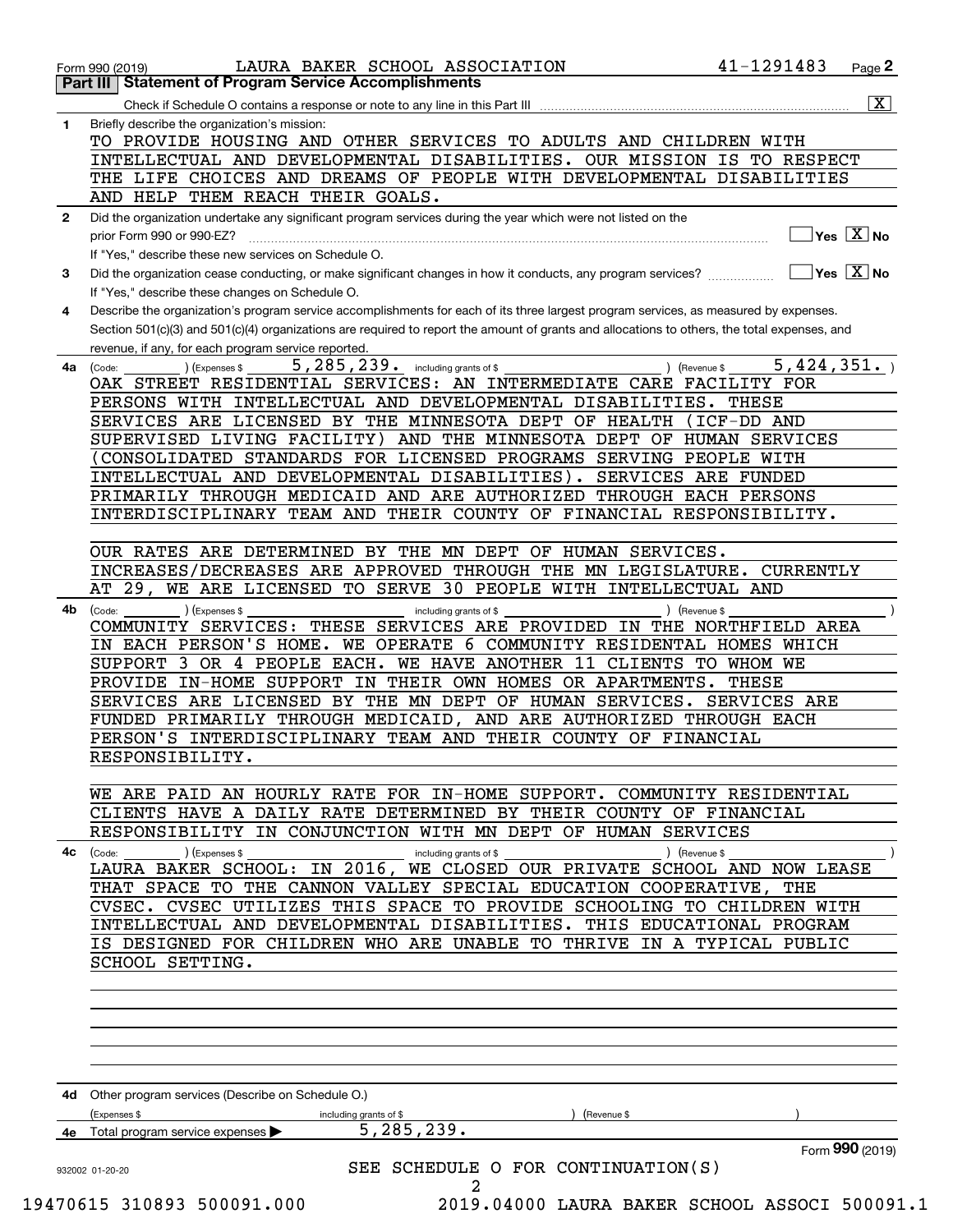| orm 990 (2019) |  |  |  |
|----------------|--|--|--|
|                |  |  |  |

Form 990 (2019) LAURA BAKER SCHOOL ASSOCIATION 41-1291483 <sub>Page</sub> 3<br>**Part IV | Checklist of Required Schedules** 

|    |                                                                                                                                       |                 | Yes         | No              |
|----|---------------------------------------------------------------------------------------------------------------------------------------|-----------------|-------------|-----------------|
| 1  | Is the organization described in section $501(c)(3)$ or $4947(a)(1)$ (other than a private foundation)?                               |                 |             |                 |
|    |                                                                                                                                       | 1               | X           |                 |
| 2  |                                                                                                                                       | $\overline{2}$  | $\mathbf X$ |                 |
| 3  | Did the organization engage in direct or indirect political campaign activities on behalf of or in opposition to candidates for       |                 |             |                 |
|    |                                                                                                                                       | 3               |             | x               |
| 4  | Section 501(c)(3) organizations. Did the organization engage in lobbying activities, or have a section 501(h) election in effect      |                 |             |                 |
|    |                                                                                                                                       | 4               |             | x               |
| 5  | Is the organization a section 501(c)(4), 501(c)(5), or 501(c)(6) organization that receives membership dues, assessments, or          |                 |             |                 |
|    |                                                                                                                                       | 5               |             | x               |
| 6  | Did the organization maintain any donor advised funds or any similar funds or accounts for which donors have the right to             |                 |             |                 |
|    | provide advice on the distribution or investment of amounts in such funds or accounts? If "Yes," complete Schedule D, Part I          | 6               |             | x               |
| 7  | Did the organization receive or hold a conservation easement, including easements to preserve open space,                             |                 |             |                 |
|    |                                                                                                                                       | $\overline{7}$  |             | x               |
| 8  | Did the organization maintain collections of works of art, historical treasures, or other similar assets? If "Yes," complete          |                 |             |                 |
|    |                                                                                                                                       | 8               |             | x               |
| 9  | Did the organization report an amount in Part X, line 21, for escrow or custodial account liability, serve as a custodian for         |                 |             |                 |
|    | amounts not listed in Part X; or provide credit counseling, debt management, credit repair, or debt negotiation services?             |                 |             |                 |
|    |                                                                                                                                       | 9               |             | x               |
| 10 | Did the organization, directly or through a related organization, hold assets in donor-restricted endowments                          |                 |             |                 |
|    |                                                                                                                                       | 10              |             | x               |
| 11 | If the organization's answer to any of the following questions is "Yes," then complete Schedule D, Parts VI, VII, VIII, IX, or X      |                 |             |                 |
|    | as applicable.                                                                                                                        |                 |             |                 |
|    | a Did the organization report an amount for land, buildings, and equipment in Part X, line 10? If "Yes." complete Schedule D.         |                 | X           |                 |
|    |                                                                                                                                       | 11a             |             |                 |
|    | <b>b</b> Did the organization report an amount for investments - other securities in Part X, line 12, that is 5% or more of its total | 11 <sub>b</sub> |             | x               |
|    | c Did the organization report an amount for investments - program related in Part X, line 13, that is 5% or more of its total         |                 |             |                 |
|    |                                                                                                                                       | 11c             |             | x               |
|    | d Did the organization report an amount for other assets in Part X, line 15, that is 5% or more of its total assets reported in       |                 |             |                 |
|    |                                                                                                                                       | <b>11d</b>      |             | x               |
|    | e Did the organization report an amount for other liabilities in Part X, line 25? If "Yes," complete Schedule D, Part X               | <b>11e</b>      |             | X               |
| f  | Did the organization's separate or consolidated financial statements for the tax year include a footnote that addresses               |                 |             |                 |
|    | the organization's liability for uncertain tax positions under FIN 48 (ASC 740)? If "Yes," complete Schedule D, Part X                | 11f             | x           |                 |
|    | 12a Did the organization obtain separate, independent audited financial statements for the tax year? If "Yes," complete               |                 |             |                 |
|    |                                                                                                                                       | 12a             | х           |                 |
|    | <b>b</b> Was the organization included in consolidated, independent audited financial statements for the tax year?                    |                 |             |                 |
|    | If "Yes," and if the organization answered "No" to line 12a, then completing Schedule D, Parts XI and XII is optional                 | 12b             |             | ▵               |
| 13 |                                                                                                                                       | 13              |             | X               |
|    | 14a Did the organization maintain an office, employees, or agents outside of the United States?                                       | 14a             |             | X               |
|    | <b>b</b> Did the organization have aggregate revenues or expenses of more than \$10,000 from grantmaking, fundraising, business,      |                 |             |                 |
|    | investment, and program service activities outside the United States, or aggregate foreign investments valued at \$100,000            |                 |             |                 |
|    |                                                                                                                                       | 14b             |             | x               |
| 15 | Did the organization report on Part IX, column (A), line 3, more than \$5,000 of grants or other assistance to or for any             |                 |             |                 |
|    |                                                                                                                                       | 15              |             | x               |
| 16 | Did the organization report on Part IX, column (A), line 3, more than \$5,000 of aggregate grants or other assistance to              |                 |             |                 |
|    |                                                                                                                                       | 16              |             | x               |
| 17 | Did the organization report a total of more than \$15,000 of expenses for professional fundraising services on Part IX,               |                 |             |                 |
|    |                                                                                                                                       | 17              |             | x               |
| 18 | Did the organization report more than \$15,000 total of fundraising event gross income and contributions on Part VIII, lines          |                 |             |                 |
|    |                                                                                                                                       | 18              | х           |                 |
| 19 | Did the organization report more than \$15,000 of gross income from gaming activities on Part VIII, line 9a? If "Yes."                |                 |             |                 |
|    |                                                                                                                                       | 19              |             | x<br>X          |
|    |                                                                                                                                       | <b>20a</b>      |             |                 |
|    | b If "Yes" to line 20a, did the organization attach a copy of its audited financial statements to this return?                        | 20 <sub>b</sub> |             |                 |
| 21 | Did the organization report more than \$5,000 of grants or other assistance to any domestic organization or                           | 21              |             | x               |
|    |                                                                                                                                       |                 |             | Form 990 (2019) |
|    | 32003 01-20-20                                                                                                                        |                 |             |                 |

932003 01-20-20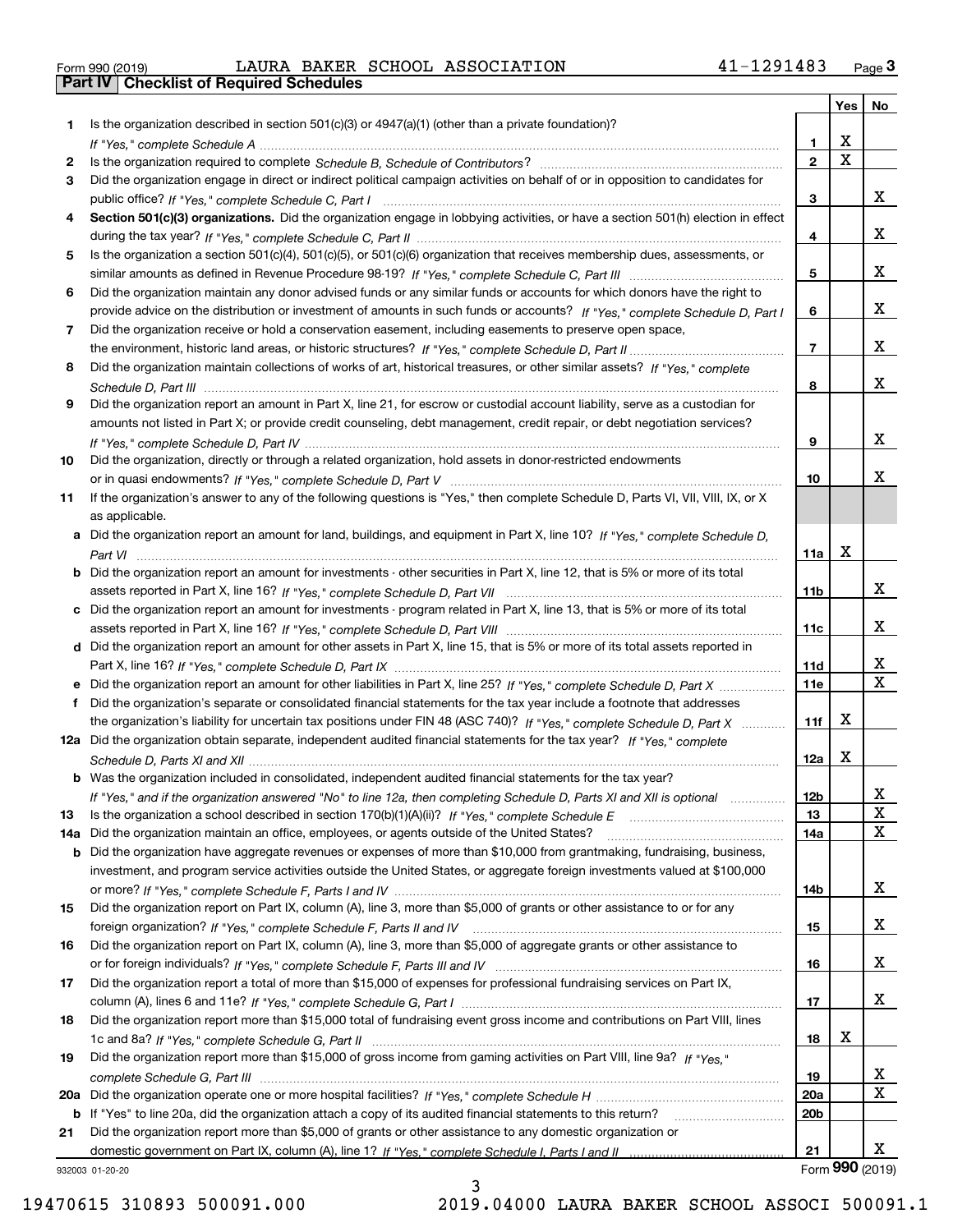| Form 990 (2019) |  |  |
|-----------------|--|--|

Form 990 (2019) LAURA BAKER SCHOOL ASSOCIATION 41-1291483 <sub>Page</sub> 4<br>**Part IV | Checklist of Required Schedules** <sub>(continued)</sub>

*(continued)*

|          |                                                                                                                                                                                 |                 | Yes | No              |
|----------|---------------------------------------------------------------------------------------------------------------------------------------------------------------------------------|-----------------|-----|-----------------|
| 22       | Did the organization report more than \$5,000 of grants or other assistance to or for domestic individuals on                                                                   |                 |     |                 |
|          |                                                                                                                                                                                 | 22              |     | x               |
| 23       | Did the organization answer "Yes" to Part VII, Section A, line 3, 4, or 5 about compensation of the organization's current                                                      |                 |     |                 |
|          | and former officers, directors, trustees, key employees, and highest compensated employees? If "Yes," complete                                                                  |                 |     |                 |
|          |                                                                                                                                                                                 | 23              |     | x               |
|          | 24a Did the organization have a tax-exempt bond issue with an outstanding principal amount of more than \$100,000 as of the                                                     |                 |     |                 |
|          | last day of the year, that was issued after December 31, 2002? If "Yes," answer lines 24b through 24d and complete                                                              |                 |     |                 |
|          |                                                                                                                                                                                 | 24a             | x   |                 |
|          | b Did the organization invest any proceeds of tax-exempt bonds beyond a temporary period exception?                                                                             | 24b             |     | X               |
|          | c Did the organization maintain an escrow account other than a refunding escrow at any time during the year to defease                                                          |                 |     |                 |
|          | any tax-exempt bonds?                                                                                                                                                           | 24c             |     | x               |
|          |                                                                                                                                                                                 | 24d             |     | X               |
|          | 25a Section 501(c)(3), 501(c)(4), and 501(c)(29) organizations. Did the organization engage in an excess benefit                                                                |                 |     |                 |
|          |                                                                                                                                                                                 | 25a             |     | х               |
|          | b Is the organization aware that it engaged in an excess benefit transaction with a disqualified person in a prior year, and                                                    |                 |     |                 |
|          | that the transaction has not been reported on any of the organization's prior Forms 990 or 990-EZ? If "Yes," complete                                                           |                 |     |                 |
|          | Schedule L. Part I                                                                                                                                                              | 25b             |     | x               |
| 26       | Did the organization report any amount on Part X, line 5 or 22, for receivables from or payables to any current                                                                 |                 |     |                 |
|          | or former officer, director, trustee, key employee, creator or founder, substantial contributor, or 35%                                                                         |                 |     |                 |
|          |                                                                                                                                                                                 | 26              |     | x               |
| 27       | Did the organization provide a grant or other assistance to any current or former officer, director, trustee, key employee,                                                     |                 |     |                 |
|          | creator or founder, substantial contributor or employee thereof, a grant selection committee member, or to a 35% controlled                                                     |                 |     |                 |
|          | entity (including an employee thereof) or family member of any of these persons? If "Yes," complete Schedule L, Part III                                                        | 27              |     | x               |
| 28       | Was the organization a party to a business transaction with one of the following parties (see Schedule L, Part IV                                                               |                 |     |                 |
|          | instructions, for applicable filing thresholds, conditions, and exceptions):                                                                                                    |                 |     |                 |
|          | a A current or former officer, director, trustee, key employee, creator or founder, or substantial contributor? If                                                              |                 |     |                 |
|          |                                                                                                                                                                                 | 28a             |     | x               |
|          |                                                                                                                                                                                 | 28 <sub>b</sub> |     | X               |
|          | c A 35% controlled entity of one or more individuals and/or organizations described in lines 28a or 28b? If                                                                     |                 |     |                 |
|          |                                                                                                                                                                                 | 28c             |     | x               |
| 29       |                                                                                                                                                                                 | 29              |     | X               |
| 30       | Did the organization receive contributions of art, historical treasures, or other similar assets, or qualified conservation                                                     |                 |     |                 |
|          |                                                                                                                                                                                 | 30              |     | x               |
| 31       | Did the organization liquidate, terminate, or dissolve and cease operations? If "Yes," complete Schedule N, Part I                                                              | 31              |     | $\mathbf x$     |
| 32       | Did the organization sell, exchange, dispose of, or transfer more than 25% of its net assets? If "Yes," complete                                                                |                 |     |                 |
|          |                                                                                                                                                                                 | 32              |     | х               |
|          | Did the organization own 100% of an entity disregarded as separate from the organization under Regulations                                                                      |                 |     |                 |
| 33       |                                                                                                                                                                                 | 33              |     | х               |
| 34       | Was the organization related to any tax-exempt or taxable entity? If "Yes," complete Schedule R, Part II, III, or IV, and                                                       |                 |     |                 |
|          |                                                                                                                                                                                 | 34              |     | X               |
|          | 35a Did the organization have a controlled entity within the meaning of section 512(b)(13)?                                                                                     | 35a             |     | х               |
|          | b If "Yes" to line 35a, did the organization receive any payment from or engage in any transaction with a controlled entity                                                     |                 |     |                 |
|          |                                                                                                                                                                                 | 35 <sub>b</sub> |     |                 |
| 36       | Section 501(c)(3) organizations. Did the organization make any transfers to an exempt non-charitable related organization?                                                      |                 |     |                 |
|          |                                                                                                                                                                                 | 36              |     | x               |
| 37       | Did the organization conduct more than 5% of its activities through an entity that is not a related organization                                                                |                 |     |                 |
|          | and that is treated as a partnership for federal income tax purposes? If "Yes," complete Schedule R, Part VI                                                                    | 37              |     | x               |
|          |                                                                                                                                                                                 |                 |     |                 |
| 38       | Did the organization complete Schedule O and provide explanations in Schedule O for Part VI, lines 11b and 19?<br>Note: All Form 990 filers are required to complete Schedule O | 38              | X   |                 |
| ∣ Part V | <b>Statements Regarding Other IRS Filings and Tax Compliance</b>                                                                                                                |                 |     |                 |
|          | Check if Schedule O contains a response or note to any line in this Part V                                                                                                      |                 |     |                 |
|          |                                                                                                                                                                                 |                 | Yes | No              |
|          | 12<br>1a                                                                                                                                                                        |                 |     |                 |
|          | 0<br><b>b</b> Enter the number of Forms W-2G included in line 1a. Enter -0- if not applicable<br>1b                                                                             |                 |     |                 |
| c        | Did the organization comply with backup withholding rules for reportable payments to vendors and reportable gaming                                                              |                 |     |                 |
|          | (gambling) winnings to prize winners?                                                                                                                                           | 1c              | х   |                 |
|          | 932004 01-20-20                                                                                                                                                                 |                 |     | Form 990 (2019) |
|          | 4                                                                                                                                                                               |                 |     |                 |

 <sup>19470615 310893 500091.000 2019.04000</sup> LAURA BAKER SCHOOL ASSOCI 500091.1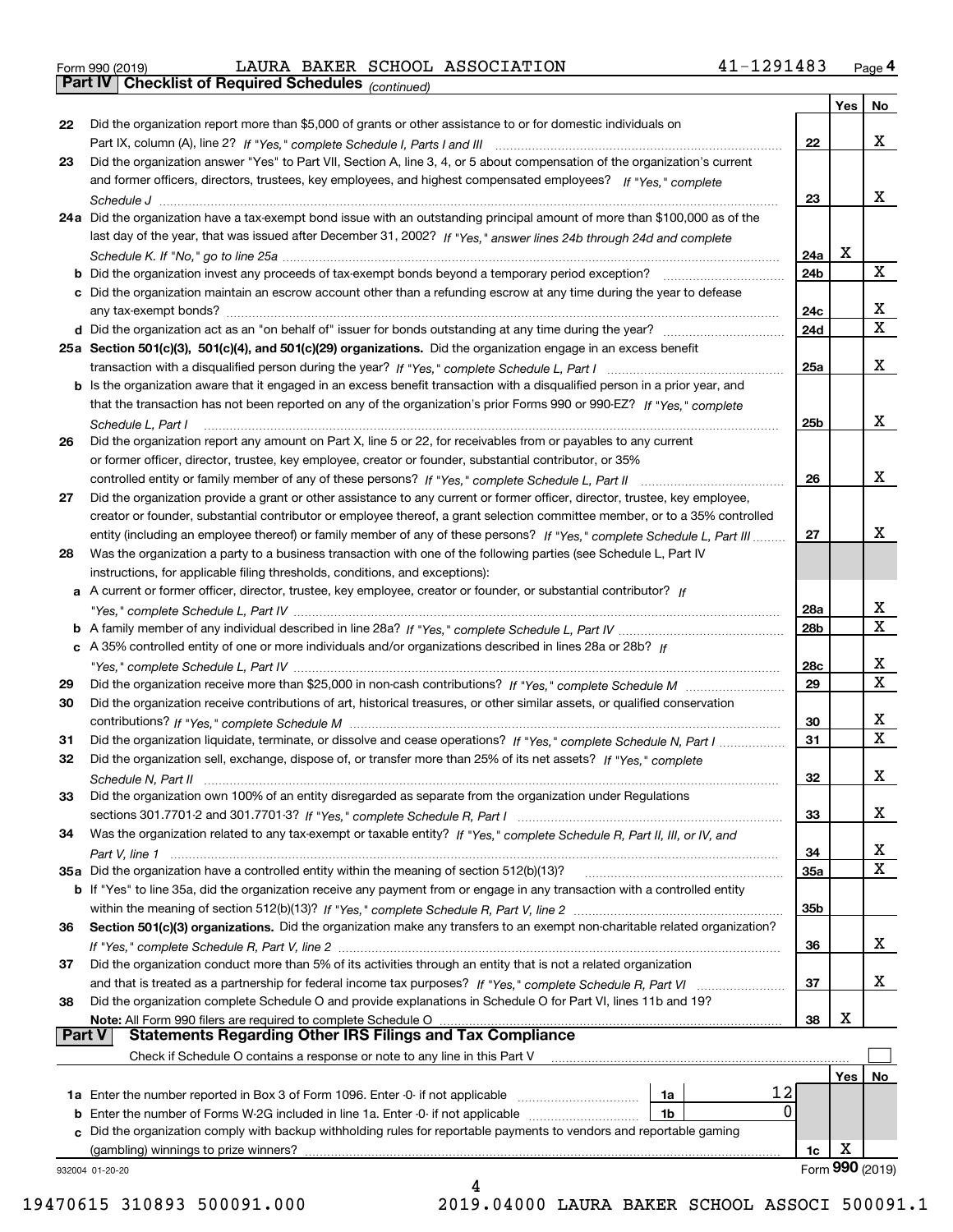|               | LAURA BAKER SCHOOL ASSOCIATION<br>Form 990 (2019)                                                                                                            | 41-1291483     |            | $Page$ <sup>5</sup> |
|---------------|--------------------------------------------------------------------------------------------------------------------------------------------------------------|----------------|------------|---------------------|
| <b>Part V</b> | Statements Regarding Other IRS Filings and Tax Compliance (continued)                                                                                        |                |            |                     |
|               |                                                                                                                                                              |                | <b>Yes</b> | No                  |
|               | 2a Enter the number of employees reported on Form W-3, Transmittal of Wage and Tax Statements,                                                               |                |            |                     |
|               | filed for the calendar year ending with or within the year covered by this return <i>manumumumum</i><br>2a                                                   | 240            |            |                     |
|               |                                                                                                                                                              | 2 <sub>b</sub> | X          |                     |
|               |                                                                                                                                                              |                |            |                     |
|               | 3a Did the organization have unrelated business gross income of \$1,000 or more during the year?                                                             | 3a             |            | х                   |
|               |                                                                                                                                                              | 3 <sub>b</sub> |            |                     |
|               | 4a At any time during the calendar year, did the organization have an interest in, or a signature or other authority over, a                                 |                |            |                     |
|               | financial account in a foreign country (such as a bank account, securities account, or other financial account)?                                             | 4a             |            | х                   |
|               | <b>b</b> If "Yes," enter the name of the foreign country $\triangleright$                                                                                    |                |            |                     |
|               | See instructions for filing requirements for FinCEN Form 114, Report of Foreign Bank and Financial Accounts (FBAR).                                          |                |            |                     |
|               | 5a Was the organization a party to a prohibited tax shelter transaction at any time during the tax year?                                                     | 5a             |            | х                   |
|               |                                                                                                                                                              | 5 <sub>b</sub> |            | X                   |
| c             |                                                                                                                                                              | 5 <sub>c</sub> |            |                     |
|               | 6a Does the organization have annual gross receipts that are normally greater than \$100,000, and did the organization solicit                               |                |            |                     |
|               | any contributions that were not tax deductible as charitable contributions?                                                                                  | 6a             |            | х                   |
|               | b If "Yes," did the organization include with every solicitation an express statement that such contributions or gifts                                       |                |            |                     |
|               | were not tax deductible?                                                                                                                                     | 6b             |            |                     |
| 7             | Organizations that may receive deductible contributions under section 170(c).                                                                                |                |            |                     |
| а             | Did the organization receive a payment in excess of \$75 made partly as a contribution and partly for goods and services provided to the payor?              | 7a             |            | х                   |
|               | <b>b</b> If "Yes," did the organization notify the donor of the value of the goods or services provided?                                                     | 7b             |            |                     |
|               | c Did the organization sell, exchange, or otherwise dispose of tangible personal property for which it was required                                          |                |            |                     |
|               | to file Form 8282?                                                                                                                                           | 7c             |            | х                   |
|               | 7d                                                                                                                                                           |                |            |                     |
| е             | Did the organization receive any funds, directly or indirectly, to pay premiums on a personal benefit contract?                                              | 7e             |            |                     |
| f             | Did the organization, during the year, pay premiums, directly or indirectly, on a personal benefit contract?                                                 | 7f             |            |                     |
| g             | If the organization received a contribution of qualified intellectual property, did the organization file Form 8899 as required?                             | 7g             |            |                     |
| h             | If the organization received a contribution of cars, boats, airplanes, or other vehicles, did the organization file a Form 1098-C?                           | 7h             |            |                     |
| 8             | Sponsoring organizations maintaining donor advised funds. Did a donor advised fund maintained by the                                                         |                |            |                     |
|               | sponsoring organization have excess business holdings at any time during the year?                                                                           | 8              |            |                     |
| 9             | Sponsoring organizations maintaining donor advised funds.                                                                                                    |                |            |                     |
| а             | Did the sponsoring organization make any taxable distributions under section 4966?                                                                           | 9а             |            |                     |
| b             | Did the sponsoring organization make a distribution to a donor, donor advisor, or related person?                                                            | 9b             |            |                     |
| 10            | Section 501(c)(7) organizations. Enter:                                                                                                                      |                |            |                     |
|               | 10a                                                                                                                                                          |                |            |                     |
|               | <b>b</b> Gross receipts, included on Form 990, Part VIII, line 12, for public use of club facilities <i>manument</i><br>10b                                  |                |            |                     |
| 11            | Section 501(c)(12) organizations. Enter:                                                                                                                     |                |            |                     |
| a             | 11a                                                                                                                                                          |                |            |                     |
|               | <b>b</b> Gross income from other sources (Do not net amounts due or paid to other sources against                                                            |                |            |                     |
|               | 11b                                                                                                                                                          |                |            |                     |
|               | 12a Section 4947(a)(1) non-exempt charitable trusts. Is the organization filing Form 990 in lieu of Form 1041?                                               | 12a            |            |                     |
|               | <b>b</b> If "Yes," enter the amount of tax-exempt interest received or accrued during the year<br>12b                                                        |                |            |                     |
| 13            | Section 501(c)(29) qualified nonprofit health insurance issuers.                                                                                             |                |            |                     |
|               | a Is the organization licensed to issue qualified health plans in more than one state?                                                                       | 13a            |            |                     |
|               | Note: See the instructions for additional information the organization must report on Schedule O.                                                            |                |            |                     |
|               | <b>b</b> Enter the amount of reserves the organization is required to maintain by the states in which the                                                    |                |            |                     |
|               | 13 <sub>b</sub>                                                                                                                                              |                |            |                     |
| с             | 13 <sub>c</sub>                                                                                                                                              |                |            | х                   |
| 14a           | Did the organization receive any payments for indoor tanning services during the tax year?                                                                   | 14a            |            |                     |
|               |                                                                                                                                                              | 14b            |            |                     |
| 15            | Is the organization subject to the section 4960 tax on payment(s) of more than \$1,000,000 in remuneration or                                                |                |            | х                   |
|               |                                                                                                                                                              | 15             |            |                     |
|               | If "Yes," see instructions and file Form 4720, Schedule N.                                                                                                   |                |            | х                   |
| 16            | Is the organization an educational institution subject to the section 4968 excise tax on net investment income?<br>If "Yes," complete Form 4720, Schedule O. | 16<br>.        |            |                     |
|               |                                                                                                                                                              |                |            |                     |

Form (2019) **990**

932005 01-20-20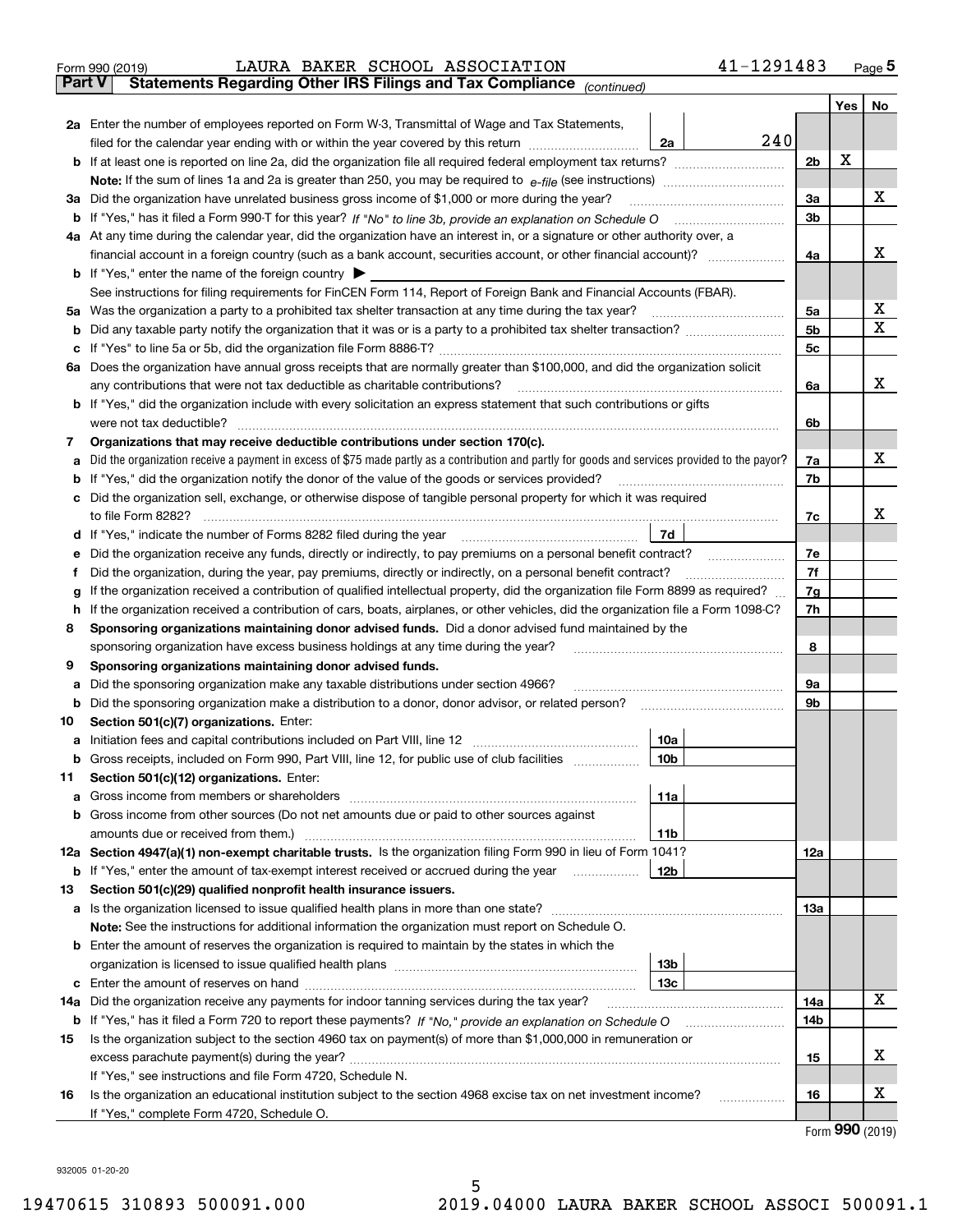| Form 990 (2019) |  |  |
|-----------------|--|--|
|                 |  |  |

LAURA BAKER SCHOOL ASSOCIATION 41-1291483

*For each "Yes" response to lines 2 through 7b below, and for a "No" response to line 8a, 8b, or 10b below, describe the circumstances, processes, or changes on Schedule O. See instructions.* Form 990 (2019) **1998** LAURA BAKER SCHOOL ASSOCIATION **11-1291483** Page 6<br>**Part VI Governance, Management, and Disclosure** For each "Yes" response to lines 2 through 7b below, and for a "No" response

|    |                                                                                                                                                                                                                                |    |    |                 | Yes <sub>1</sub> | No                       |
|----|--------------------------------------------------------------------------------------------------------------------------------------------------------------------------------------------------------------------------------|----|----|-----------------|------------------|--------------------------|
|    | <b>1a</b> Enter the number of voting members of the governing body at the end of the tax year <i>manumum</i>                                                                                                                   | 1a | 15 |                 |                  |                          |
|    | If there are material differences in voting rights among members of the governing body, or if the governing                                                                                                                    |    |    |                 |                  |                          |
|    | body delegated broad authority to an executive committee or similar committee, explain on Schedule O.                                                                                                                          |    |    |                 |                  |                          |
|    | <b>b</b> Enter the number of voting members included on line 1a, above, who are independent <i>manument</i> .                                                                                                                  | 1b | 15 |                 |                  |                          |
| 2  | Did any officer, director, trustee, or key employee have a family relationship or a business relationship with any other                                                                                                       |    |    |                 |                  |                          |
|    | officer, director, trustee, or key employee?                                                                                                                                                                                   |    |    | $\mathbf{2}$    |                  | Х                        |
| 3  | Did the organization delegate control over management duties customarily performed by or under the direct supervision                                                                                                          |    |    |                 |                  |                          |
|    |                                                                                                                                                                                                                                |    |    | 3               |                  | $\underline{\mathbf{X}}$ |
| 4  | Did the organization make any significant changes to its governing documents since the prior Form 990 was filed?                                                                                                               |    |    | 4               |                  | $\overline{\textbf{x}}$  |
| 5  |                                                                                                                                                                                                                                |    |    | 5               |                  | $\overline{\mathbf{x}}$  |
| 6  | Did the organization have members or stockholders?                                                                                                                                                                             |    |    | 6               |                  | $\overline{\mathbf{x}}$  |
|    | 7a Did the organization have members, stockholders, or other persons who had the power to elect or appoint one or                                                                                                              |    |    |                 |                  |                          |
|    |                                                                                                                                                                                                                                |    |    | 7a              |                  | X                        |
|    | <b>b</b> Are any governance decisions of the organization reserved to (or subject to approval by) members, stockholders, or                                                                                                    |    |    |                 |                  |                          |
|    | persons other than the governing body?                                                                                                                                                                                         |    |    | 7b              |                  | х                        |
| 8  | Did the organization contemporaneously document the meetings held or written actions undertaken during the year by the following:                                                                                              |    |    |                 |                  |                          |
| а  |                                                                                                                                                                                                                                |    |    | 8а              | Х                |                          |
|    |                                                                                                                                                                                                                                |    |    | 8b              | $\mathbf X$      |                          |
| 9  | Is there any officer, director, trustee, or key employee listed in Part VII, Section A, who cannot be reached at the                                                                                                           |    |    |                 |                  |                          |
|    |                                                                                                                                                                                                                                |    |    | 9               |                  | X                        |
|    |                                                                                                                                                                                                                                |    |    |                 |                  |                          |
|    | Section B. Policies (This Section B requests information about policies not required by the Internal Revenue Code.)                                                                                                            |    |    |                 | Yes              |                          |
|    |                                                                                                                                                                                                                                |    |    |                 |                  | No<br>$\mathbf{X}$       |
|    |                                                                                                                                                                                                                                |    |    | 10a             |                  |                          |
|    | b If "Yes," did the organization have written policies and procedures governing the activities of such chapters, affiliates,                                                                                                   |    |    |                 |                  |                          |
|    | and branches to ensure their operations are consistent with the organization's exempt purposes? [[[[[[[[[[[[[                                                                                                                  |    |    | 10 <sub>b</sub> | X                |                          |
|    | 11a Has the organization provided a complete copy of this Form 990 to all members of its governing body before filing the form?                                                                                                |    |    | 11a             |                  |                          |
|    | <b>b</b> Describe in Schedule O the process, if any, used by the organization to review this Form 990.                                                                                                                         |    |    |                 |                  |                          |
|    |                                                                                                                                                                                                                                |    |    | 12a             | X<br>$\mathbf x$ |                          |
|    |                                                                                                                                                                                                                                |    |    | 12 <sub>b</sub> |                  |                          |
|    | c Did the organization regularly and consistently monitor and enforce compliance with the policy? If "Yes," describe                                                                                                           |    |    |                 |                  |                          |
|    | in Schedule O how this was done www.communication.com/www.communications.com/www.communications.com/                                                                                                                           |    |    | 12c             | X                |                          |
| 13 |                                                                                                                                                                                                                                |    |    | 13              | X                |                          |
| 14 | Did the organization have a written document retention and destruction policy? manufactured and the organization have a written document retention and destruction policy?                                                     |    |    | 14              | X                |                          |
| 15 | Did the process for determining compensation of the following persons include a review and approval by independent                                                                                                             |    |    |                 |                  |                          |
|    | persons, comparability data, and contemporaneous substantiation of the deliberation and decision?                                                                                                                              |    |    |                 |                  |                          |
|    | a The organization's CEO, Executive Director, or top management official [11] [12] The organization's CEO, Executive Director, or top management official [12] [12] [12] [12] The organization's CEO, Executive Director, or t |    |    | 15a             | X                |                          |
|    | b Other officers or key employees of the organization manufactured content to the organization manufactured by Other officers or key employees of the organization manufactured content of the organization manufactured by Ot |    |    | 15 <sub>b</sub> | x                |                          |
|    | If "Yes" to line 15a or 15b, describe the process in Schedule O (see instructions).                                                                                                                                            |    |    |                 |                  |                          |
|    | 16a Did the organization invest in, contribute assets to, or participate in a joint venture or similar arrangement with a                                                                                                      |    |    |                 |                  |                          |
|    | taxable entity during the year?                                                                                                                                                                                                |    |    | 16a             |                  | x                        |
|    | <b>b</b> If "Yes," did the organization follow a written policy or procedure requiring the organization to evaluate its participation                                                                                          |    |    |                 |                  |                          |
|    | in joint venture arrangements under applicable federal tax law, and take steps to safeguard the organization's                                                                                                                 |    |    |                 |                  |                          |
|    |                                                                                                                                                                                                                                |    |    | 16b             |                  |                          |
|    | <b>Section C. Disclosure</b>                                                                                                                                                                                                   |    |    |                 |                  |                          |
| 17 | List the states with which a copy of this Form 990 is required to be filed $\blacktriangleright MN$                                                                                                                            |    |    |                 |                  |                          |
| 18 | Section 6104 requires an organization to make its Forms 1023 (1024 or 1024-A, if applicable), 990, and 990-T (Section 501(c)(3)s only) available                                                                               |    |    |                 |                  |                          |
|    | for public inspection. Indicate how you made these available. Check all that apply.                                                                                                                                            |    |    |                 |                  |                          |
|    | $X$ Own website<br>$\boxed{\text{X}}$ Upon request<br>Another's website<br>Other (explain on Schedule O)                                                                                                                       |    |    |                 |                  |                          |
| 19 | Describe on Schedule O whether (and if so, how) the organization made its governing documents, conflict of interest policy, and financial                                                                                      |    |    |                 |                  |                          |
|    | statements available to the public during the tax year.                                                                                                                                                                        |    |    |                 |                  |                          |
| 20 | State the name, address, and telephone number of the person who possesses the organization's books and records                                                                                                                 |    |    |                 |                  |                          |
|    | PAUL JUREWICZ - (507)645-8866                                                                                                                                                                                                  |    |    |                 |                  |                          |
|    | 55057<br>211<br>OAK STREET, NORTHFIELD, MN                                                                                                                                                                                     |    |    |                 |                  |                          |
|    |                                                                                                                                                                                                                                |    |    |                 | Form 990 (2019)  |                          |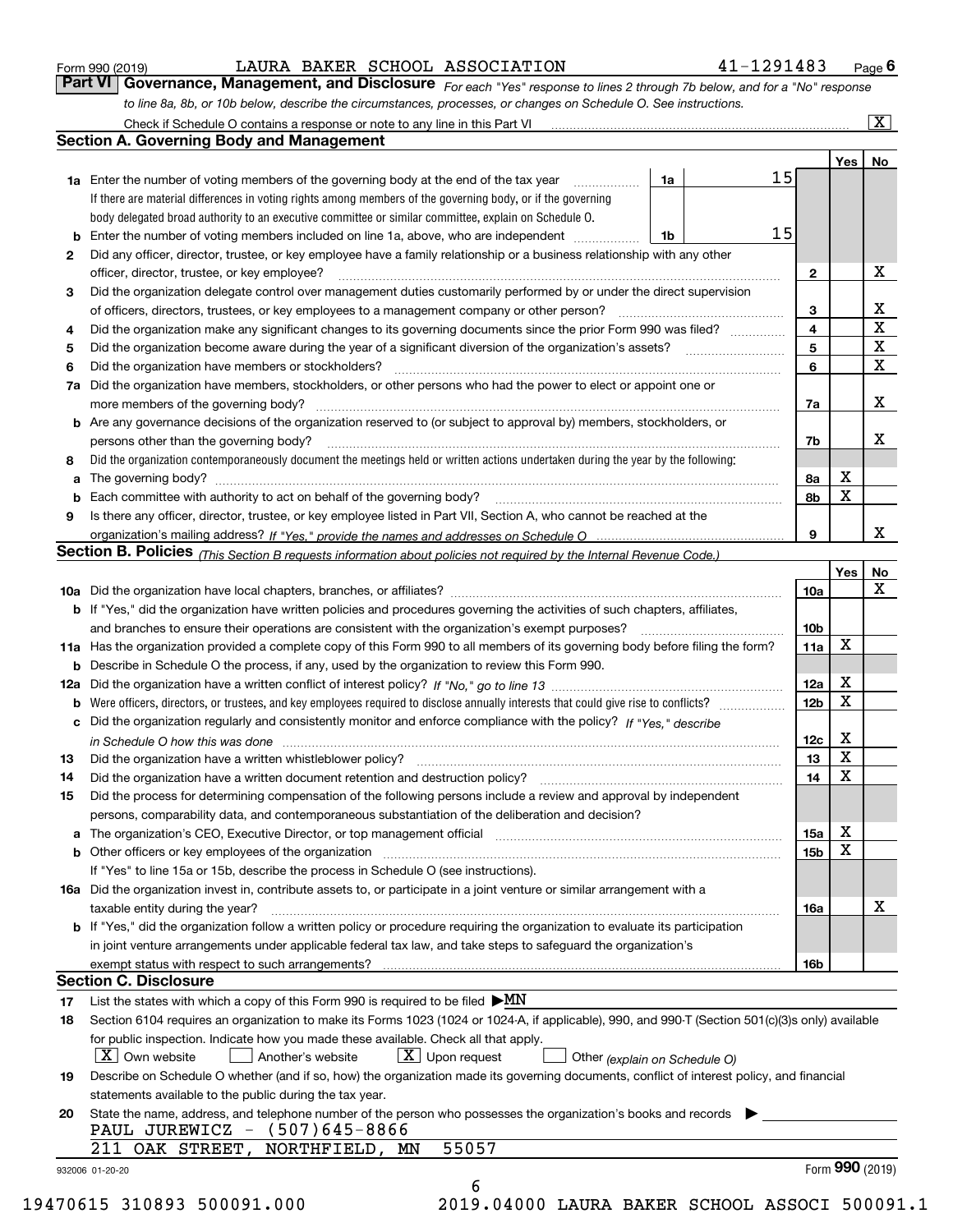$\mathcal{L}^{\text{max}}$ 

# **7Part VII Compensation of Officers, Directors, Trustees, Key Employees, Highest Compensated Employees, and Independent Contractors**

Check if Schedule O contains a response or note to any line in this Part VII

**Section A. Officers, Directors, Trustees, Key Employees, and Highest Compensated Employees**

**1a**  Complete this table for all persons required to be listed. Report compensation for the calendar year ending with or within the organization's tax year. **•** List all of the organization's current officers, directors, trustees (whether individuals or organizations), regardless of amount of compensation.

Enter -0- in columns (D), (E), and (F) if no compensation was paid.

 $\bullet$  List all of the organization's  $\,$ current key employees, if any. See instructions for definition of "key employee."

**•** List the organization's five current highest compensated employees (other than an officer, director, trustee, or key employee) who received reportable compensation (Box 5 of Form W-2 and/or Box 7 of Form 1099-MISC) of more than \$100,000 from the organization and any related organizations.

**•** List all of the organization's former officers, key employees, and highest compensated employees who received more than \$100,000 of reportable compensation from the organization and any related organizations.

**former directors or trustees**  ¥ List all of the organization's that received, in the capacity as a former director or trustee of the organization, more than \$10,000 of reportable compensation from the organization and any related organizations.

See instructions for the order in which to list the persons above.

Check this box if neither the organization nor any related organization compensated any current officer, director, or trustee.  $\mathcal{L}^{\text{max}}$ 

| (A)                          | (B)                      |                                |                       | (C)         |              |                                  |        | (D)             | (E)             | (F)                         |
|------------------------------|--------------------------|--------------------------------|-----------------------|-------------|--------------|----------------------------------|--------|-----------------|-----------------|-----------------------------|
| Name and title               | Average                  |                                |                       | Position    |              | (do not check more than one      |        | Reportable      | Reportable      | Estimated                   |
|                              | hours per                |                                |                       |             |              | box, unless person is both an    |        | compensation    | compensation    | amount of                   |
|                              | week                     |                                |                       |             |              | officer and a director/trustee)  |        | from            | from related    | other                       |
|                              | (list any                |                                |                       |             |              |                                  |        | the             | organizations   | compensation                |
|                              | hours for                |                                |                       |             |              |                                  |        | organization    | (W-2/1099-MISC) | from the                    |
|                              | related<br>organizations |                                |                       |             |              |                                  |        | (W-2/1099-MISC) |                 | organization<br>and related |
|                              | below                    |                                |                       |             |              |                                  |        |                 |                 | organizations               |
|                              | line)                    | Individual trustee or director | Institutional trustee | Officer     | Key employee | Highest compensated<br> employee | Former |                 |                 |                             |
| GREG CLOSSER<br>(1)          | 2.00                     |                                |                       |             |              |                                  |        |                 |                 |                             |
| PRESIDENT                    |                          | $\overline{\mathbf{X}}$        |                       | $\mathbf X$ |              |                                  |        | 0.              | 0.              | 0.                          |
| <b>BOB GILBERTSON</b><br>(2) | 2.00                     |                                |                       |             |              |                                  |        |                 |                 |                             |
| VICE PRESIDENT               |                          | $\overline{\mathbf{X}}$        |                       | $\mathbf X$ |              |                                  |        | 0.              | 0.              | 0.                          |
| FRANK ZASTERA<br>(3)         | 2.00                     |                                |                       |             |              |                                  |        |                 |                 |                             |
| <b>SECRETARY</b>             |                          | X                              |                       | $\mathbf X$ |              |                                  |        | 0.              | 0.              | 0.                          |
| KENT HOLDEN<br>(4)           | $\overline{2.00}$        |                                |                       |             |              |                                  |        |                 |                 |                             |
| <b>TREASURER</b>             |                          | X                              |                       | $\mathbf X$ |              |                                  |        | 0.              | 0.              | $\mathbf 0$ .               |
| CHERYL BUCK<br>(5)           | 1.00                     |                                |                       |             |              |                                  |        |                 |                 |                             |
| <b>TRUSTEE</b>               |                          | X                              |                       |             |              |                                  |        | 0.              | 0.              | $\mathbf 0$ .               |
| <b>JOE HARGIS</b><br>(6)     | 1.00                     |                                |                       |             |              |                                  |        |                 |                 |                             |
| <b>TRUSTEE</b>               |                          | X                              |                       |             |              |                                  |        | 0.              | 0.              | $\mathbf 0$ .               |
| <b>RUTH NEUGER</b><br>(7)    | 1.00                     |                                |                       |             |              |                                  |        |                 |                 |                             |
| <b>TRUSTEE</b>               |                          | X                              |                       |             |              |                                  |        | 0.              | 0.              | $\mathbf 0$ .               |
| (8)<br>STEVE UNDERDAHL       | 1.00                     |                                |                       |             |              |                                  |        |                 |                 |                             |
| <b>TRUSTEE</b>               |                          | X                              |                       |             |              |                                  |        | 0.              | 0.              | $\mathbf 0$ .               |
| <b>BARB ANDERSON</b><br>(9)  | 1.00                     |                                |                       |             |              |                                  |        |                 |                 |                             |
| <b>TRUSTEE</b>               |                          | X                              |                       |             |              |                                  |        | 0.              | 0.              | $\mathbf 0$ .               |
| (10) MATT CHRISTENSEN        | 1.00                     |                                |                       |             |              |                                  |        |                 |                 |                             |
| <b>TRUSTEE</b>               |                          | X                              |                       |             |              |                                  |        | 0.              | 0.              | $\mathbf 0$ .               |
| (11) MARIAH JACOBSEN         | 1.00                     |                                |                       |             |              |                                  |        |                 |                 |                             |
| <b>TRUSTEE</b>               |                          | X                              |                       |             |              |                                  |        | 0.              | 0.              | $\mathbf 0$ .               |
| (12) CARRIE DUBA             | 1.00                     |                                |                       |             |              |                                  |        |                 |                 |                             |
| <b>TRUSTEE</b>               |                          | X                              |                       |             |              |                                  |        | 0.              | 0.              | $0$ .                       |
| (13) MARY CLOSNER            | 1.00                     |                                |                       |             |              |                                  |        |                 |                 |                             |
| <b>TRUSTEE</b>               |                          | X                              |                       |             |              |                                  |        | 0.              | 0.              | 0.                          |
| (14) MATT SEWICH             | 1.00                     |                                |                       |             |              |                                  |        |                 |                 |                             |
| <b>TRUSTEE</b>               |                          | X                              |                       |             |              |                                  |        | 0.              | 0.              | 0.                          |
| (15) CAROLINE YAUN           | 1.00                     |                                |                       |             |              |                                  |        |                 |                 |                             |
| TRUSTEE                      |                          | $\mathbf X$                    |                       |             |              |                                  |        | $\mathbf 0$ .   | $\mathbf 0$ .   | 0.                          |
| (16) JULISSA CAMPOS          | 1.00                     |                                |                       |             |              |                                  |        |                 |                 |                             |
| STUDENT BOARD MEMBER         |                          | $\mathbf X$                    |                       |             |              |                                  |        | 0.              | $\mathbf 0$ .   | 0.                          |
| (17) SANDRA GERDES           | 40.00                    |                                |                       |             |              |                                  |        |                 |                 |                             |
| EXECUTIVE DIRECTOR           |                          |                                |                       | $\mathbf X$ |              |                                  |        | 106,250.        | $\mathbf 0$ .   | 6,099.                      |
| 932007 01-20-20              |                          |                                |                       |             |              |                                  |        |                 |                 | Form 990 (2019)             |

932007 01-20-20

19470615 310893 500091.000 2019.04000 LAURA BAKER SCHOOL ASSOCI 500091.1

7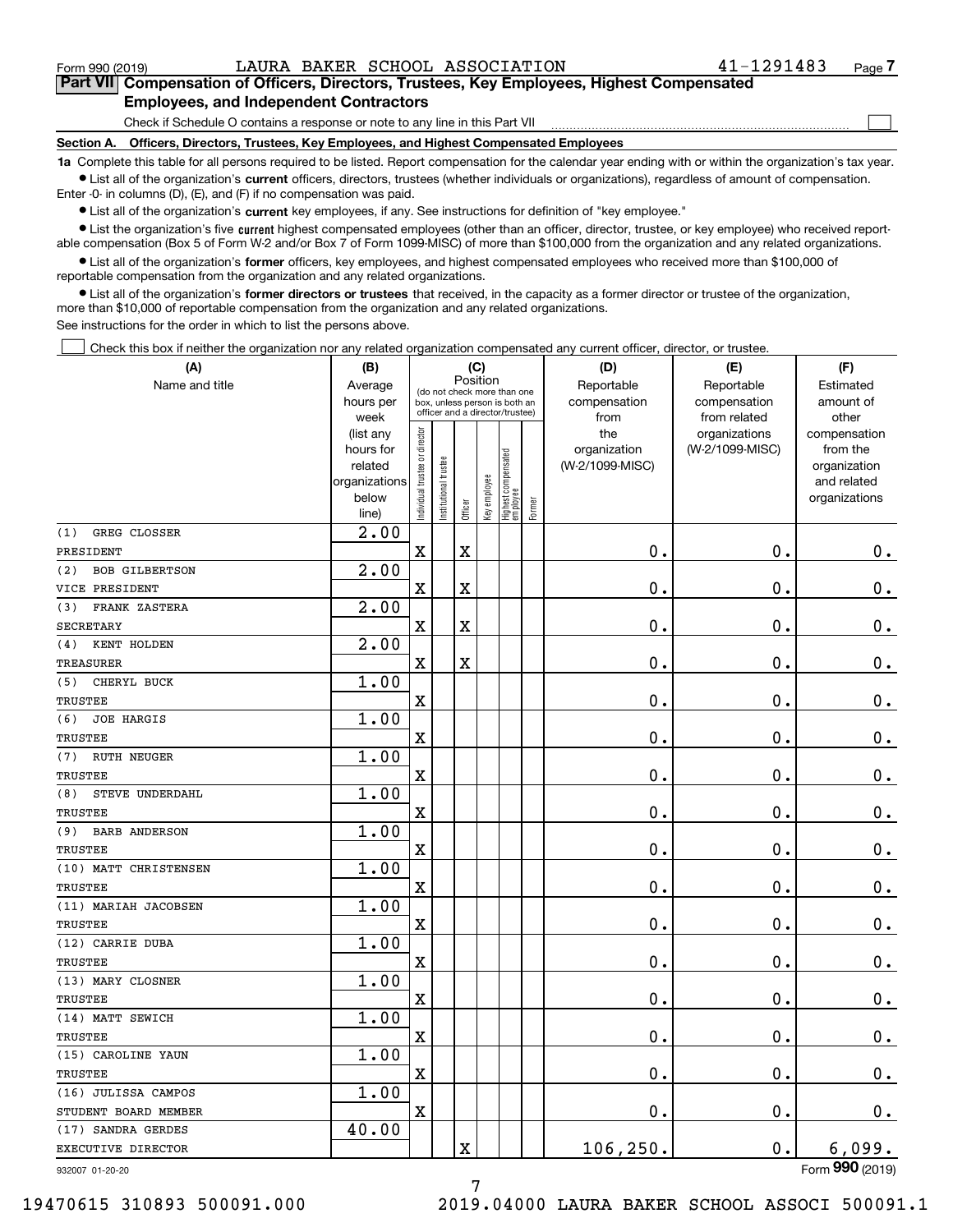|              | LAURA BAKER SCHOOL ASSOCIATION<br>Form 990 (2019)                                                                                    |                        |                                |                       |          |              |                                                                  |        |                                | 41-1291483                   |                  |   |                              | Page 8          |
|--------------|--------------------------------------------------------------------------------------------------------------------------------------|------------------------|--------------------------------|-----------------------|----------|--------------|------------------------------------------------------------------|--------|--------------------------------|------------------------------|------------------|---|------------------------------|-----------------|
|              | <b>Part VII</b><br>Section A. Officers, Directors, Trustees, Key Employees, and Highest Compensated Employees (continued)            |                        |                                |                       |          |              |                                                                  |        |                                |                              |                  |   |                              |                 |
|              | (A)                                                                                                                                  | (B)                    |                                |                       | Position | (C)          |                                                                  |        | (D)                            | (E)                          |                  |   | (F)                          |                 |
|              | Name and title                                                                                                                       | Average<br>hours per   |                                |                       |          |              | (do not check more than one                                      |        | Reportable<br>compensation     | Reportable                   |                  |   | Estimated<br>amount of       |                 |
|              |                                                                                                                                      | week                   |                                |                       |          |              | box, unless person is both an<br>officer and a director/trustee) |        | from                           | compensation<br>from related |                  |   | other                        |                 |
|              |                                                                                                                                      | (list any              |                                |                       |          |              |                                                                  |        | the                            | organizations                |                  |   | compensation                 |                 |
|              |                                                                                                                                      | hours for              |                                |                       |          |              |                                                                  |        | organization                   | (W-2/1099-MISC)              |                  |   | from the                     |                 |
|              |                                                                                                                                      | related                |                                |                       |          |              |                                                                  |        | (W-2/1099-MISC)                |                              |                  |   | organization                 |                 |
|              |                                                                                                                                      | organizations<br>below |                                |                       |          |              |                                                                  |        |                                |                              |                  |   | and related<br>organizations |                 |
|              |                                                                                                                                      | line)                  | Individual trustee or director | Institutional trustee | Officer  | key employee | Highest compensated<br>employee                                  | Former |                                |                              |                  |   |                              |                 |
|              | (18) PAUL JUREWICZ                                                                                                                   | 32.00                  |                                |                       |          |              |                                                                  |        |                                |                              |                  |   |                              |                 |
| CFO          |                                                                                                                                      |                        |                                |                       | X        |              |                                                                  |        | 53,635.                        |                              | 0.               |   |                              | 537.            |
|              |                                                                                                                                      |                        |                                |                       |          |              |                                                                  |        |                                |                              |                  |   |                              |                 |
|              |                                                                                                                                      |                        |                                |                       |          |              |                                                                  |        |                                |                              |                  |   |                              |                 |
|              |                                                                                                                                      |                        |                                |                       |          |              |                                                                  |        |                                |                              |                  |   |                              |                 |
|              |                                                                                                                                      |                        |                                |                       |          |              |                                                                  |        |                                |                              |                  |   |                              |                 |
|              |                                                                                                                                      |                        |                                |                       |          |              |                                                                  |        |                                |                              |                  |   |                              |                 |
|              |                                                                                                                                      |                        |                                |                       |          |              |                                                                  |        |                                |                              |                  |   |                              |                 |
|              |                                                                                                                                      |                        |                                |                       |          |              |                                                                  |        |                                |                              |                  |   |                              |                 |
|              |                                                                                                                                      |                        |                                |                       |          |              |                                                                  |        |                                |                              |                  |   |                              |                 |
|              |                                                                                                                                      |                        |                                |                       |          |              |                                                                  |        |                                |                              |                  |   |                              |                 |
|              |                                                                                                                                      |                        |                                |                       |          |              |                                                                  |        |                                |                              |                  |   |                              |                 |
|              |                                                                                                                                      |                        |                                |                       |          |              |                                                                  |        |                                |                              |                  |   |                              |                 |
|              |                                                                                                                                      |                        |                                |                       |          |              |                                                                  |        |                                |                              |                  |   |                              |                 |
|              |                                                                                                                                      |                        |                                |                       |          |              |                                                                  |        |                                |                              |                  |   |                              |                 |
|              | 1b Subtotal                                                                                                                          |                        |                                |                       |          |              |                                                                  |        | 159,885.                       |                              | 0.               |   | 6,636.                       |                 |
|              |                                                                                                                                      |                        |                                |                       |          |              |                                                                  |        | 0.                             |                              | 0.               |   |                              | 0.              |
|              |                                                                                                                                      |                        |                                |                       |          |              |                                                                  |        | 159,885.                       |                              | $\overline{0}$ . |   | 6,636.                       |                 |
| $\mathbf{2}$ | Total number of individuals (including but not limited to those listed above) who received more than \$100,000 of reportable         |                        |                                |                       |          |              |                                                                  |        |                                |                              |                  |   |                              |                 |
|              | compensation from the organization $\blacktriangleright$                                                                             |                        |                                |                       |          |              |                                                                  |        |                                |                              |                  |   |                              |                 |
| 3            | Did the organization list any former officer, director, trustee, key employee, or highest compensated employee on                    |                        |                                |                       |          |              |                                                                  |        |                                |                              |                  |   | Yes                          | No              |
|              |                                                                                                                                      |                        |                                |                       |          |              |                                                                  |        |                                |                              |                  | З |                              | X               |
| 4            | For any individual listed on line 1a, is the sum of reportable compensation and other compensation from the organization             |                        |                                |                       |          |              |                                                                  |        |                                |                              |                  |   |                              |                 |
|              |                                                                                                                                      |                        |                                |                       |          |              |                                                                  |        |                                |                              |                  | 4 |                              | х               |
| 5            | Did any person listed on line 1a receive or accrue compensation from any unrelated organization or individual for services           |                        |                                |                       |          |              |                                                                  |        |                                |                              |                  |   |                              |                 |
|              |                                                                                                                                      |                        |                                |                       |          |              |                                                                  |        |                                |                              |                  | 5 |                              | X               |
|              | <b>Section B. Independent Contractors</b>                                                                                            |                        |                                |                       |          |              |                                                                  |        |                                |                              |                  |   |                              |                 |
| 1            | Complete this table for your five highest compensated independent contractors that received more than \$100,000 of compensation from |                        |                                |                       |          |              |                                                                  |        |                                |                              |                  |   |                              |                 |
|              | the organization. Report compensation for the calendar year ending with or within the organization's tax year.                       |                        |                                |                       |          |              |                                                                  |        |                                |                              |                  |   |                              |                 |
|              | (A)<br>Name and business address                                                                                                     |                        |                                |                       |          |              |                                                                  |        | (B)<br>Description of services |                              |                  |   | (C)<br>Compensation          |                 |
|              | KIMMY CLEAN, LLC                                                                                                                     |                        |                                |                       |          |              |                                                                  |        | JANITORIAL AND                 |                              |                  |   |                              |                 |
|              | P.O. BOX 306, NEW PRAGUE, MN 56071                                                                                                   |                        |                                |                       |          |              |                                                                  |        | MAINTENANCE SERVICES           |                              |                  |   | 136,611.                     |                 |
|              |                                                                                                                                      |                        |                                |                       |          |              |                                                                  |        |                                |                              |                  |   |                              |                 |
|              |                                                                                                                                      |                        |                                |                       |          |              |                                                                  |        |                                |                              |                  |   |                              |                 |
|              |                                                                                                                                      |                        |                                |                       |          |              |                                                                  |        |                                |                              |                  |   |                              |                 |
|              |                                                                                                                                      |                        |                                |                       |          |              |                                                                  |        |                                |                              |                  |   |                              |                 |
|              |                                                                                                                                      |                        |                                |                       |          |              |                                                                  |        |                                |                              |                  |   |                              |                 |
|              |                                                                                                                                      |                        |                                |                       |          |              |                                                                  |        |                                |                              |                  |   |                              |                 |
| 2            | Total number of independent contractors (including but not limited to those listed above) who received more than                     |                        |                                |                       |          |              |                                                                  |        |                                |                              |                  |   |                              |                 |
|              | \$100,000 of compensation from the organization                                                                                      |                        |                                |                       |          | 1            |                                                                  |        |                                |                              |                  |   |                              |                 |
|              |                                                                                                                                      |                        |                                |                       |          |              |                                                                  |        |                                |                              |                  |   |                              | Form 990 (2019) |

932008 01-20-20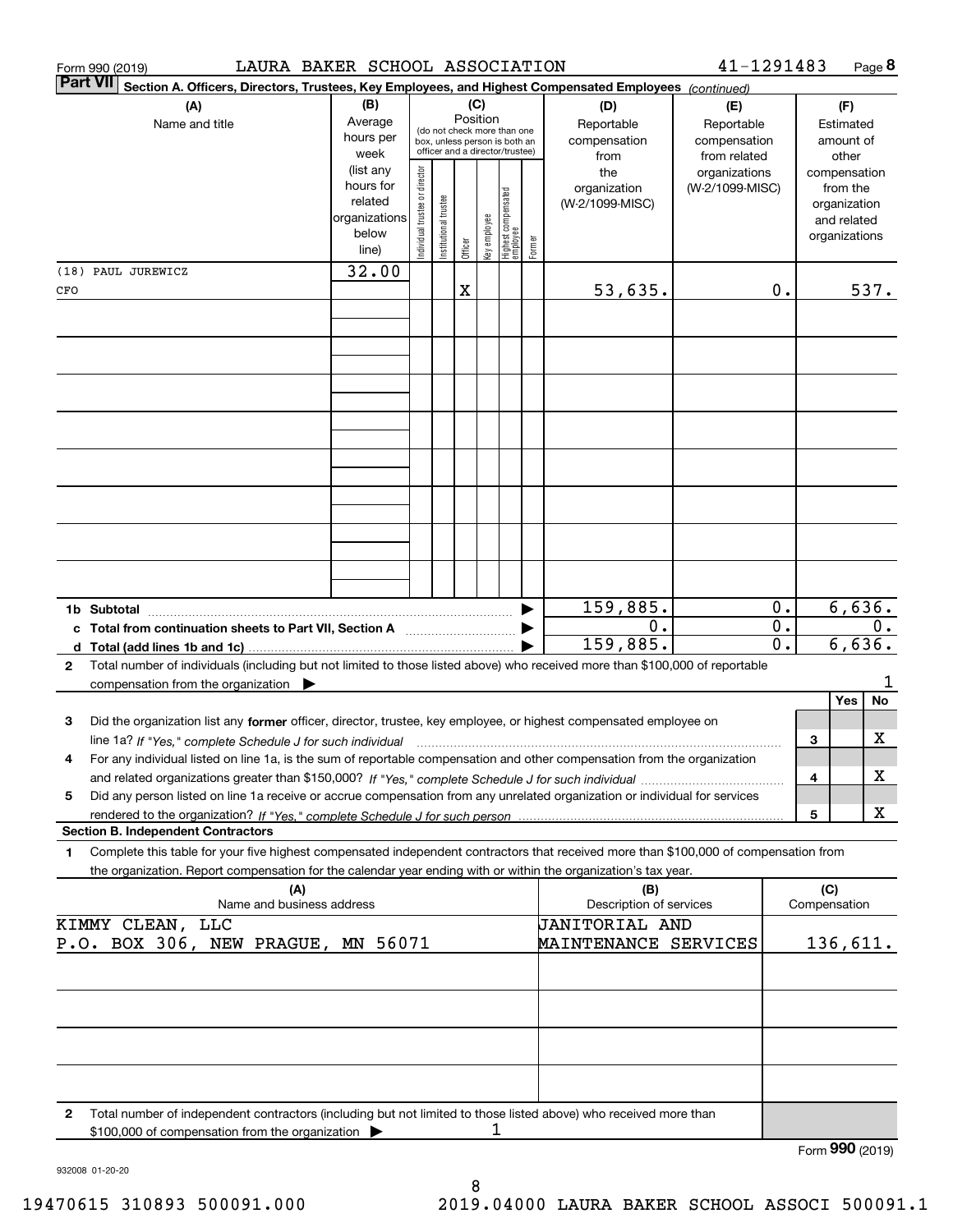|                                                           |      |    | LAURA BAKER SCHOOL ASSOCIATION<br>Form 990 (2019)                             |                |                            |                                  |                                              | 41-1291483                                      | Page 9                                                          |
|-----------------------------------------------------------|------|----|-------------------------------------------------------------------------------|----------------|----------------------------|----------------------------------|----------------------------------------------|-------------------------------------------------|-----------------------------------------------------------------|
| <b>Part VIII</b>                                          |      |    | <b>Statement of Revenue</b>                                                   |                |                            |                                  |                                              |                                                 |                                                                 |
|                                                           |      |    | Check if Schedule O contains a response or note to any line in this Part VIII |                |                            |                                  |                                              |                                                 |                                                                 |
|                                                           |      |    |                                                                               |                |                            | (A)<br>Total revenue             | (B)<br>Related or exempt<br>function revenue | $\overline{C}$<br>Unrelated<br>business revenue | (D)<br>Revenue excluded<br>from tax under<br>sections 512 - 514 |
|                                                           |      |    | 1a<br>1 a Federated campaigns                                                 |                |                            |                                  |                                              |                                                 |                                                                 |
| Contributions, Gifts, Grants<br>and Other Similar Amounts |      | b  | 1 <sub>b</sub><br>Membership dues                                             |                |                            |                                  |                                              |                                                 |                                                                 |
|                                                           |      | с  | 1 <sub>c</sub><br>Fundraising events                                          |                | 287, 265.                  |                                  |                                              |                                                 |                                                                 |
|                                                           |      | d  | 1 <sub>d</sub><br>Related organizations<br>.                                  |                |                            |                                  |                                              |                                                 |                                                                 |
|                                                           |      | е  | Government grants (contributions)<br>1e                                       |                |                            |                                  |                                              |                                                 |                                                                 |
|                                                           |      |    | All other contributions, gifts, grants, and                                   |                |                            |                                  |                                              |                                                 |                                                                 |
|                                                           |      |    | similar amounts not included above<br>1f                                      |                | $\frac{263,378.}{18,314.}$ |                                  |                                              |                                                 |                                                                 |
|                                                           |      | g  | $1g$ \$<br>Noncash contributions included in lines 1a-1f                      |                |                            | 550,643.                         |                                              |                                                 |                                                                 |
|                                                           |      | h. | Total. Add lines 1a-1f                                                        |                | <b>Business Code</b>       |                                  |                                              |                                                 |                                                                 |
|                                                           |      |    | 2 a RESIDENT SERVICES                                                         |                | 624100                     | 5, 112, 244.5, 112, 244.         |                                              |                                                 |                                                                 |
| Program Service<br>Revenue                                |      | b  | <b>CATERING REVENUE</b>                                                       |                | 722320                     | 3,756.                           | 3,756.                                       |                                                 |                                                                 |
|                                                           |      | c  |                                                                               |                |                            |                                  |                                              |                                                 |                                                                 |
|                                                           |      | d  |                                                                               |                |                            |                                  |                                              |                                                 |                                                                 |
|                                                           |      | е  |                                                                               |                |                            |                                  |                                              |                                                 |                                                                 |
|                                                           |      | f  |                                                                               |                |                            |                                  |                                              |                                                 |                                                                 |
|                                                           |      | a  |                                                                               |                |                            | $\blacktriangleright$ 5,116,000. |                                              |                                                 |                                                                 |
|                                                           | 3    |    | Investment income (including dividends, interest, and                         |                |                            |                                  |                                              |                                                 |                                                                 |
|                                                           |      |    |                                                                               |                |                            | 1,769.                           |                                              |                                                 | 1,769.                                                          |
|                                                           | 4    |    | Income from investment of tax-exempt bond proceeds                            |                |                            |                                  |                                              |                                                 |                                                                 |
|                                                           | 5    |    | (i) Real                                                                      |                | (ii) Personal              |                                  |                                              |                                                 |                                                                 |
|                                                           | 6а   |    | $6a$ 284, 464.<br>Gross rents                                                 |                |                            |                                  |                                              |                                                 |                                                                 |
|                                                           |      | b  | 6b<br>Less: rental expenses                                                   | 0.             |                            |                                  |                                              |                                                 |                                                                 |
|                                                           |      | с  | $6c$ 284, 464.<br>Rental income or (loss)                                     |                |                            |                                  |                                              |                                                 |                                                                 |
|                                                           |      | d  | Net rental income or (loss)                                                   |                |                            | 284,464.                         | 284,464.                                     |                                                 |                                                                 |
|                                                           |      |    | (i) Securities<br>7 a Gross amount from sales of                              |                | (ii) Other                 |                                  |                                              |                                                 |                                                                 |
|                                                           |      |    | assets other than inventory<br>7a                                             |                |                            |                                  |                                              |                                                 |                                                                 |
|                                                           |      |    | <b>b</b> Less: cost or other basis                                            |                |                            |                                  |                                              |                                                 |                                                                 |
|                                                           |      |    | and sales expenses<br>7b                                                      |                |                            |                                  |                                              |                                                 |                                                                 |
| evenue                                                    |      |    | 7c<br><b>c</b> Gain or (loss) $\ldots$                                        |                |                            |                                  |                                              |                                                 |                                                                 |
|                                                           |      |    |                                                                               |                |                            |                                  |                                              |                                                 |                                                                 |
| Other R                                                   |      |    | 8 a Gross income from fundraising events (not<br>including \$ $287, 265$ of   |                |                            |                                  |                                              |                                                 |                                                                 |
|                                                           |      |    | contributions reported on line 1c). See                                       |                |                            |                                  |                                              |                                                 |                                                                 |
|                                                           |      |    |                                                                               | 8a             | 0.                         |                                  |                                              |                                                 |                                                                 |
|                                                           |      | b  | Less: direct expenses                                                         | 8b             | 60,860.                    |                                  |                                              |                                                 |                                                                 |
|                                                           |      | с  | Net income or (loss) from fundraising events                                  |                |                            | $-60,860.$                       |                                              |                                                 | $-60, 860.$                                                     |
|                                                           |      |    | 9 a Gross income from gaming activities. See                                  |                |                            |                                  |                                              |                                                 |                                                                 |
|                                                           |      |    |                                                                               | 9a             |                            |                                  |                                              |                                                 |                                                                 |
|                                                           |      | b  |                                                                               | 9 <sub>b</sub> |                            |                                  |                                              |                                                 |                                                                 |
|                                                           |      | с  | Net income or (loss) from gaming activities                                   |                |                            |                                  |                                              |                                                 |                                                                 |
|                                                           |      |    | 10 a Gross sales of inventory, less returns                                   |                |                            |                                  |                                              |                                                 |                                                                 |
|                                                           |      |    | <b>b</b> Less: cost of goods sold                                             | 10a<br>10b     |                            |                                  |                                              |                                                 |                                                                 |
|                                                           |      |    | c Net income or (loss) from sales of inventory                                |                |                            |                                  |                                              |                                                 |                                                                 |
|                                                           |      |    |                                                                               |                | <b>Business Code</b>       |                                  |                                              |                                                 |                                                                 |
|                                                           | 11 a |    | OTHER INCOME                                                                  |                | 900099                     | 23,887.                          | 23,887.                                      |                                                 |                                                                 |
|                                                           |      | b  |                                                                               |                |                            |                                  |                                              |                                                 |                                                                 |
|                                                           |      | с  |                                                                               |                |                            |                                  |                                              |                                                 |                                                                 |
| Miscellaneous<br>Revenue                                  |      | d  |                                                                               |                |                            |                                  |                                              |                                                 |                                                                 |
|                                                           |      |    |                                                                               |                |                            | 23,887.                          |                                              |                                                 |                                                                 |
|                                                           | 12   |    |                                                                               |                |                            | 5,915,903.5,424,351.             |                                              | 0.                                              | $-59,091.$                                                      |
| 932009 01-20-20                                           |      |    |                                                                               |                |                            |                                  |                                              |                                                 | Form 990 (2019)                                                 |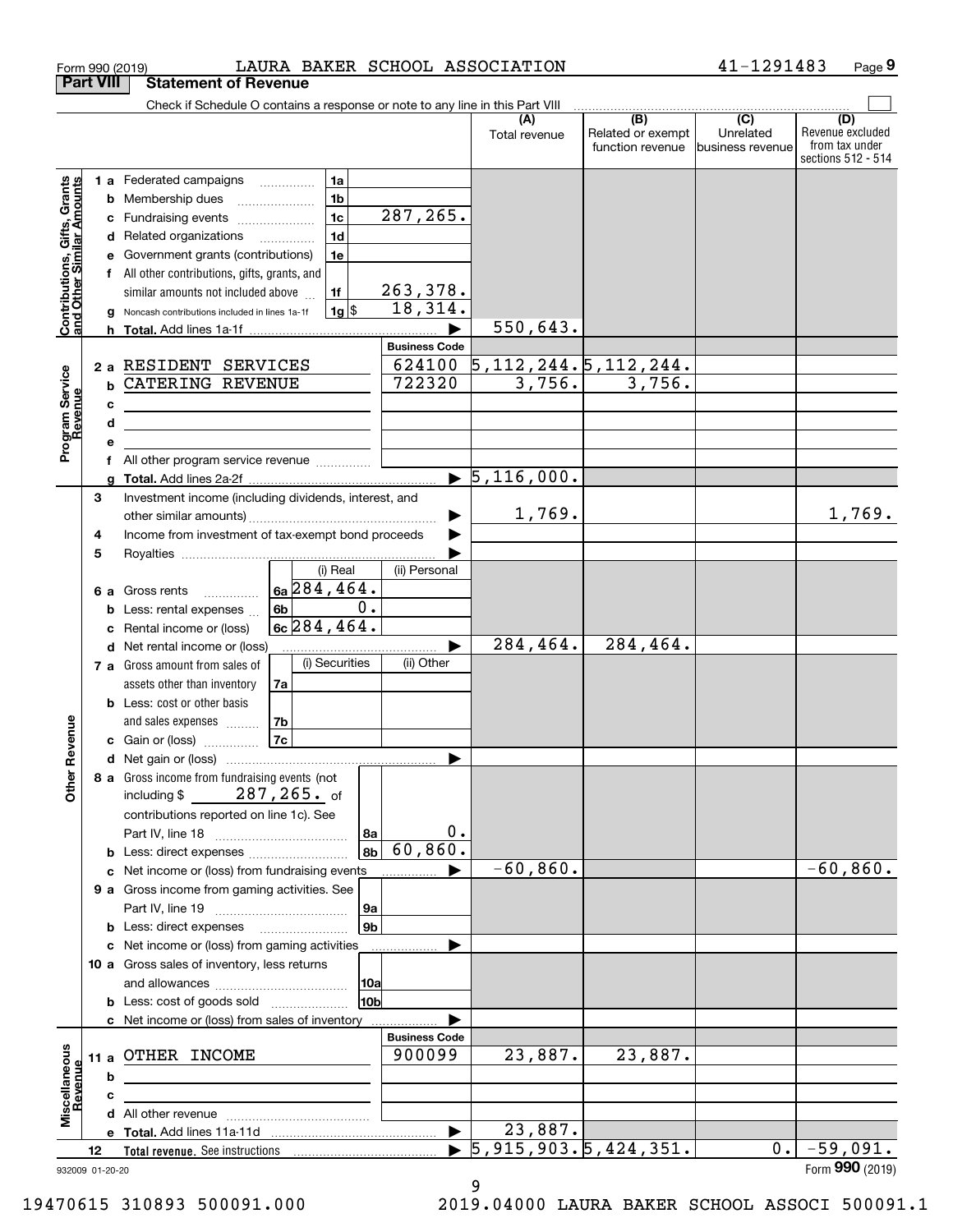$_{\rm Form\ 990\ (2019)}$  LAURA BAKER SCHOOL ASSOCIATION 41-1291483  $_{\rm Page}$ **Part IX Statement of Functional Expenses**

*Section 501(c)(3) and 501(c)(4) organizations must complete all columns. All other organizations must complete column (A).*

|        | Do not include amounts reported on lines 6b,<br>7b, 8b, 9b, and 10b of Part VIII.                  | (A)<br>Total expenses             | (B)<br>Program service<br>expenses | $\overline{(C)}$<br>Management and<br>general expenses | (D)<br>Fundraising<br>expenses |
|--------|----------------------------------------------------------------------------------------------------|-----------------------------------|------------------------------------|--------------------------------------------------------|--------------------------------|
| 1.     | Grants and other assistance to domestic organizations                                              |                                   |                                    |                                                        |                                |
|        | and domestic governments. See Part IV, line 21                                                     |                                   |                                    |                                                        |                                |
| 2      | Grants and other assistance to domestic                                                            |                                   |                                    |                                                        |                                |
|        | individuals. See Part IV, line 22                                                                  |                                   |                                    |                                                        |                                |
| 3      | Grants and other assistance to foreign                                                             |                                   |                                    |                                                        |                                |
|        | organizations, foreign governments, and foreign                                                    |                                   |                                    |                                                        |                                |
|        | individuals. See Part IV, lines 15 and 16                                                          |                                   |                                    |                                                        |                                |
| 4      | Benefits paid to or for members                                                                    |                                   |                                    |                                                        |                                |
| 5      | Compensation of current officers, directors,                                                       |                                   |                                    |                                                        |                                |
|        | trustees, and key employees                                                                        |                                   |                                    |                                                        |                                |
| 6      | Compensation not included above to disqualified                                                    |                                   |                                    |                                                        |                                |
|        | persons (as defined under section $4958(f)(1)$ ) and                                               |                                   |                                    |                                                        |                                |
|        | persons described in section 4958(c)(3)(B)<br>.                                                    |                                   |                                    |                                                        |                                |
| 7      | Other salaries and wages                                                                           | 3,560,488.                        | 3,173,888.                         | 282, 351.                                              | 104,249.                       |
| 8      | Pension plan accruals and contributions (include                                                   |                                   |                                    |                                                        |                                |
|        | section 401(k) and 403(b) employer contributions)                                                  | 18,817.<br>$\overline{215,051}$ . | 16,905.<br>185,025.                | 988.<br>23,713.                                        | $\frac{924}{6,313}$<br>6,921.  |
| 9      |                                                                                                    | 275, 119.                         | 245,975.                           | 22, 223.                                               |                                |
| 10     |                                                                                                    |                                   |                                    |                                                        |                                |
| 11     | Fees for services (nonemployees):                                                                  |                                   |                                    |                                                        |                                |
| a      |                                                                                                    |                                   |                                    |                                                        |                                |
| b      |                                                                                                    | 51,757.                           | 680.                               | 51,077.                                                |                                |
| c<br>d |                                                                                                    |                                   |                                    |                                                        |                                |
| е      | Professional fundraising services. See Part IV, line 17                                            |                                   |                                    |                                                        |                                |
| f      | Investment management fees                                                                         |                                   |                                    |                                                        |                                |
| g      | Other. (If line 11g amount exceeds 10% of line 25,                                                 |                                   |                                    |                                                        |                                |
|        | column (A) amount, list line 11g expenses on Sch O.)                                               |                                   |                                    |                                                        |                                |
| 12     |                                                                                                    | 16, 525.                          | 300.                               |                                                        | 16, 225.                       |
| 13     |                                                                                                    | 11,415.                           | 130.                               | 11,285.                                                |                                |
| 14     |                                                                                                    |                                   |                                    |                                                        |                                |
| 15     |                                                                                                    |                                   |                                    |                                                        |                                |
| 16     |                                                                                                    | 316, 793.                         | 307,079.                           | 9,714.                                                 |                                |
| 17     | Travel                                                                                             | 23, 144.                          | 22,130.                            | $\overline{514}$                                       | 500.                           |
| 18     | Payments of travel or entertainment expenses                                                       |                                   |                                    |                                                        |                                |
|        | for any federal, state, or local public officials                                                  |                                   |                                    |                                                        |                                |
| 19     | Conferences, conventions, and meetings                                                             | 44,758.                           | 40, 282.                           | 3,581.                                                 | 895.                           |
| 20     | Interest                                                                                           | 42,732.                           | 42,305.                            | 427.                                                   |                                |
| 21     |                                                                                                    |                                   |                                    |                                                        |                                |
| 22     | Depreciation, depletion, and amortization                                                          | 313,928.                          | 263,709.                           | 50, 219.                                               |                                |
| 23     | Insurance                                                                                          | 155,990.                          | 123,825.                           | 28,591.                                                | 3,574.                         |
| 24     | Other expenses. Itemize expenses not covered<br>above (List miscellaneous expenses on line 24e. If |                                   |                                    |                                                        |                                |
|        | line 24e amount exceeds 10% of line 25, column (A)                                                 |                                   |                                    |                                                        |                                |
|        | amount, list line 24e expenses on Schedule O.)                                                     |                                   |                                    |                                                        |                                |
| a      | PURCHASED SERVICES                                                                                 | 357,391.                          | 316,833.                           | 29,749.                                                | 10,809.                        |
| b      | FOOD                                                                                               | 217,400.<br>177, 124.             | 216, 170.<br>171,810.              | 1,197.<br>$\overline{5,314}$ .                         | 33.                            |
| c<br>d | PROGRAM EXPENSES<br>PROGRAM SUPPLIES                                                               | 76, 757.                          | 70,869.                            | 3,023.                                                 | 2,865.                         |
|        |                                                                                                    | 140, 796.                         | 87,324.                            | 47,452.                                                | 6,020.                         |
| 25     | e All other expenses<br>Total functional expenses. Add lines 1 through 24e                         | 6,015,985.                        | 5, 285, 239.                       | 571,418.                                               | 159,328.                       |
| 26     | Joint costs. Complete this line only if the organization                                           |                                   |                                    |                                                        |                                |
|        | reported in column (B) joint costs from a combined                                                 |                                   |                                    |                                                        |                                |
|        | educational campaign and fundraising solicitation.                                                 |                                   |                                    |                                                        |                                |
|        | Check here $\blacktriangleright$<br>if following SOP 98-2 (ASC 958-720)                            |                                   |                                    |                                                        |                                |
|        | 932010 01-20-20                                                                                    |                                   |                                    |                                                        | Form 990 (2019)                |

10

19470615 310893 500091.000 2019.04000 LAURA BAKER SCHOOL ASSOCI 500091.1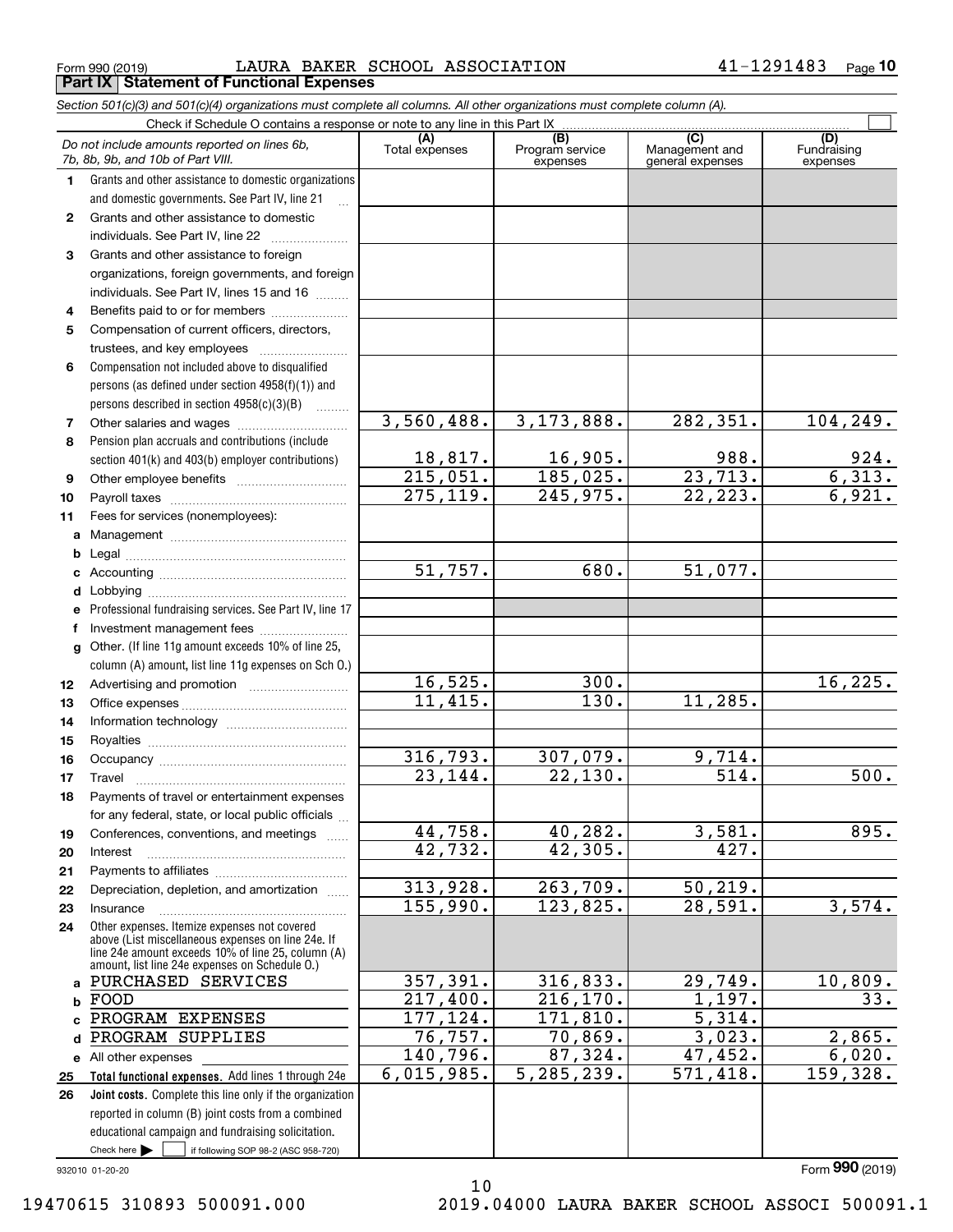|     | under section $4958(f)(1)$ , and persons described in section $4958(c)(3)(B)$ |         |  | .            |  |              | 6               |  |
|-----|-------------------------------------------------------------------------------|---------|--|--------------|--|--------------|-----------------|--|
| 7   |                                                                               |         |  |              |  |              | 7               |  |
| 8   |                                                                               |         |  |              |  |              | 8               |  |
| 9   | Prepaid expenses and deferred charges                                         |         |  |              |  | 70,601.      | 9               |  |
| 10a | Land, buildings, and equipment: cost or other                                 |         |  |              |  |              |                 |  |
|     | basis. Complete Part VI of Schedule D  10a                                    |         |  | 8, 121, 464. |  |              |                 |  |
|     | <b>b</b> Less: accumulated depreciation                                       | ∣ 10b l |  | 3,986,857.   |  | 4,402,623.   | 10 <sub>c</sub> |  |
| 11  |                                                                               |         |  |              |  | 332,517.     | 11              |  |
| 12  |                                                                               |         |  |              |  |              | 12              |  |
| 13  |                                                                               |         |  |              |  |              | 13              |  |
| 14  |                                                                               |         |  |              |  |              | 14              |  |
| 15  | Other assets. See Part IV, line 11                                            |         |  |              |  | 2,350.       | 15              |  |
| 16  | <b>Total assets.</b> Add lines 1 through 15 (must equal line 33) <i></i>      |         |  |              |  | 5,746,452.   | 16              |  |
| 17  |                                                                               |         |  |              |  | 387,936.     | 17              |  |
| 18  |                                                                               |         |  |              |  |              | 18              |  |
| 19  |                                                                               |         |  |              |  |              | 19              |  |
| 20  |                                                                               |         |  |              |  |              | 20              |  |
| 21  | Escrow or custodial account liability. Complete Part IV of Schedule D         |         |  |              |  |              | 21              |  |
| 22  | Loans and other payables to any current or former officer, director,          |         |  |              |  |              |                 |  |
|     | trustee, key employee, creator or founder, substantial contributor, or 35%    |         |  |              |  |              |                 |  |
|     | controlled entity or family member of any of these persons                    |         |  |              |  |              | 22              |  |
| 23  | Secured mortgages and notes payable to unrelated third parties                |         |  |              |  | 1, 295, 309. | 23              |  |
| 24  | Unsecured notes and loans payable to unrelated third parties                  |         |  |              |  |              | 24              |  |
| 25  | Other liabilities (including federal income tax, payables to related third    |         |  |              |  |              |                 |  |
|     | parties, and other liabilities not included on lines 17-24). Complete Part X  |         |  |              |  |              |                 |  |
|     | of Schedule D                                                                 |         |  |              |  |              | 25              |  |
|     |                                                                               |         |  |              |  |              |                 |  |

**Total liabilities.**  Add lines 17 through 25

Net assets with donor restrictions ~~~~~~~~~~~~~~~~~~~~~~

Capital stock or trust principal, or current funds ~~~~~~~~~~~~~~~Paid-in or capital surplus, or land, building, or equipment fund www.commun.com Retained earnings, endowment, accumulated income, or other funds www.com Total net assets or fund balances ~~~~~~~~~~~~~~~~~~~~~~

**Organizations that do not follow FASB ASC 958, check here** |

**Organizations that follow FASB ASC 958, check here** | X

**and complete lines 27, 28, 32, and 33.**

Net assets without donor restrictions

Total liabilities and net assets/fund balances

**and complete lines 29 through 33.**

### $_{\rm Form\ 990\ (2019)}$  LAURA BAKER SCHOOL ASSOCIATION 41-1291483  $_{\rm Page}$ **Part X** Balance Sheet

Check if Schedule O contains a response or note to any line in this Part X

Cash - non-interest-bearing ~~~~~~~~~~~~~~~~~~~~~~~~~ Savings and temporary cash investments ~~~~~~~~~~~~~~~~~~Pledges and grants receivable, net ~~~~~~~~~~~~~~~~~~~~~ Accounts receivable, net ~~~~~~~~~~~~~~~~~~~~~~~~~~ Loans and other receivables from any current or former officer, director, trustee, key employee, creator or founder, substantial contributor, or 35% controlled entity or family member of any of these persons ~~~~~~~~~ Loans and other receivables from other disqualified persons (as defined

**11**

 $\mathcal{L}^{\text{max}}$ 

70,601. 42,394.

332,517. 400,213.

 $2,350.$ 5,746,452. 5,511,927.

387,936. 391,068.

1,094,312.

4,134,607.

**(A) (B)**

Beginning of year | | End of year

 $\overline{165}, 334. \vert 1 \vert 209, 653.$ 

 $383,074.$  2 286,187.

 $389,953. 4$  436,523.

**5**

**26**

 $683, 245. |26 | 1, 485, 380.$ 

**2728**

 $4,063,207.$   $|z_7|$   $4,011,400.$ 

 $4,063,207.$   $32$  |  $4,026,547.$  $5,746,452.$  33 5,511,927.

Form (2019) **990**

15,147.

**6**

**Assets**

**26**

**Liabilities**

Liabilities

**2728**

**Net Assets or Fund Balances**

Net Assets or Fund Balances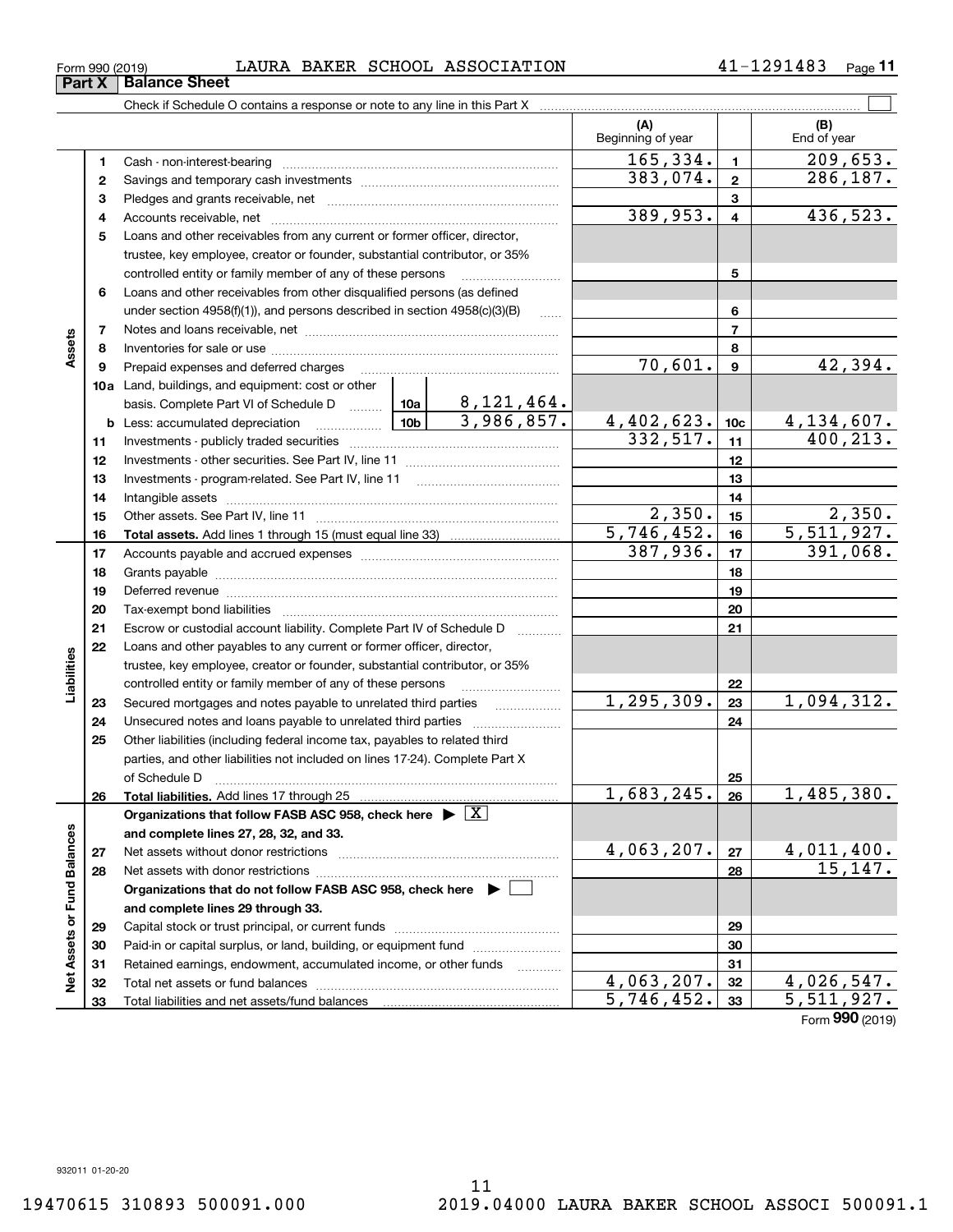|    | LAURA BAKER SCHOOL ASSOCIATION<br>Form 990 (2019)                                                                                                                                  |                | 41-1291483     |            | Page 12                 |
|----|------------------------------------------------------------------------------------------------------------------------------------------------------------------------------------|----------------|----------------|------------|-------------------------|
|    | <b>Reconciliation of Net Assets</b><br>Part XI                                                                                                                                     |                |                |            |                         |
|    |                                                                                                                                                                                    |                |                |            | $\overline{\mathbf{x}}$ |
|    |                                                                                                                                                                                    |                |                |            |                         |
| 1  |                                                                                                                                                                                    | $\mathbf{1}$   | 5,915,903.     |            |                         |
| 2  |                                                                                                                                                                                    | $\overline{2}$ | 6,015,985.     |            |                         |
| 3  | Revenue less expenses. Subtract line 2 from line 1                                                                                                                                 | 3              | $-100,082.$    |            |                         |
| 4  | Net assets or fund balances at beginning of year (must equal Part X, line 32, column (A)) <i>manageredial</i>                                                                      | $\overline{4}$ | 4,063,207.     |            |                         |
| 5  |                                                                                                                                                                                    | 5              |                | 67,696.    |                         |
| 6  |                                                                                                                                                                                    | 6              |                |            |                         |
| 7  | Investment expenses www.communication.com/www.communication.com/www.communication.com/www.communication.com                                                                        | $\overline{7}$ |                |            |                         |
| 8  | Prior period adjustments                                                                                                                                                           | 8              |                |            |                         |
| 9  | Other changes in net assets or fund balances (explain on Schedule O)                                                                                                               | $\mathbf{Q}$   |                | $-4, 274.$ |                         |
| 10 | Net assets or fund balances at end of year. Combine lines 3 through 9 (must equal Part X, line 32,                                                                                 |                |                |            |                         |
|    | column (B))                                                                                                                                                                        | 10             | 4,026,547.     |            |                         |
|    | Part XII Financial Statements and Reporting                                                                                                                                        |                |                |            |                         |
|    |                                                                                                                                                                                    |                |                |            |                         |
|    |                                                                                                                                                                                    |                |                | Yes        | No.                     |
| 1. | $\mathbf{X}$ Accrual<br>Accounting method used to prepare the Form 990: <u>[</u> Cash<br>    Other                                                                                 |                |                |            |                         |
|    | If the organization changed its method of accounting from a prior year or checked "Other," explain in Schedule O.                                                                  |                |                |            |                         |
|    | 2a Were the organization's financial statements compiled or reviewed by an independent accountant?                                                                                 |                | 2a             |            | Χ                       |
|    | If "Yes," check a box below to indicate whether the financial statements for the year were compiled or reviewed on a                                                               |                |                |            |                         |
|    | separate basis, consolidated basis, or both:                                                                                                                                       |                |                |            |                         |
|    | Both consolidated and separate basis<br>Separate basis<br>Consolidated basis                                                                                                       |                |                |            |                         |
|    | <b>b</b> Were the organization's financial statements audited by an independent accountant?                                                                                        |                | 2 <sub>b</sub> |            | X                       |
|    | If "Yes," check a box below to indicate whether the financial statements for the year were audited on a separate basis,                                                            |                |                |            |                         |
|    | consolidated basis, or both:                                                                                                                                                       |                |                |            |                         |
|    | Separate basis<br><b>Consolidated basis</b><br>Both consolidated and separate basis                                                                                                |                |                |            |                         |
|    | c If "Yes" to line 2a or 2b, does the organization have a committee that assumes responsibility for oversight of the audit,                                                        |                |                |            |                         |
|    |                                                                                                                                                                                    |                | 2c             |            |                         |
|    | If the organization changed either its oversight process or selection process during the tax year, explain on Schedule O.                                                          |                |                |            |                         |
|    | 3a As a result of a federal award, was the organization required to undergo an audit or audits as set forth in the Single Audit                                                    |                |                |            |                         |
|    |                                                                                                                                                                                    |                | За             |            | x                       |
|    | b If "Yes," did the organization undergo the required audit or audits? If the organization did not undergo the required audit                                                      |                |                |            |                         |
|    | or audits, explain why on Schedule O and describe any steps taken to undergo such audits manufactured university on Schedule O and describe any steps taken to undergo such audits |                | 3b             | <b>nnn</b> |                         |

Form (2019) **990**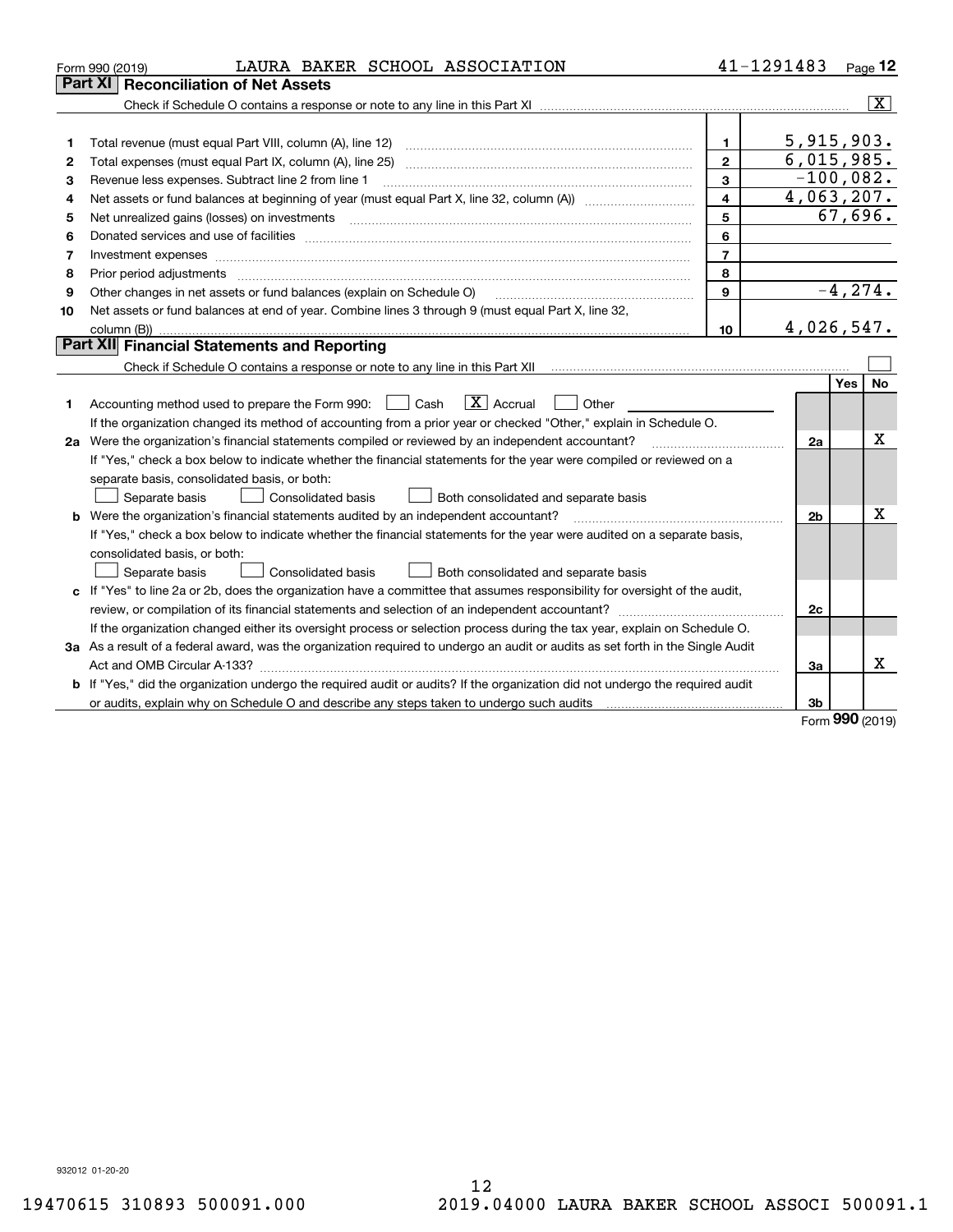| <b>SCHEDULE A</b> |
|-------------------|
|-------------------|

**(Form 990 or 990-EZ)**

# **Public Charity Status and Public Support**

**Complete if the organization is a section 501(c)(3) organization or a section 4947(a)(1) nonexempt charitable trust.**

| OMB No 1545-0047                    |
|-------------------------------------|
| 2019                                |
| <b>Open to Public</b><br>Insnection |

| Department of the Treasury<br>Internal Revenue Service |            |                                               | <b>Open to Public</b><br>Attach to Form 990 or Form 990-EZ.<br>Inspection<br>$\blacktriangleright$ Go to www.irs.gov/Form990 for instructions and the latest information. |                                                                                                                                               |     |                                                                |                            |  |                                       |
|--------------------------------------------------------|------------|-----------------------------------------------|---------------------------------------------------------------------------------------------------------------------------------------------------------------------------|-----------------------------------------------------------------------------------------------------------------------------------------------|-----|----------------------------------------------------------------|----------------------------|--|---------------------------------------|
|                                                        |            | Name of the organization                      |                                                                                                                                                                           |                                                                                                                                               |     |                                                                |                            |  | <b>Employer identification number</b> |
|                                                        |            |                                               |                                                                                                                                                                           | LAURA BAKER SCHOOL ASSOCIATION                                                                                                                |     |                                                                |                            |  | 41-1291483                            |
|                                                        | Part I     |                                               |                                                                                                                                                                           | Reason for Public Charity Status (All organizations must complete this part.) See instructions.                                               |     |                                                                |                            |  |                                       |
|                                                        |            |                                               |                                                                                                                                                                           | The organization is not a private foundation because it is: (For lines 1 through 12, check only one box.)                                     |     |                                                                |                            |  |                                       |
| 1.                                                     |            |                                               |                                                                                                                                                                           | A church, convention of churches, or association of churches described in section $170(b)(1)(A)(i)$ .                                         |     |                                                                |                            |  |                                       |
| 2                                                      |            |                                               |                                                                                                                                                                           | A school described in section 170(b)(1)(A)(ii). (Attach Schedule E (Form 990 or 990-EZ).)                                                     |     |                                                                |                            |  |                                       |
| 3                                                      |            |                                               |                                                                                                                                                                           | A hospital or a cooperative hospital service organization described in section 170(b)(1)(A)(iii).                                             |     |                                                                |                            |  |                                       |
| 4                                                      |            |                                               |                                                                                                                                                                           | A medical research organization operated in conjunction with a hospital described in section 170(b)(1)(A)(iii). Enter the hospital's name,    |     |                                                                |                            |  |                                       |
|                                                        |            | city, and state:                              |                                                                                                                                                                           |                                                                                                                                               |     |                                                                |                            |  |                                       |
| 5                                                      |            |                                               |                                                                                                                                                                           | An organization operated for the benefit of a college or university owned or operated by a governmental unit described in                     |     |                                                                |                            |  |                                       |
|                                                        |            |                                               | section 170(b)(1)(A)(iv). (Complete Part II.)                                                                                                                             |                                                                                                                                               |     |                                                                |                            |  |                                       |
| 6                                                      |            |                                               |                                                                                                                                                                           | A federal, state, or local government or governmental unit described in section 170(b)(1)(A)(v).                                              |     |                                                                |                            |  |                                       |
|                                                        | $7 \times$ |                                               |                                                                                                                                                                           | An organization that normally receives a substantial part of its support from a governmental unit or from the general public described in     |     |                                                                |                            |  |                                       |
|                                                        |            |                                               | section 170(b)(1)(A)(vi). (Complete Part II.)                                                                                                                             |                                                                                                                                               |     |                                                                |                            |  |                                       |
| 8                                                      |            |                                               |                                                                                                                                                                           | A community trust described in section 170(b)(1)(A)(vi). (Complete Part II.)                                                                  |     |                                                                |                            |  |                                       |
| 9                                                      |            |                                               |                                                                                                                                                                           | An agricultural research organization described in section 170(b)(1)(A)(ix) operated in conjunction with a land-grant college                 |     |                                                                |                            |  |                                       |
|                                                        |            |                                               |                                                                                                                                                                           | or university or a non-land-grant college of agriculture (see instructions). Enter the name, city, and state of the college or                |     |                                                                |                            |  |                                       |
|                                                        |            | university:                                   |                                                                                                                                                                           |                                                                                                                                               |     |                                                                |                            |  |                                       |
| 10                                                     |            |                                               |                                                                                                                                                                           | An organization that normally receives: (1) more than 33 1/3% of its support from contributions, membership fees, and gross receipts from     |     |                                                                |                            |  |                                       |
|                                                        |            |                                               |                                                                                                                                                                           | activities related to its exempt functions - subject to certain exceptions, and (2) no more than 33 1/3% of its support from gross investment |     |                                                                |                            |  |                                       |
|                                                        |            |                                               |                                                                                                                                                                           | income and unrelated business taxable income (less section 511 tax) from businesses acquired by the organization after June 30, 1975.         |     |                                                                |                            |  |                                       |
|                                                        |            |                                               | See section 509(a)(2). (Complete Part III.)                                                                                                                               |                                                                                                                                               |     |                                                                |                            |  |                                       |
| 11                                                     |            |                                               |                                                                                                                                                                           | An organization organized and operated exclusively to test for public safety. See section 509(a)(4).                                          |     |                                                                |                            |  |                                       |
| 12 <sub>2</sub>                                        |            |                                               |                                                                                                                                                                           | An organization organized and operated exclusively for the benefit of, to perform the functions of, or to carry out the purposes of one or    |     |                                                                |                            |  |                                       |
|                                                        |            |                                               |                                                                                                                                                                           | more publicly supported organizations described in section 509(a)(1) or section 509(a)(2). See section 509(a)(3). Check the box in            |     |                                                                |                            |  |                                       |
|                                                        |            |                                               |                                                                                                                                                                           | lines 12a through 12d that describes the type of supporting organization and complete lines 12e, 12f, and 12g.                                |     |                                                                |                            |  |                                       |
| a                                                      |            |                                               |                                                                                                                                                                           | Type I. A supporting organization operated, supervised, or controlled by its supported organization(s), typically by giving                   |     |                                                                |                            |  |                                       |
|                                                        |            |                                               |                                                                                                                                                                           | the supported organization(s) the power to regularly appoint or elect a majority of the directors or trustees of the supporting               |     |                                                                |                            |  |                                       |
|                                                        |            |                                               | organization. You must complete Part IV, Sections A and B.                                                                                                                |                                                                                                                                               |     |                                                                |                            |  |                                       |
| b                                                      |            |                                               |                                                                                                                                                                           | Type II. A supporting organization supervised or controlled in connection with its supported organization(s), by having                       |     |                                                                |                            |  |                                       |
|                                                        |            |                                               |                                                                                                                                                                           | control or management of the supporting organization vested in the same persons that control or manage the supported                          |     |                                                                |                            |  |                                       |
|                                                        |            |                                               | organization(s). You must complete Part IV, Sections A and C.                                                                                                             |                                                                                                                                               |     |                                                                |                            |  |                                       |
| с                                                      |            |                                               |                                                                                                                                                                           | Type III functionally integrated. A supporting organization operated in connection with, and functionally integrated with,                    |     |                                                                |                            |  |                                       |
|                                                        |            |                                               |                                                                                                                                                                           | its supported organization(s) (see instructions). You must complete Part IV, Sections A, D, and E.                                            |     |                                                                |                            |  |                                       |
| d                                                      |            |                                               |                                                                                                                                                                           | Type III non-functionally integrated. A supporting organization operated in connection with its supported organization(s)                     |     |                                                                |                            |  |                                       |
|                                                        |            |                                               |                                                                                                                                                                           | that is not functionally integrated. The organization generally must satisfy a distribution requirement and an attentiveness                  |     |                                                                |                            |  |                                       |
|                                                        |            |                                               |                                                                                                                                                                           | requirement (see instructions). You must complete Part IV, Sections A and D, and Part V.                                                      |     |                                                                |                            |  |                                       |
| е                                                      |            |                                               |                                                                                                                                                                           | Check this box if the organization received a written determination from the IRS that it is a Type I, Type II, Type III                       |     |                                                                |                            |  |                                       |
|                                                        |            |                                               |                                                                                                                                                                           | functionally integrated, or Type III non-functionally integrated supporting organization.                                                     |     |                                                                |                            |  |                                       |
|                                                        |            | f Enter the number of supported organizations |                                                                                                                                                                           |                                                                                                                                               |     |                                                                |                            |  |                                       |
| a                                                      |            |                                               | Provide the following information about the supported organization(s).                                                                                                    |                                                                                                                                               |     |                                                                |                            |  |                                       |
|                                                        |            | (i) Name of supported                         | (ii) EIN                                                                                                                                                                  | (iii) Type of organization                                                                                                                    |     | (iv) Is the organization listed<br>in your governing document? | (v) Amount of monetary     |  | (vi) Amount of other                  |
|                                                        |            | organization                                  |                                                                                                                                                                           | (described on lines 1-10<br>above (see instructions))                                                                                         | Yes | No                                                             | support (see instructions) |  | support (see instructions)            |
|                                                        |            |                                               |                                                                                                                                                                           |                                                                                                                                               |     |                                                                |                            |  |                                       |
|                                                        |            |                                               |                                                                                                                                                                           |                                                                                                                                               |     |                                                                |                            |  |                                       |
|                                                        |            |                                               |                                                                                                                                                                           |                                                                                                                                               |     |                                                                |                            |  |                                       |
|                                                        |            |                                               |                                                                                                                                                                           |                                                                                                                                               |     |                                                                |                            |  |                                       |
|                                                        |            |                                               |                                                                                                                                                                           |                                                                                                                                               |     |                                                                |                            |  |                                       |
|                                                        |            |                                               |                                                                                                                                                                           |                                                                                                                                               |     |                                                                |                            |  |                                       |
|                                                        |            |                                               |                                                                                                                                                                           |                                                                                                                                               |     |                                                                |                            |  |                                       |
|                                                        |            |                                               |                                                                                                                                                                           |                                                                                                                                               |     |                                                                |                            |  |                                       |
|                                                        |            |                                               |                                                                                                                                                                           |                                                                                                                                               |     |                                                                |                            |  |                                       |
|                                                        |            |                                               |                                                                                                                                                                           |                                                                                                                                               |     |                                                                |                            |  |                                       |

**Total**

LHA For Paperwork Reduction Act Notice, see the Instructions for Form 990 or 990-EZ. 932021 09-25-19 Schedule A (Form 990 or 990-EZ) 2019 13

19470615 310893 500091.000 2019.04000 LAURA BAKER SCHOOL ASSOCI 500091.1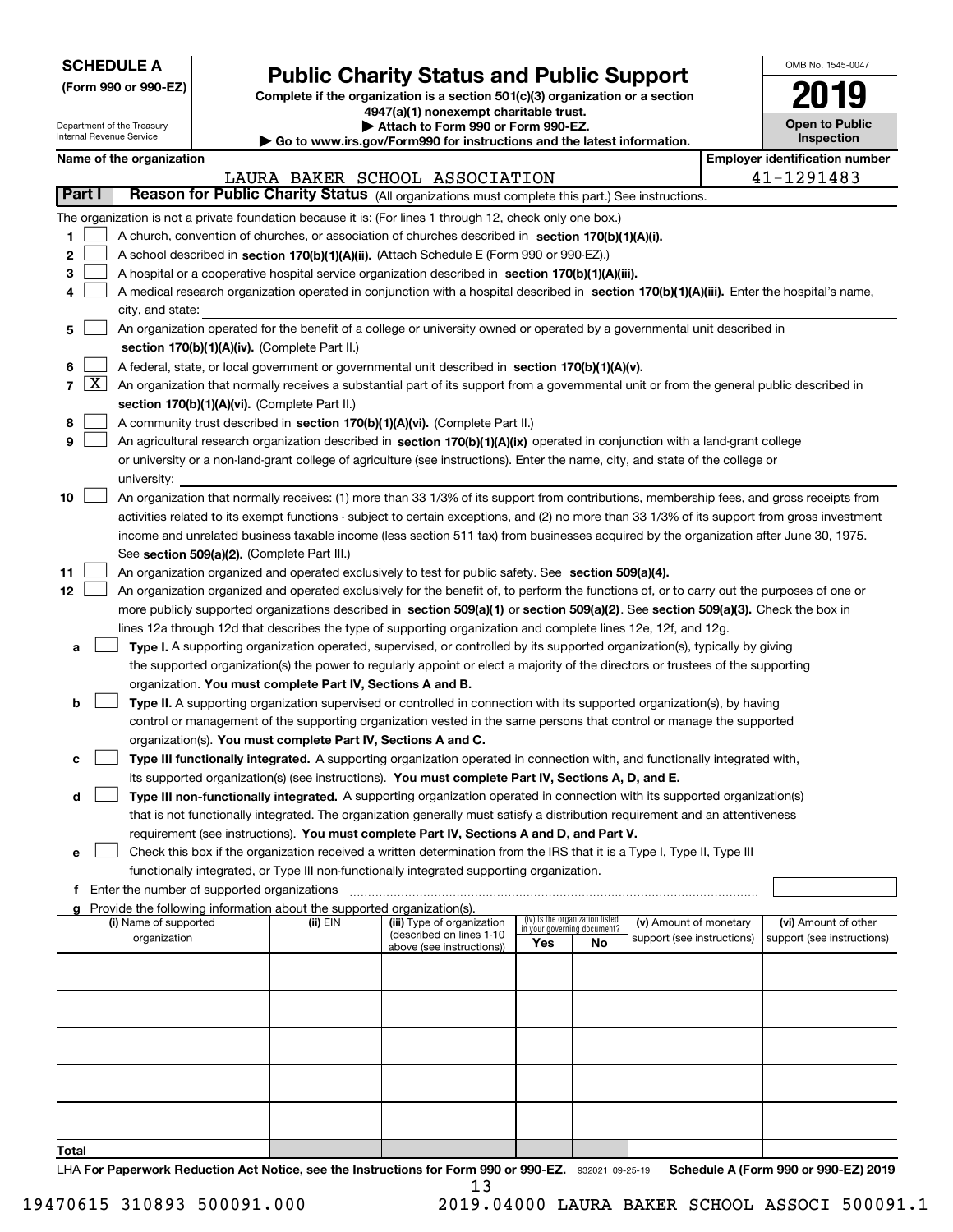### Schedule A (Form 990 or 990-EZ) 2019  $\,$  LAURA BAKER <code>SCHOOL</code> <code>ASSOCIATION</code>  $\,$  <code>41–1291483</code> <code> Page</code>

**2**

(Complete only if you checked the box on line 5, 7, or 8 of Part I or if the organization failed to qualify under Part III. If the organization fails to qualify under the tests listed below, please complete Part III.) **Part II Support Schedule for Organizations Described in Sections 170(b)(1)(A)(iv) and 170(b)(1)(A)(vi)**

|    | <b>Section A. Public Support</b>                                                                                                                                                                                               |           |                      |                         |                        |                                      |                                          |
|----|--------------------------------------------------------------------------------------------------------------------------------------------------------------------------------------------------------------------------------|-----------|----------------------|-------------------------|------------------------|--------------------------------------|------------------------------------------|
|    | Calendar year (or fiscal year beginning in) $\blacktriangleright$                                                                                                                                                              | (a) 2015  | (b) 2016             | $(c)$ 2017              | $(d)$ 2018             | (e) 2019                             | (f) Total                                |
|    | <b>1</b> Gifts, grants, contributions, and                                                                                                                                                                                     |           |                      |                         |                        |                                      |                                          |
|    | membership fees received. (Do not                                                                                                                                                                                              |           |                      |                         |                        |                                      |                                          |
|    | include any "unusual grants.")                                                                                                                                                                                                 |           | $345, 135.$ 395,678. | 484,430.                | 405,610.               | 550, 643.                            | 2181496.                                 |
|    | 2 Tax revenues levied for the organ-                                                                                                                                                                                           |           |                      |                         |                        |                                      |                                          |
|    | ization's benefit and either paid to                                                                                                                                                                                           |           |                      |                         |                        |                                      |                                          |
|    | or expended on its behalf                                                                                                                                                                                                      |           |                      |                         |                        |                                      |                                          |
|    | 3 The value of services or facilities                                                                                                                                                                                          |           |                      |                         |                        |                                      |                                          |
|    | furnished by a governmental unit to                                                                                                                                                                                            |           |                      |                         |                        |                                      |                                          |
|    | the organization without charge                                                                                                                                                                                                |           |                      |                         |                        |                                      |                                          |
|    |                                                                                                                                                                                                                                | 345, 135. | 395,678.             | 484,430.                | 405,610.               | 550,643.                             | 2181496.                                 |
|    | 4 Total. Add lines 1 through 3                                                                                                                                                                                                 |           |                      |                         |                        |                                      |                                          |
|    | 5 The portion of total contributions                                                                                                                                                                                           |           |                      |                         |                        |                                      |                                          |
|    | by each person (other than a                                                                                                                                                                                                   |           |                      |                         |                        |                                      |                                          |
|    | governmental unit or publicly                                                                                                                                                                                                  |           |                      |                         |                        |                                      |                                          |
|    | supported organization) included                                                                                                                                                                                               |           |                      |                         |                        |                                      |                                          |
|    | on line 1 that exceeds 2% of the                                                                                                                                                                                               |           |                      |                         |                        |                                      |                                          |
|    | amount shown on line 11,                                                                                                                                                                                                       |           |                      |                         |                        |                                      |                                          |
|    | column (f)                                                                                                                                                                                                                     |           |                      |                         |                        |                                      | 120,589.                                 |
|    | 6 Public support. Subtract line 5 from line 4.                                                                                                                                                                                 |           |                      |                         |                        |                                      | 2060907.                                 |
|    | <b>Section B. Total Support</b>                                                                                                                                                                                                |           |                      |                         |                        |                                      |                                          |
|    | Calendar year (or fiscal year beginning in)                                                                                                                                                                                    | (a) 2015  | (b) 2016             | $(c)$ 2017              | $(d)$ 2018             | (e) 2019                             | (f) Total                                |
|    | <b>7</b> Amounts from line 4                                                                                                                                                                                                   | 345,135.  | 395,678.             | $\overline{484}$ , 430. | $\overline{405,610}$ . | $\overline{550,643}$ .               | 2181496.                                 |
|    | 8 Gross income from interest,                                                                                                                                                                                                  |           |                      |                         |                        |                                      |                                          |
|    | dividends, payments received on                                                                                                                                                                                                |           |                      |                         |                        |                                      |                                          |
|    | securities loans, rents, royalties,                                                                                                                                                                                            |           |                      |                         |                        |                                      |                                          |
|    | and income from similar sources                                                                                                                                                                                                |           | $25,469.$ 159, 314.  | 285,753.                | 321,555.               | 286,233.                             | 1078324.                                 |
|    | 9 Net income from unrelated business                                                                                                                                                                                           |           |                      |                         |                        |                                      |                                          |
|    | activities, whether or not the                                                                                                                                                                                                 |           |                      |                         |                        |                                      |                                          |
|    | business is regularly carried on                                                                                                                                                                                               |           |                      |                         |                        |                                      |                                          |
|    | <b>10</b> Other income. Do not include gain                                                                                                                                                                                    |           |                      |                         |                        |                                      |                                          |
|    | or loss from the sale of capital                                                                                                                                                                                               |           |                      |                         |                        |                                      |                                          |
|    | assets (Explain in Part VI.)                                                                                                                                                                                                   | 69,963.   | 67,393.              | 22,102.                 | 20,869.                | 23,887.                              | 204,214.                                 |
|    | 11 Total support. Add lines 7 through 10                                                                                                                                                                                       |           |                      |                         |                        |                                      | 3464034.                                 |
|    |                                                                                                                                                                                                                                |           |                      |                         |                        | 12                                   |                                          |
|    | 12 Gross receipts from related activities, etc. (see instructions)                                                                                                                                                             |           |                      |                         |                        |                                      |                                          |
|    | 13 First five years. If the Form 990 is for the organization's first, second, third, fourth, or fifth tax year as a section 501(c)(3)                                                                                          |           |                      |                         |                        |                                      |                                          |
|    | organization, check this box and stop here<br>Section C. Computation of Public Support Percentage                                                                                                                              |           |                      |                         |                        |                                      |                                          |
|    |                                                                                                                                                                                                                                |           |                      |                         |                        |                                      | $\overline{59.49}$                       |
|    | 14 Public support percentage for 2019 (line 6, column (f) divided by line 11, column (f) <i>mummumumum</i>                                                                                                                     |           |                      |                         |                        | 14                                   | %<br>61.31                               |
|    | 15 Public support percentage from 2018 Schedule A, Part II, line 14 [11] [11] manument continuum manument of Public support percentage from 2018 Schedule A, Part II, line 14 [11] manument continuum manument of Public suppo |           |                      |                         |                        | 15                                   | $\%$                                     |
|    | 16a 33 1/3% support test - 2019. If the organization did not check the box on line 13, and line 14 is 33 1/3% or more, check this box and                                                                                      |           |                      |                         |                        |                                      |                                          |
|    | stop here. The organization qualifies as a publicly supported organization                                                                                                                                                     |           |                      |                         |                        |                                      | $\blacktriangleright$ $\boxed{\text{X}}$ |
|    | b 33 1/3% support test - 2018. If the organization did not check a box on line 13 or 16a, and line 15 is 33 1/3% or more, check this box                                                                                       |           |                      |                         |                        |                                      |                                          |
|    | and stop here. The organization qualifies as a publicly supported organization                                                                                                                                                 |           |                      |                         |                        |                                      |                                          |
|    | 17a 10% -facts-and-circumstances test - 2019. If the organization did not check a box on line 13, 16a, or 16b, and line 14 is 10% or more,                                                                                     |           |                      |                         |                        |                                      |                                          |
|    | and if the organization meets the "facts-and-circumstances" test, check this box and stop here. Explain in Part VI how the organization                                                                                        |           |                      |                         |                        |                                      |                                          |
|    | meets the "facts-and-circumstances" test. The organization qualifies as a publicly supported organization <i>marroummumumum</i>                                                                                                |           |                      |                         |                        |                                      |                                          |
|    | <b>b 10% -facts-and-circumstances test - 2018.</b> If the organization did not check a box on line 13, 16a, 16b, or 17a, and line 15 is 10% or                                                                                 |           |                      |                         |                        |                                      |                                          |
|    | more, and if the organization meets the "facts-and-circumstances" test, check this box and stop here. Explain in Part VI how the                                                                                               |           |                      |                         |                        |                                      |                                          |
|    | organization meets the "facts-and-circumstances" test. The organization qualifies as a publicly supported organization                                                                                                         |           |                      |                         |                        |                                      |                                          |
| 18 | Private foundation. If the organization did not check a box on line 13, 16a, 16b, 17a, or 17b, check this box and see instructions                                                                                             |           |                      |                         |                        |                                      |                                          |
|    |                                                                                                                                                                                                                                |           |                      |                         |                        | Schedule A (Form 990 or 990-F7) 2019 |                                          |

**Schedule A (Form 990 or 990-EZ) 2019**

932022 09-25-19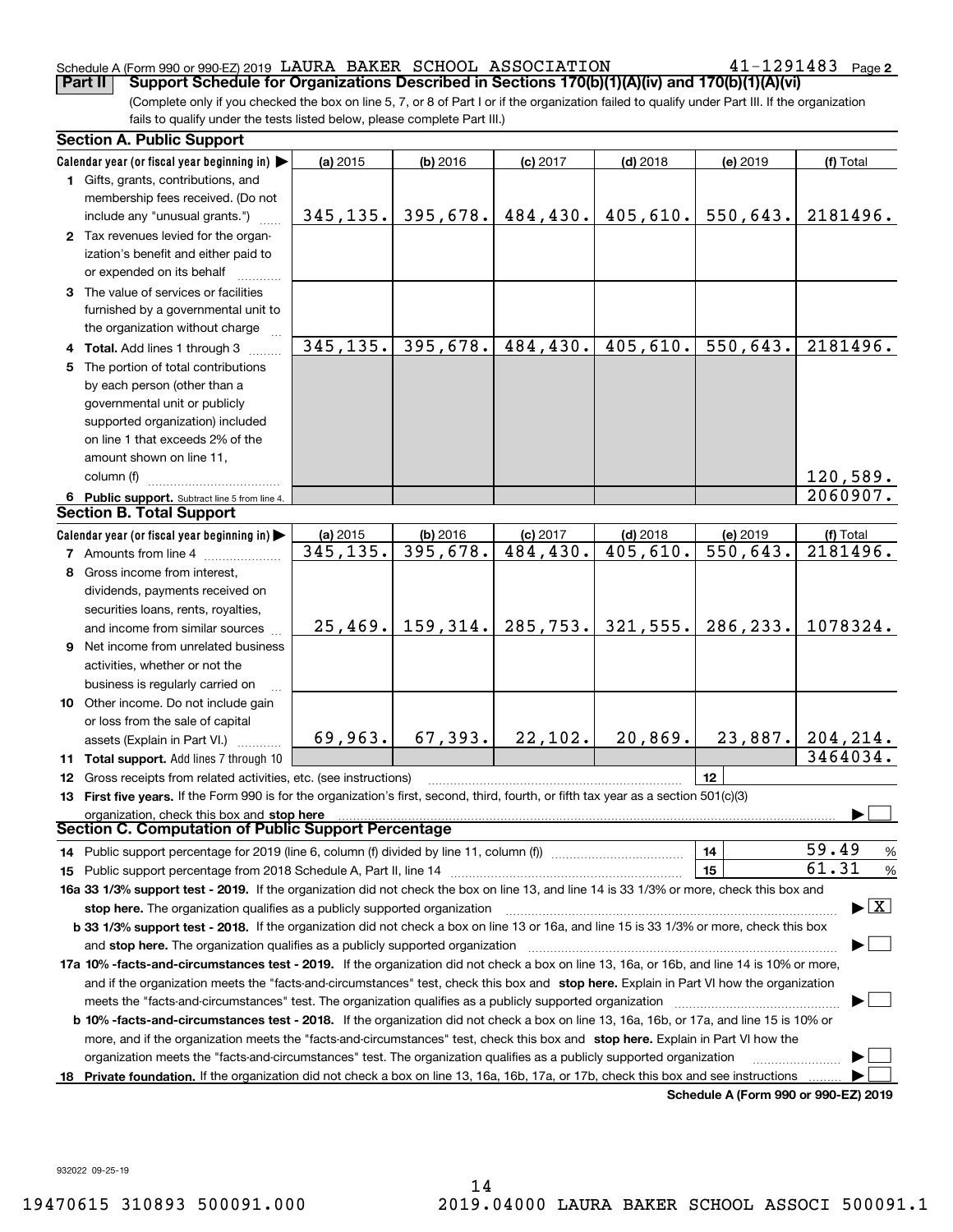### Schedule A (Form 990 or 990-EZ) 2019  $\,$  LAURA BAKER <code>SCHOOL</code> <code>ASSOCIATION</code>  $\,$  <code>41–1291483</code> <code> Page</code> **Part III Support Schedule for Organizations Described in Section 509(a)(2)**

(Complete only if you checked the box on line 10 of Part I or if the organization failed to qualify under Part II. If the organization fails to qualify under the tests listed below, please complete Part II.)

|    | <b>Section A. Public Support</b>                                                                                                                                                         |          |            |            |            |          |                                      |
|----|------------------------------------------------------------------------------------------------------------------------------------------------------------------------------------------|----------|------------|------------|------------|----------|--------------------------------------|
|    | Calendar year (or fiscal year beginning in) $\blacktriangleright$                                                                                                                        | (a) 2015 | $(b)$ 2016 | $(c)$ 2017 | $(d)$ 2018 | (e) 2019 | (f) Total                            |
|    | 1 Gifts, grants, contributions, and                                                                                                                                                      |          |            |            |            |          |                                      |
|    | membership fees received. (Do not                                                                                                                                                        |          |            |            |            |          |                                      |
|    | include any "unusual grants.")                                                                                                                                                           |          |            |            |            |          |                                      |
|    | 2 Gross receipts from admissions,<br>merchandise sold or services per-<br>formed, or facilities furnished in<br>any activity that is related to the<br>organization's tax-exempt purpose |          |            |            |            |          |                                      |
|    | 3 Gross receipts from activities that                                                                                                                                                    |          |            |            |            |          |                                      |
|    | are not an unrelated trade or bus-                                                                                                                                                       |          |            |            |            |          |                                      |
|    | iness under section 513                                                                                                                                                                  |          |            |            |            |          |                                      |
|    | 4 Tax revenues levied for the organ-                                                                                                                                                     |          |            |            |            |          |                                      |
|    | ization's benefit and either paid to                                                                                                                                                     |          |            |            |            |          |                                      |
|    | or expended on its behalf<br>.                                                                                                                                                           |          |            |            |            |          |                                      |
|    | 5 The value of services or facilities<br>furnished by a governmental unit to                                                                                                             |          |            |            |            |          |                                      |
|    | the organization without charge                                                                                                                                                          |          |            |            |            |          |                                      |
|    | <b>6 Total.</b> Add lines 1 through 5                                                                                                                                                    |          |            |            |            |          |                                      |
|    | 7a Amounts included on lines 1, 2, and                                                                                                                                                   |          |            |            |            |          |                                      |
|    | 3 received from disqualified persons                                                                                                                                                     |          |            |            |            |          |                                      |
|    | <b>b</b> Amounts included on lines 2 and 3 received<br>from other than disqualified persons that<br>exceed the greater of \$5,000 or 1% of the<br>amount on line 13 for the year         |          |            |            |            |          |                                      |
|    | c Add lines 7a and 7b                                                                                                                                                                    |          |            |            |            |          |                                      |
|    | 8 Public support. (Subtract line 7c from line 6.)<br><b>Section B. Total Support</b>                                                                                                     |          |            |            |            |          |                                      |
|    | Calendar year (or fiscal year beginning in) $\blacktriangleright$                                                                                                                        | (a) 2015 | (b) 2016   | $(c)$ 2017 | $(d)$ 2018 | (e) 2019 | (f) Total                            |
|    | 9 Amounts from line 6                                                                                                                                                                    |          |            |            |            |          |                                      |
|    | 10a Gross income from interest,<br>dividends, payments received on<br>securities loans, rents, royalties,<br>and income from similar sources                                             |          |            |            |            |          |                                      |
|    | <b>b</b> Unrelated business taxable income                                                                                                                                               |          |            |            |            |          |                                      |
|    | (less section 511 taxes) from businesses                                                                                                                                                 |          |            |            |            |          |                                      |
|    | acquired after June 30, 1975                                                                                                                                                             |          |            |            |            |          |                                      |
|    | c Add lines 10a and 10b                                                                                                                                                                  |          |            |            |            |          |                                      |
|    | 11 Net income from unrelated business<br>activities not included in line 10b,<br>whether or not the business is<br>regularly carried on                                                  |          |            |            |            |          |                                      |
|    | 12 Other income. Do not include gain<br>or loss from the sale of capital<br>assets (Explain in Part VI.)                                                                                 |          |            |            |            |          |                                      |
|    | <b>13</b> Total support. (Add lines 9, 10c, 11, and 12.)                                                                                                                                 |          |            |            |            |          |                                      |
|    | 14 First five years. If the Form 990 is for the organization's first, second, third, fourth, or fifth tax year as a section 501(c)(3) organization,                                      |          |            |            |            |          |                                      |
|    | check this box and stop here measurements are constructed as the state of the state of the state of the state o                                                                          |          |            |            |            |          |                                      |
|    | <b>Section C. Computation of Public Support Percentage</b>                                                                                                                               |          |            |            |            |          |                                      |
|    | 15 Public support percentage for 2019 (line 8, column (f), divided by line 13, column (f))                                                                                               |          |            |            |            | 15       | %                                    |
|    | 16 Public support percentage from 2018 Schedule A, Part III, line 15                                                                                                                     |          |            |            |            | 16       | %                                    |
|    | <b>Section D. Computation of Investment Income Percentage</b>                                                                                                                            |          |            |            |            |          |                                      |
|    | 17 Investment income percentage for 2019 (line 10c, column (f), divided by line 13, column (f))                                                                                          |          |            |            |            | 17       | %                                    |
|    | <b>18</b> Investment income percentage from <b>2018</b> Schedule A, Part III, line 17                                                                                                    |          |            |            |            | 18       | %                                    |
|    | 19a 33 1/3% support tests - 2019. If the organization did not check the box on line 14, and line 15 is more than 33 1/3%, and line 17 is not                                             |          |            |            |            |          |                                      |
|    | more than 33 1/3%, check this box and stop here. The organization qualifies as a publicly supported organization                                                                         |          |            |            |            |          | ▶                                    |
|    | b 33 1/3% support tests - 2018. If the organization did not check a box on line 14 or line 19a, and line 16 is more than 33 1/3%, and                                                    |          |            |            |            |          |                                      |
|    | line 18 is not more than 33 1/3%, check this box and stop here. The organization qualifies as a publicly supported organization                                                          |          |            |            |            |          |                                      |
| 20 | Private foundation. If the organization did not check a box on line 14, 19a, or 19b, check this box and see instructions                                                                 |          |            |            |            |          |                                      |
|    | 932023 09-25-19                                                                                                                                                                          |          | 15         |            |            |          | Schedule A (Form 990 or 990-EZ) 2019 |

 <sup>19470615 310893 500091.000 2019.04000</sup> LAURA BAKER SCHOOL ASSOCI 500091.1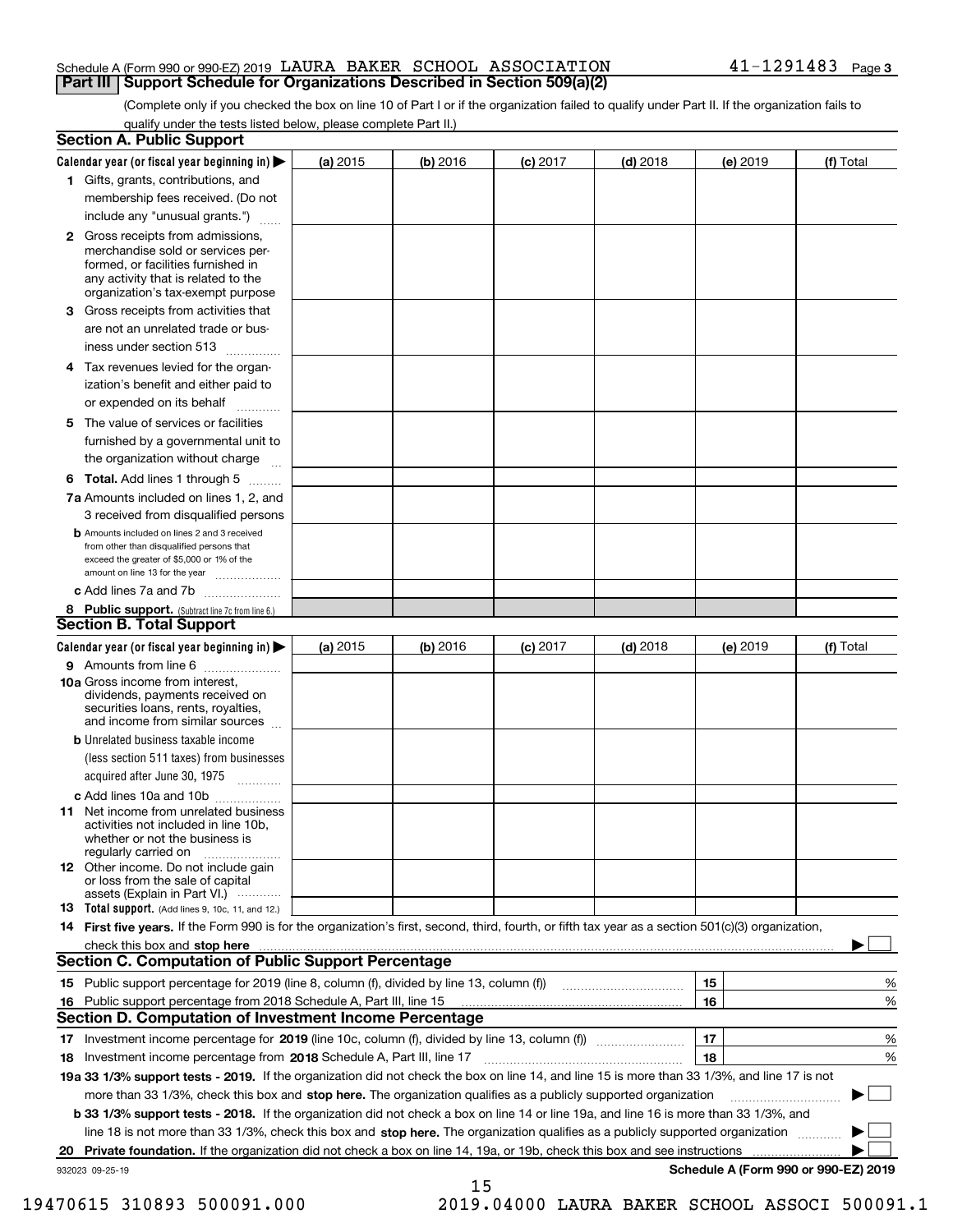### Schedule A (Form 990 or 990-EZ) 2019  $\,$  LAURA BAKER <code>SCHOOL</code> <code>ASSOCIATION</code>  $\,$  <code>41–1291483</code> <code> Page</code>

### **Part IV Supporting Organizations**

(Complete only if you checked a box in line 12 on Part I. If you checked 12a of Part I, complete Sections A and B. If you checked 12b of Part I, complete Sections A and C. If you checked 12c of Part I, complete Sections A, D, and E. If you checked 12d of Part I, complete Sections A and D, and complete Part V.)

### **Section A. All Supporting Organizations**

- **1** Are all of the organization's supported organizations listed by name in the organization's governing documents? If "No," describe in **Part VI** how the supported organizations are designated. If designated by *class or purpose, describe the designation. If historic and continuing relationship, explain.*
- **2** Did the organization have any supported organization that does not have an IRS determination of status under section 509(a)(1) or (2)? If "Yes," explain in Part VI how the organization determined that the supported *organization was described in section 509(a)(1) or (2).*
- **3a** Did the organization have a supported organization described in section 501(c)(4), (5), or (6)? If "Yes," answer *(b) and (c) below.*
- **b** Did the organization confirm that each supported organization qualified under section 501(c)(4), (5), or (6) and satisfied the public support tests under section 509(a)(2)? If "Yes," describe in **Part VI** when and how the *organization made the determination.*
- **c**Did the organization ensure that all support to such organizations was used exclusively for section 170(c)(2)(B) purposes? If "Yes," explain in **Part VI** what controls the organization put in place to ensure such use.
- **4a***If* Was any supported organization not organized in the United States ("foreign supported organization")? *"Yes," and if you checked 12a or 12b in Part I, answer (b) and (c) below.*
- **b** Did the organization have ultimate control and discretion in deciding whether to make grants to the foreign supported organization? If "Yes," describe in **Part VI** how the organization had such control and discretion *despite being controlled or supervised by or in connection with its supported organizations.*
- **c** Did the organization support any foreign supported organization that does not have an IRS determination under sections 501(c)(3) and 509(a)(1) or (2)? If "Yes," explain in **Part VI** what controls the organization used *to ensure that all support to the foreign supported organization was used exclusively for section 170(c)(2)(B) purposes.*
- **5a** Did the organization add, substitute, or remove any supported organizations during the tax year? If "Yes," answer (b) and (c) below (if applicable). Also, provide detail in **Part VI,** including (i) the names and EIN *numbers of the supported organizations added, substituted, or removed; (ii) the reasons for each such action; (iii) the authority under the organization's organizing document authorizing such action; and (iv) how the action was accomplished (such as by amendment to the organizing document).*
- **b** Type I or Type II only. Was any added or substituted supported organization part of a class already designated in the organization's organizing document?
- **cSubstitutions only.**  Was the substitution the result of an event beyond the organization's control?
- **6** Did the organization provide support (whether in the form of grants or the provision of services or facilities) to **Part VI.** *If "Yes," provide detail in* support or benefit one or more of the filing organization's supported organizations? anyone other than (i) its supported organizations, (ii) individuals that are part of the charitable class benefited by one or more of its supported organizations, or (iii) other supporting organizations that also
- **7**Did the organization provide a grant, loan, compensation, or other similar payment to a substantial contributor *If "Yes," complete Part I of Schedule L (Form 990 or 990-EZ).* regard to a substantial contributor? (as defined in section 4958(c)(3)(C)), a family member of a substantial contributor, or a 35% controlled entity with
- **8** Did the organization make a loan to a disqualified person (as defined in section 4958) not described in line 7? *If "Yes," complete Part I of Schedule L (Form 990 or 990-EZ).*
- **9a** Was the organization controlled directly or indirectly at any time during the tax year by one or more in section 509(a)(1) or (2))? If "Yes," *provide detail in* <code>Part VI.</code> disqualified persons as defined in section 4946 (other than foundation managers and organizations described
- **b** Did one or more disqualified persons (as defined in line 9a) hold a controlling interest in any entity in which the supporting organization had an interest? If "Yes," provide detail in P**art VI**.
- **c**Did a disqualified person (as defined in line 9a) have an ownership interest in, or derive any personal benefit from, assets in which the supporting organization also had an interest? If "Yes," provide detail in P**art VI.**
- **10a** Was the organization subject to the excess business holdings rules of section 4943 because of section supporting organizations)? If "Yes," answer 10b below. 4943(f) (regarding certain Type II supporting organizations, and all Type III non-functionally integrated
- **b** Did the organization have any excess business holdings in the tax year? (Use Schedule C, Form 4720, to *determine whether the organization had excess business holdings.)*

16

932024 09-25-19

**Schedule A (Form 990 or 990-EZ) 2019**

**YesNo**

**1**

**2**

**3a**

**3b**

**3c**

**4a**

**4b**

**4c**

**5a**

**5b5c**

**6**

**7**

**8**

**9a**

**9b**

**9c**

**10a**

**10b**

19470615 310893 500091.000 2019.04000 LAURA BAKER SCHOOL ASSOCI 500091.1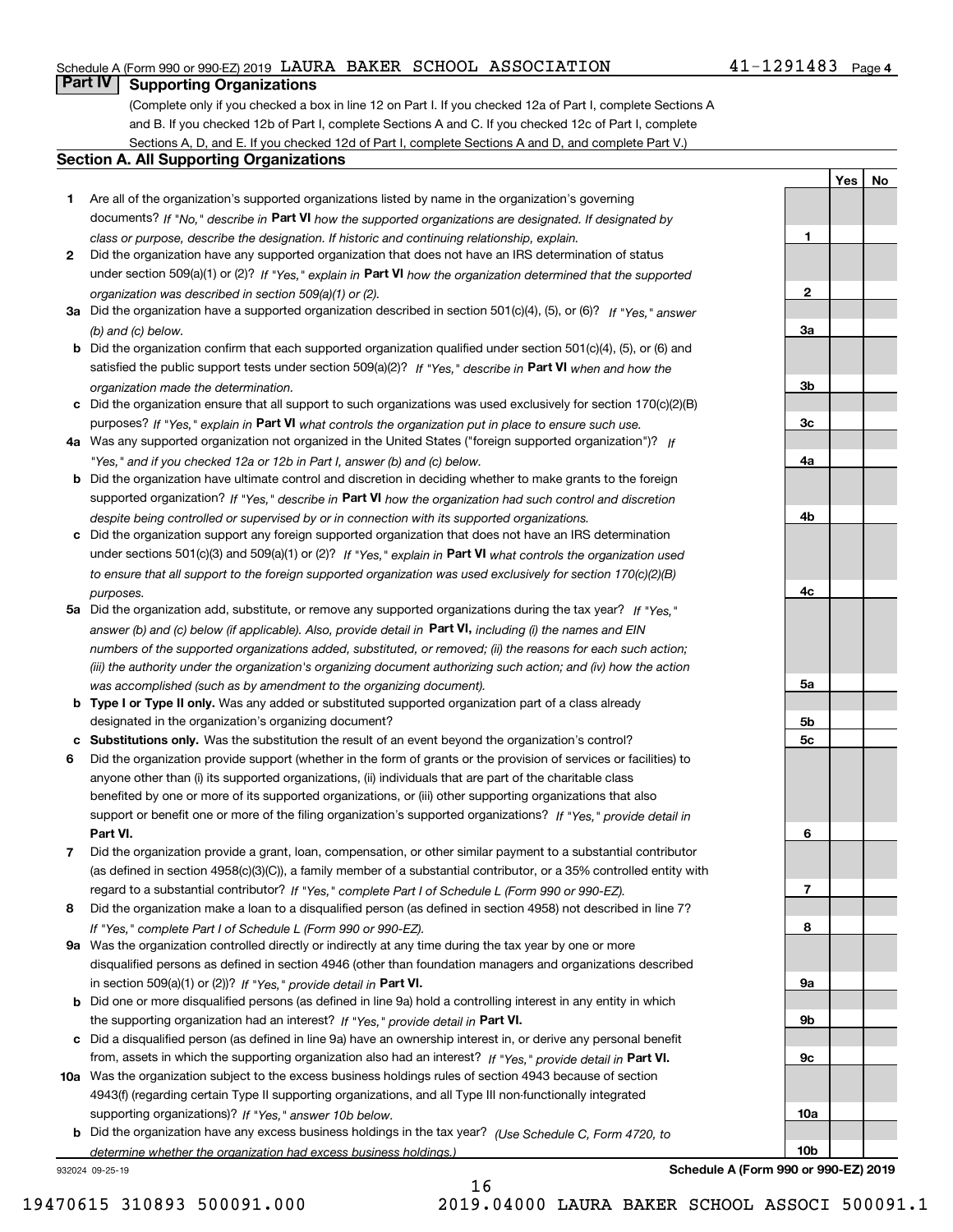### Schedule A (Form 990 or 990-EZ) 2019  $\,$  LAURA BAKER <code>SCHOOL</code> <code>ASSOCIATION</code>  $\,$  <code>41–1291483</code> <code> Page</code>

|    | Part IV<br><b>Supporting Organizations (continued)</b>                                                                                                                                                        |              |     |    |
|----|---------------------------------------------------------------------------------------------------------------------------------------------------------------------------------------------------------------|--------------|-----|----|
|    |                                                                                                                                                                                                               |              | Yes | No |
| 11 | Has the organization accepted a gift or contribution from any of the following persons?                                                                                                                       |              |     |    |
|    | a A person who directly or indirectly controls, either alone or together with persons described in (b) and (c)                                                                                                |              |     |    |
|    | below, the governing body of a supported organization?                                                                                                                                                        | 11a          |     |    |
|    | <b>b</b> A family member of a person described in (a) above?                                                                                                                                                  | 11b          |     |    |
|    | c A 35% controlled entity of a person described in (a) or (b) above? If "Yes" to a, b, or c, provide detail in Part VI.                                                                                       | 11c          |     |    |
|    | <b>Section B. Type I Supporting Organizations</b>                                                                                                                                                             |              |     |    |
|    |                                                                                                                                                                                                               |              | Yes | No |
| 1  | Did the directors, trustees, or membership of one or more supported organizations have the power to                                                                                                           |              |     |    |
|    | regularly appoint or elect at least a majority of the organization's directors or trustees at all times during the                                                                                            |              |     |    |
|    | tax year? If "No," describe in Part VI how the supported organization(s) effectively operated, supervised, or                                                                                                 |              |     |    |
|    |                                                                                                                                                                                                               |              |     |    |
|    | controlled the organization's activities. If the organization had more than one supported organization,                                                                                                       |              |     |    |
|    | describe how the powers to appoint and/or remove directors or trustees were allocated among the supported                                                                                                     | 1            |     |    |
| 2  | organizations and what conditions or restrictions, if any, applied to such powers during the tax year.<br>Did the organization operate for the benefit of any supported organization other than the supported |              |     |    |
|    | organization(s) that operated, supervised, or controlled the supporting organization? If "Yes," explain in                                                                                                    |              |     |    |
|    |                                                                                                                                                                                                               |              |     |    |
|    | Part VI how providing such benefit carried out the purposes of the supported organization(s) that operated,                                                                                                   | $\mathbf{2}$ |     |    |
|    | supervised, or controlled the supporting organization.<br><b>Section C. Type II Supporting Organizations</b>                                                                                                  |              |     |    |
|    |                                                                                                                                                                                                               |              |     |    |
|    |                                                                                                                                                                                                               |              | Yes | No |
| 1  | Were a majority of the organization's directors or trustees during the tax year also a majority of the directors                                                                                              |              |     |    |
|    | or trustees of each of the organization's supported organization(s)? If "No." describe in Part VI how control                                                                                                 |              |     |    |
|    | or management of the supporting organization was vested in the same persons that controlled or managed                                                                                                        |              |     |    |
|    | the supported organization(s).<br><b>Section D. All Type III Supporting Organizations</b>                                                                                                                     | 1            |     |    |
|    |                                                                                                                                                                                                               |              |     |    |
|    |                                                                                                                                                                                                               |              | Yes | No |
| 1  | Did the organization provide to each of its supported organizations, by the last day of the fifth month of the                                                                                                |              |     |    |
|    | organization's tax year, (i) a written notice describing the type and amount of support provided during the prior tax                                                                                         |              |     |    |
|    | year, (ii) a copy of the Form 990 that was most recently filed as of the date of notification, and (iii) copies of the                                                                                        |              |     |    |
|    | organization's governing documents in effect on the date of notification, to the extent not previously provided?                                                                                              | 1            |     |    |
| 2  | Were any of the organization's officers, directors, or trustees either (i) appointed or elected by the supported                                                                                              |              |     |    |
|    | organization(s) or (ii) serving on the governing body of a supported organization? If "No," explain in Part VI how                                                                                            |              |     |    |
|    | the organization maintained a close and continuous working relationship with the supported organization(s).                                                                                                   | 2            |     |    |
| 3  | By reason of the relationship described in (2), did the organization's supported organizations have a                                                                                                         |              |     |    |
|    | significant voice in the organization's investment policies and in directing the use of the organization's                                                                                                    |              |     |    |
|    | income or assets at all times during the tax year? If "Yes," describe in Part VI the role the organization's                                                                                                  |              |     |    |
|    | supported organizations played in this regard.                                                                                                                                                                | З            |     |    |
|    | Section E. Type III Functionally Integrated Supporting Organizations                                                                                                                                          |              |     |    |
| 1  | Check the box next to the method that the organization used to satisfy the Integral Part Test during the year (see instructions).                                                                             |              |     |    |
| a  | The organization satisfied the Activities Test. Complete line 2 below.                                                                                                                                        |              |     |    |
| b  | The organization is the parent of each of its supported organizations. Complete line 3 below.                                                                                                                 |              |     |    |
| c  | The organization supported a governmental entity. Describe in Part VI how you supported a government entity (see instructions),                                                                               |              |     |    |
| 2  | Activities Test. Answer (a) and (b) below.                                                                                                                                                                    |              | Yes | No |
| а  | Did substantially all of the organization's activities during the tax year directly further the exempt purposes of                                                                                            |              |     |    |
|    | the supported organization(s) to which the organization was responsive? If "Yes," then in Part VI identify                                                                                                    |              |     |    |
|    | those supported organizations and explain how these activities directly furthered their exempt purposes,                                                                                                      |              |     |    |
|    | how the organization was responsive to those supported organizations, and how the organization determined                                                                                                     |              |     |    |
|    | that these activities constituted substantially all of its activities.                                                                                                                                        | 2a           |     |    |
|    | <b>b</b> Did the activities described in (a) constitute activities that, but for the organization's involvement, one or more                                                                                  |              |     |    |
|    | of the organization's supported organization(s) would have been engaged in? If "Yes," explain in Part VI the                                                                                                  |              |     |    |
|    | reasons for the organization's position that its supported organization(s) would have engaged in these                                                                                                        |              |     |    |
|    | activities but for the organization's involvement.                                                                                                                                                            | 2b           |     |    |
| 3  | Parent of Supported Organizations. Answer (a) and (b) below.                                                                                                                                                  |              |     |    |
|    | a Did the organization have the power to regularly appoint or elect a majority of the officers, directors, or                                                                                                 |              |     |    |
|    | trustees of each of the supported organizations? Provide details in Part VI.                                                                                                                                  | За           |     |    |
|    | <b>b</b> Did the organization exercise a substantial degree of direction over the policies, programs, and activities of each                                                                                  |              |     |    |
|    | of its supported organizations? If "Yes," describe in Part VI the role played by the organization in this regard.                                                                                             | Зb           |     |    |
|    | Schedule A (Form 990 or 990-EZ) 2019<br>932025 09-25-19                                                                                                                                                       |              |     |    |

17

**Schedule A (Form 990 or 990-EZ) 2019**

19470615 310893 500091.000 2019.04000 LAURA BAKER SCHOOL ASSOCI 500091.1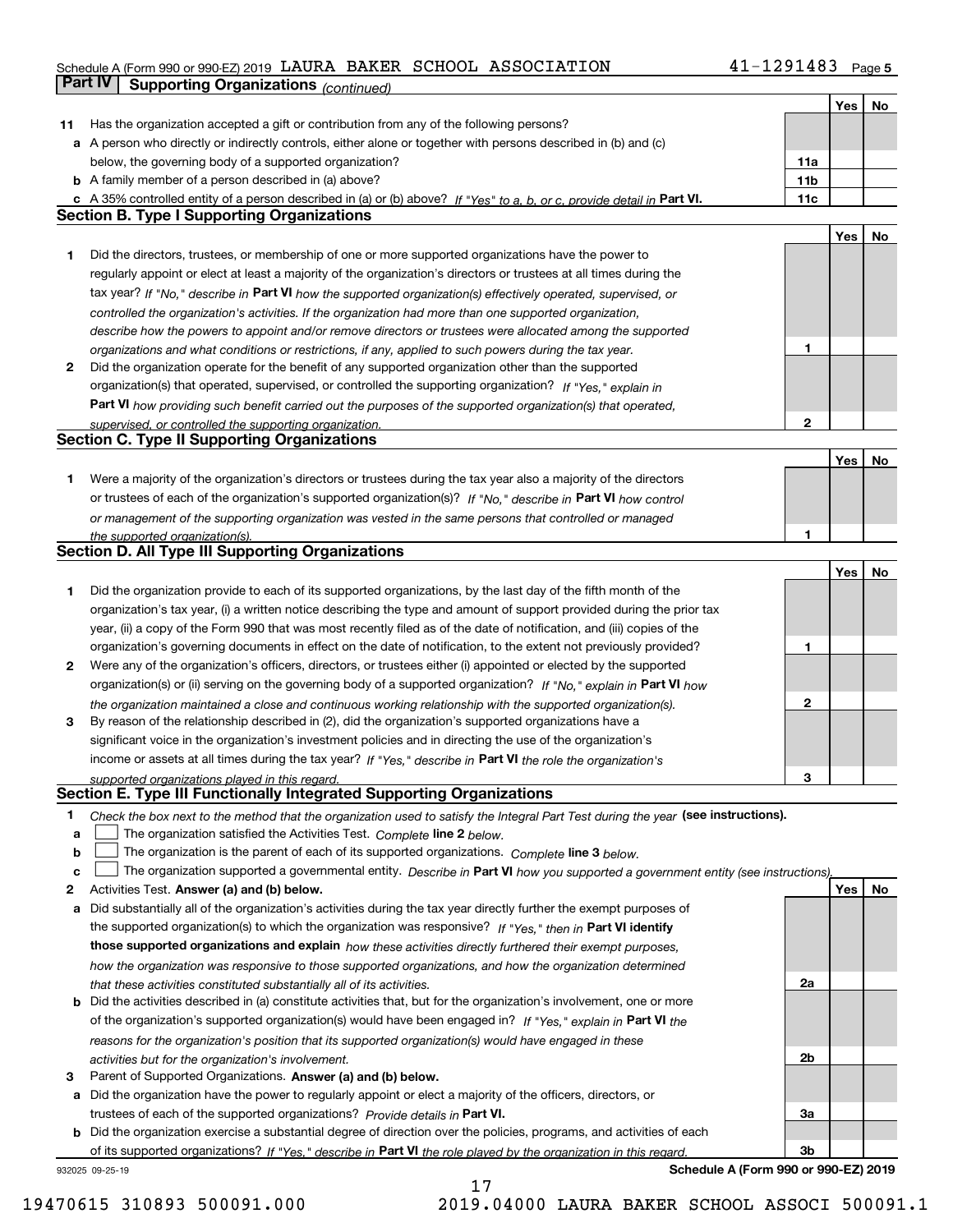### Schedule A (Form 990 or 990-EZ) 2019  $\,$  LAURA BAKER <code>SCHOOL</code> <code>ASSOCIATION</code>  $\,$  <code>41–1291483</code> <code> Page</code> **Part V Type III Non-Functionally Integrated 509(a)(3) Supporting Organizations**

### 1 Check here if the organization satisfied the Integral Part Test as a qualifying trust on Nov. 20, 1970 (explain in Part VI). See instructions. All other Type III non-functionally integrated supporting organizations must complete Sections A through E.

|   | Section A - Adjusted Net Income                                                                                                   |                | (A) Prior Year | (B) Current Year<br>(optional) |
|---|-----------------------------------------------------------------------------------------------------------------------------------|----------------|----------------|--------------------------------|
| 1 | Net short-term capital gain                                                                                                       | 1              |                |                                |
| 2 | Recoveries of prior-year distributions                                                                                            | $\mathbf{2}$   |                |                                |
| 3 | Other gross income (see instructions)                                                                                             | 3              |                |                                |
| 4 | Add lines 1 through 3.                                                                                                            | 4              |                |                                |
| 5 | Depreciation and depletion                                                                                                        | 5              |                |                                |
| 6 | Portion of operating expenses paid or incurred for production or                                                                  |                |                |                                |
|   | collection of gross income or for management, conservation, or                                                                    |                |                |                                |
|   | maintenance of property held for production of income (see instructions)                                                          | 6              |                |                                |
| 7 | Other expenses (see instructions)                                                                                                 | $\overline{7}$ |                |                                |
| 8 | Adjusted Net Income (subtract lines 5, 6, and 7 from line 4)                                                                      | 8              |                |                                |
|   | <b>Section B - Minimum Asset Amount</b>                                                                                           |                | (A) Prior Year | (B) Current Year<br>(optional) |
| 1 | Aggregate fair market value of all non-exempt-use assets (see                                                                     |                |                |                                |
|   | instructions for short tax year or assets held for part of year):                                                                 |                |                |                                |
|   | <b>a</b> Average monthly value of securities                                                                                      | 1a             |                |                                |
|   | <b>b</b> Average monthly cash balances                                                                                            | 1 <sub>b</sub> |                |                                |
|   | c Fair market value of other non-exempt-use assets                                                                                | 1c             |                |                                |
|   | d Total (add lines 1a, 1b, and 1c)                                                                                                | 1d             |                |                                |
|   | e Discount claimed for blockage or other                                                                                          |                |                |                                |
|   | factors (explain in detail in Part VI):                                                                                           |                |                |                                |
| 2 | Acquisition indebtedness applicable to non-exempt-use assets                                                                      | $\mathbf{2}$   |                |                                |
| 3 | Subtract line 2 from line 1d.                                                                                                     | 3              |                |                                |
| 4 | Cash deemed held for exempt use. Enter 1-1/2% of line 3 (for greater amount,                                                      |                |                |                                |
|   | see instructions)                                                                                                                 | 4              |                |                                |
| 5 | Net value of non-exempt-use assets (subtract line 4 from line 3)                                                                  | 5              |                |                                |
| 6 | Multiply line 5 by .035.                                                                                                          | 6              |                |                                |
| 7 | Recoveries of prior-year distributions                                                                                            | 7              |                |                                |
| 8 | <b>Minimum Asset Amount</b> (add line 7 to line 6)                                                                                | 8              |                |                                |
|   | <b>Section C - Distributable Amount</b>                                                                                           |                |                | <b>Current Year</b>            |
| 1 | Adjusted net income for prior year (from Section A, line 8, Column A)                                                             | 1              |                |                                |
| 2 | Enter 85% of line 1.                                                                                                              | $\mathbf{2}$   |                |                                |
| 3 | Minimum asset amount for prior year (from Section B, line 8, Column A)                                                            | 3              |                |                                |
| 4 | Enter greater of line 2 or line 3.                                                                                                | 4              |                |                                |
| 5 | Income tax imposed in prior year                                                                                                  | 5              |                |                                |
| 6 | <b>Distributable Amount.</b> Subtract line 5 from line 4, unless subject to                                                       |                |                |                                |
|   | emergency temporary reduction (see instructions).                                                                                 | 6              |                |                                |
| 7 | Check here if the current year is the organization's first as a non-functionally integrated Type III supporting organization (see |                |                |                                |

instructions).

**1**

**Schedule A (Form 990 or 990-EZ) 2019**

932026 09-25-19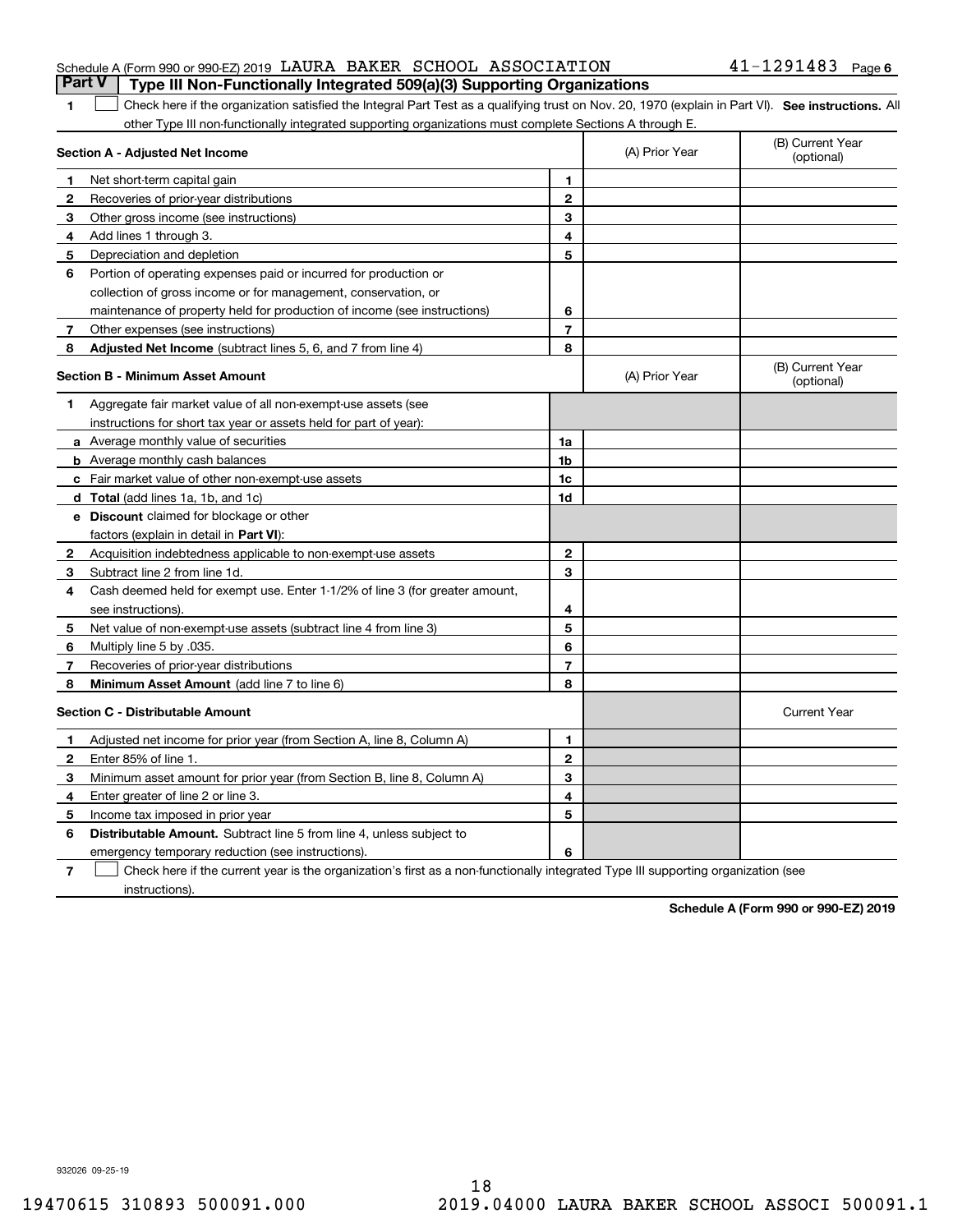### Schedule A (Form 990 or 990-EZ) 2019 LAURA BAKER SCHOOL ASSOCIATION 4 L-I ZY I 4 8 3 Page LAURA BAKER SCHOOL ASSOCIATION 41-1291483

| <b>Part V</b> | Type III Non-Functionally Integrated 509(a)(3) Supporting Organizations                    |                             | (continued)                           |                                         |
|---------------|--------------------------------------------------------------------------------------------|-----------------------------|---------------------------------------|-----------------------------------------|
|               | <b>Section D - Distributions</b>                                                           |                             |                                       | <b>Current Year</b>                     |
| 1             | Amounts paid to supported organizations to accomplish exempt purposes                      |                             |                                       |                                         |
| 2             | Amounts paid to perform activity that directly furthers exempt purposes of supported       |                             |                                       |                                         |
|               | organizations, in excess of income from activity                                           |                             |                                       |                                         |
| 3             | Administrative expenses paid to accomplish exempt purposes of supported organizations      |                             |                                       |                                         |
| 4             | Amounts paid to acquire exempt-use assets                                                  |                             |                                       |                                         |
| 5             | Qualified set-aside amounts (prior IRS approval required)                                  |                             |                                       |                                         |
| 6             | Other distributions (describe in Part VI). See instructions.                               |                             |                                       |                                         |
| 7             | <b>Total annual distributions.</b> Add lines 1 through 6.                                  |                             |                                       |                                         |
| 8             | Distributions to attentive supported organizations to which the organization is responsive |                             |                                       |                                         |
|               | (provide details in Part VI). See instructions.                                            |                             |                                       |                                         |
| 9             | Distributable amount for 2019 from Section C, line 6                                       |                             |                                       |                                         |
| 10            | Line 8 amount divided by line 9 amount                                                     |                             |                                       |                                         |
|               |                                                                                            | (i)                         | (iii)                                 | (iii)                                   |
|               | <b>Section E - Distribution Allocations</b> (see instructions)                             | <b>Excess Distributions</b> | <b>Underdistributions</b><br>Pre-2019 | <b>Distributable</b><br>Amount for 2019 |
| 1             | Distributable amount for 2019 from Section C, line 6                                       |                             |                                       |                                         |
| 2             | Underdistributions, if any, for years prior to 2019 (reason-                               |                             |                                       |                                         |
|               | able cause required- explain in Part VI). See instructions.                                |                             |                                       |                                         |
| З             | Excess distributions carryover, if any, to 2019                                            |                             |                                       |                                         |
|               | <b>a</b> From 2014                                                                         |                             |                                       |                                         |
|               | <b>b</b> From 2015                                                                         |                             |                                       |                                         |
|               | $c$ From 2016                                                                              |                             |                                       |                                         |
|               | d From 2017                                                                                |                             |                                       |                                         |
|               | e From 2018                                                                                |                             |                                       |                                         |
|               | Total of lines 3a through e                                                                |                             |                                       |                                         |
| g             | Applied to underdistributions of prior years                                               |                             |                                       |                                         |
|               | <b>h</b> Applied to 2019 distributable amount                                              |                             |                                       |                                         |
|               | Carryover from 2014 not applied (see instructions)                                         |                             |                                       |                                         |
|               | Remainder. Subtract lines 3g, 3h, and 3i from 3f.                                          |                             |                                       |                                         |
| 4             | Distributions for 2019 from Section D,                                                     |                             |                                       |                                         |
|               | line $7:$                                                                                  |                             |                                       |                                         |
|               | <b>a</b> Applied to underdistributions of prior years                                      |                             |                                       |                                         |
|               | <b>b</b> Applied to 2019 distributable amount                                              |                             |                                       |                                         |
|               | c Remainder. Subtract lines 4a and 4b from 4.                                              |                             |                                       |                                         |
| 5             | Remaining underdistributions for years prior to 2019, if                                   |                             |                                       |                                         |
|               | any. Subtract lines 3g and 4a from line 2. For result greater                              |                             |                                       |                                         |
|               | than zero, explain in Part VI. See instructions.                                           |                             |                                       |                                         |
| 6             | Remaining underdistributions for 2019. Subtract lines 3h                                   |                             |                                       |                                         |
|               | and 4b from line 1. For result greater than zero, explain in                               |                             |                                       |                                         |
|               | Part VI. See instructions.                                                                 |                             |                                       |                                         |
| 7             | Excess distributions carryover to 2020. Add lines 3j                                       |                             |                                       |                                         |
|               | and 4c.                                                                                    |                             |                                       |                                         |
| 8             | Breakdown of line 7:                                                                       |                             |                                       |                                         |
|               | a Excess from 2015                                                                         |                             |                                       |                                         |
|               | <b>b</b> Excess from 2016                                                                  |                             |                                       |                                         |
|               | c Excess from 2017                                                                         |                             |                                       |                                         |
|               | d Excess from 2018                                                                         |                             |                                       |                                         |
|               | e Excess from 2019                                                                         |                             |                                       |                                         |

**Schedule A (Form 990 or 990-EZ) 2019**

932027 09-25-19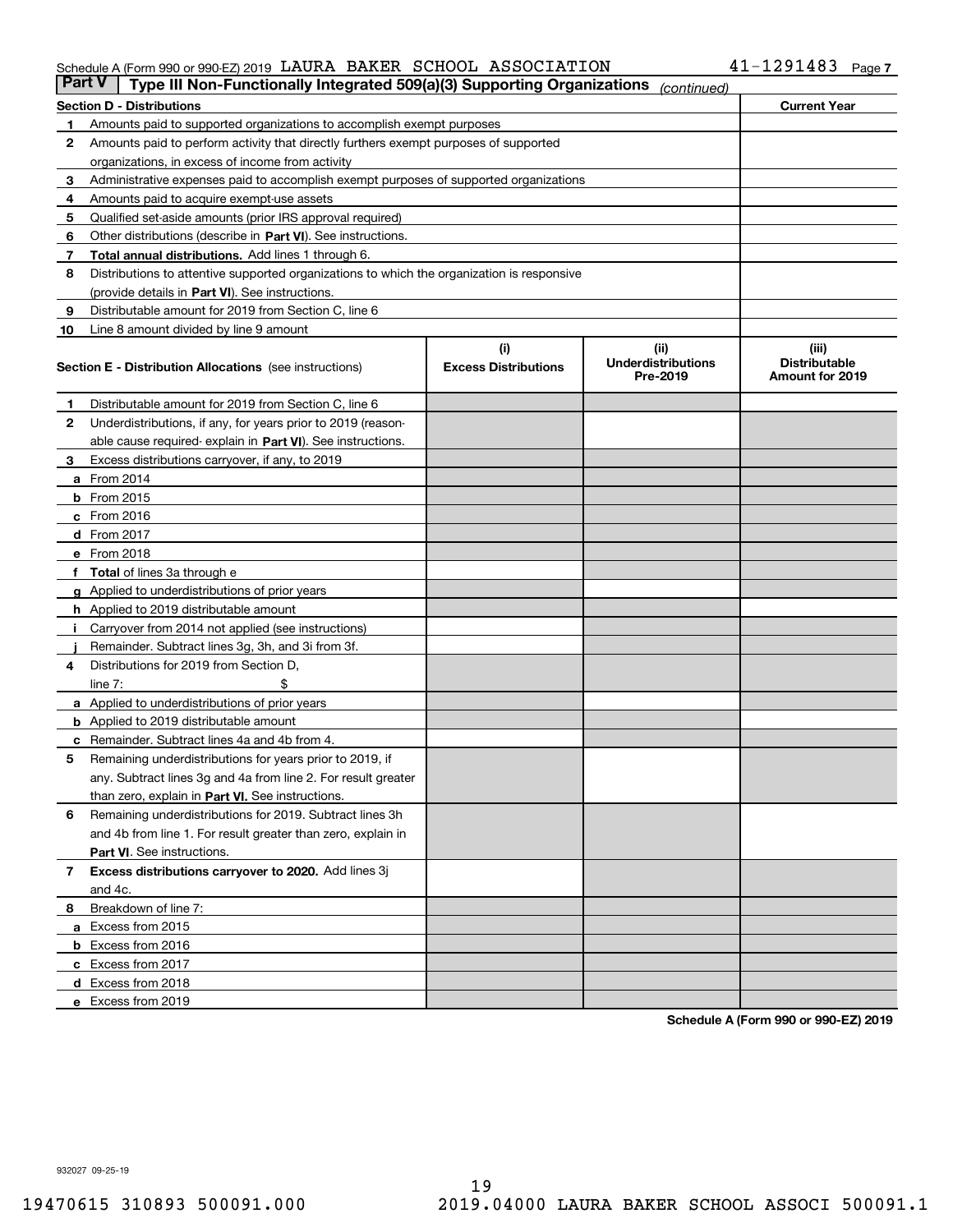| Schedule A (Form 990 or 990-EZ) 2019 LAURA BAKER SCHOOL ASSOCIATION |  |  | $41 - 1291483$ Page 8 |  |
|---------------------------------------------------------------------|--|--|-----------------------|--|
|                                                                     |  |  |                       |  |

Provide the explanations required by Part II, line 10; Part II, line 17a or 17b; Part III, line 12; Part IV, Section A, lines 1, 2, 3b, 3c, 4b, 4c, 5a, 6, 9a, 9b, 9c, 11a, 11b, and 11c; Part IV, Section B, lines 1 and 2; Part IV, Section C, line 1; Part IV, Section D, lines 2 and 3; Part IV, Section E, lines 1c, 2a, 2b, 3a, and 3b; Part V, line 1; Part V, Section B, line 1e; Part V, Section D, lines 5, 6, and 8; and Part V, Section E, lines 2, 5, and 6. Also complete this part for any additional information. (See instructions.) **Part VI Supplemental Information.** 

SCHEDULE A, PART II, LINE 10, EXPLANATION FOR OTHER INCOME:

| OTHER INCOME           |                                                                                                                                 |
|------------------------|---------------------------------------------------------------------------------------------------------------------------------|
| 2015 AMOUNT: \$        | 49,563.<br><u> 1980 - John Stoff, amerikansk politiker (d. 1980)</u>                                                            |
| 2016 AMOUNT:<br>\$     | 67,393.<br><u> 1980 - John Stein, mars and de Britain and de Britain and de Britain and de Britain and de Britain and de Br</u> |
| 2017 AMOUNT:<br>\$     | 22,102.<br><u> 1989 - Andrea Andrew Maria (h. 1989).</u>                                                                        |
| 2018 AMOUNT:<br>\$     | 20,869.<br><u> 1980 - Andrea Andrew Maria (h. 1980).</u>                                                                        |
| 2019 AMOUNT:<br>\$     | 23,887.<br>and the control of the control of the control of the control of the control of the control of the control of the     |
| <b>GOLF FUNDRAISER</b> |                                                                                                                                 |
| 2015 AMOUNT: \$        | 5,400.<br><u> 1989 - Johann Stoff, deutscher Stoff, der Stoff, der Stoff, der Stoff, der Stoff, der Stoff, der Stoff, der S</u> |
| <b>GALA FUNDRAISER</b> |                                                                                                                                 |
| 2015 AMOUNT: \$        | 15,000.                                                                                                                         |
|                        |                                                                                                                                 |
|                        |                                                                                                                                 |
|                        |                                                                                                                                 |
|                        |                                                                                                                                 |
|                        |                                                                                                                                 |
|                        |                                                                                                                                 |
|                        |                                                                                                                                 |
|                        |                                                                                                                                 |
|                        |                                                                                                                                 |
|                        |                                                                                                                                 |
|                        |                                                                                                                                 |
| 932028 09-25-19        | Schedule A (Form 990 or 990-EZ) 2019<br>20                                                                                      |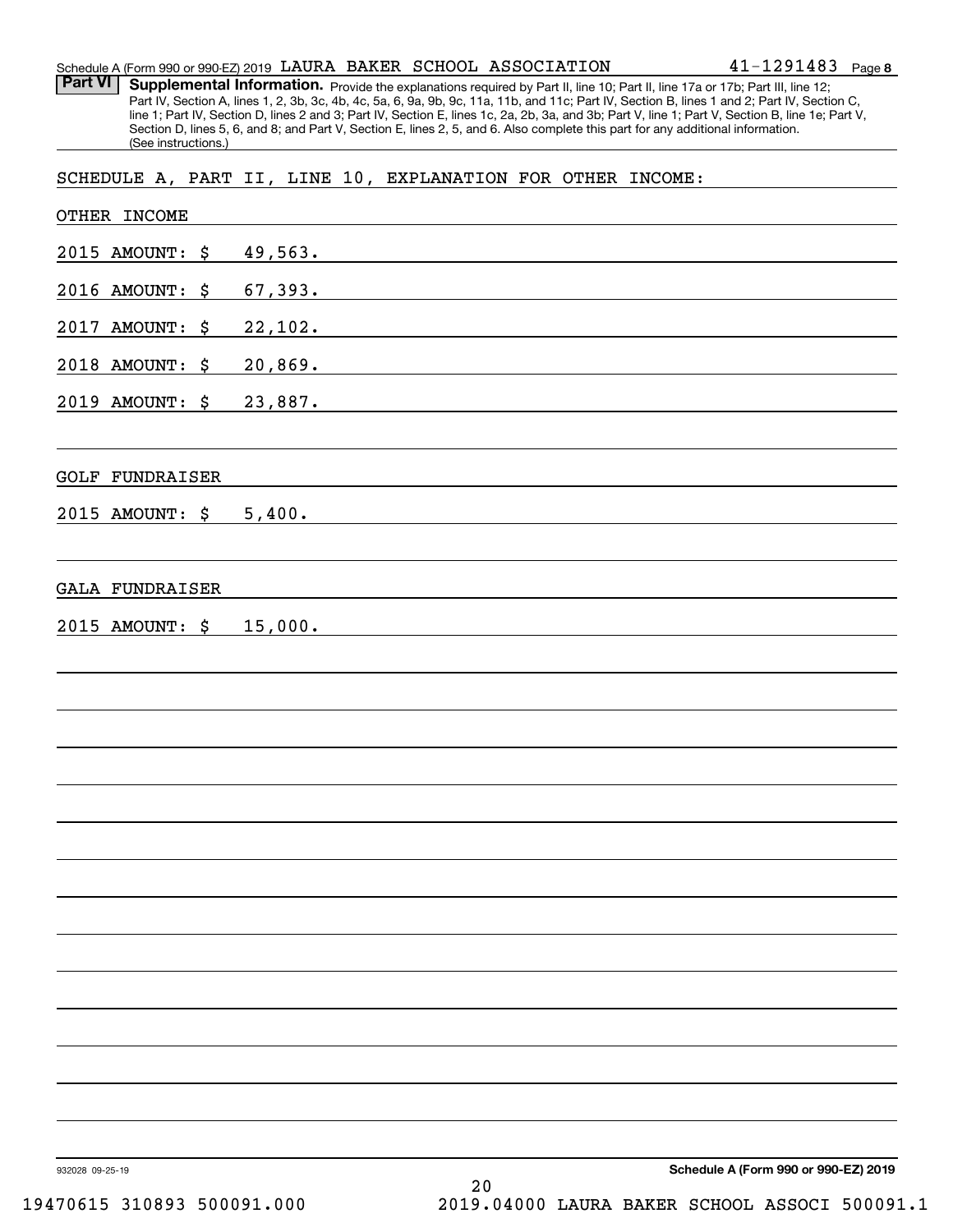|  | <b>SCHEDULE D</b> |  |  |  |
|--|-------------------|--|--|--|
|--|-------------------|--|--|--|

# **Supplemental Financial Statements**

(Form 990)<br>
Pepartment of the Treasury<br>
Department of the Treasury<br>
Department of the Treasury<br>
Department of the Treasury<br> **Co to www.irs.gov/Form990 for instructions and the latest information.**<br> **Co to www.irs.gov/Form9** 



Department of the Treasury Internal Revenue Service

|         | Name of the organization                                                                                                                       | <b>Employer identification number</b><br>41-1291483 |
|---------|------------------------------------------------------------------------------------------------------------------------------------------------|-----------------------------------------------------|
|         | LAURA BAKER SCHOOL ASSOCIATION<br>Organizations Maintaining Donor Advised Funds or Other Similar Funds or Accounts. Complete if the            |                                                     |
| Part I  |                                                                                                                                                |                                                     |
|         | organization answered "Yes" on Form 990, Part IV, line 6.                                                                                      |                                                     |
|         | (a) Donor advised funds                                                                                                                        | (b) Funds and other accounts                        |
| 1       |                                                                                                                                                |                                                     |
| 2       | Aggregate value of contributions to (during year)                                                                                              |                                                     |
| з       | Aggregate value of grants from (during year)                                                                                                   |                                                     |
| 4       |                                                                                                                                                |                                                     |
| 5       | Did the organization inform all donors and donor advisors in writing that the assets held in donor advised funds                               |                                                     |
|         |                                                                                                                                                | Yes<br>No                                           |
| 6       | Did the organization inform all grantees, donors, and donor advisors in writing that grant funds can be used only                              |                                                     |
|         | for charitable purposes and not for the benefit of the donor or donor advisor, or for any other purpose conferring                             |                                                     |
|         | impermissible private benefit?                                                                                                                 | Yes<br>No                                           |
| Part II | Conservation Easements. Complete if the organization answered "Yes" on Form 990, Part IV, line 7.                                              |                                                     |
| 1       | Purpose(s) of conservation easements held by the organization (check all that apply).                                                          |                                                     |
|         | Preservation of land for public use (for example, recreation or education)                                                                     | Preservation of a historically important land area  |
|         | Protection of natural habitat                                                                                                                  | Preservation of a certified historic structure      |
|         | Preservation of open space                                                                                                                     |                                                     |
| 2       | Complete lines 2a through 2d if the organization held a qualified conservation contribution in the form of a conservation easement on the last |                                                     |
|         | day of the tax year.                                                                                                                           | Held at the End of the Tax Year                     |
| a       | Total number of conservation easements                                                                                                         | 2a                                                  |
| b       | Total acreage restricted by conservation easements                                                                                             | 2 <sub>b</sub>                                      |
|         |                                                                                                                                                | 2c                                                  |
| d       | Number of conservation easements included in (c) acquired after 7/25/06, and not on a historic structure                                       |                                                     |
|         |                                                                                                                                                | 2d                                                  |
| 3       | Number of conservation easements modified, transferred, released, extinguished, or terminated by the organization during the tax               |                                                     |
|         | $year \blacktriangleright$                                                                                                                     |                                                     |
|         |                                                                                                                                                |                                                     |
| 4       | Number of states where property subject to conservation easement is located >                                                                  |                                                     |
| 5       | Does the organization have a written policy regarding the periodic monitoring, inspection, handling of                                         | Yes                                                 |
|         | violations, and enforcement of the conservation easements it holds?                                                                            | No                                                  |
| 6       | Staff and volunteer hours devoted to monitoring, inspecting, handling of violations, and enforcing conservation easements during the year      |                                                     |
|         |                                                                                                                                                |                                                     |
| 7       | Amount of expenses incurred in monitoring, inspecting, handling of violations, and enforcing conservation easements during the year            |                                                     |
|         | $\blacktriangleright$ \$                                                                                                                       |                                                     |
| 8       | Does each conservation easement reported on line 2(d) above satisfy the requirements of section 170(h)(4)(B)(i)                                |                                                     |
|         |                                                                                                                                                | Yes<br>No                                           |
|         | In Part XIII, describe how the organization reports conservation easements in its revenue and expense statement and                            |                                                     |
|         | balance sheet, and include, if applicable, the text of the footnote to the organization's financial statements that describes the              |                                                     |
|         | organization's accounting for conservation easements.                                                                                          |                                                     |
|         | Organizations Maintaining Collections of Art, Historical Treasures, or Other Similar Assets.<br><b>Part III</b>                                |                                                     |
|         | Complete if the organization answered "Yes" on Form 990, Part IV, line 8.                                                                      |                                                     |
|         | 1a If the organization elected, as permitted under FASB ASC 958, not to report in its revenue statement and balance sheet works                |                                                     |
|         | of art, historical treasures, or other similar assets held for public exhibition, education, or research in furtherance of public              |                                                     |
|         | service, provide in Part XIII the text of the footnote to its financial statements that describes these items.                                 |                                                     |
| b       | If the organization elected, as permitted under FASB ASC 958, to report in its revenue statement and balance sheet works of                    |                                                     |
|         | art, historical treasures, or other similar assets held for public exhibition, education, or research in furtherance of public service,        |                                                     |
|         | provide the following amounts relating to these items:                                                                                         |                                                     |
|         | (i)                                                                                                                                            | \$                                                  |
|         | (ii) Assets included in Form 990, Part X                                                                                                       | $\sqrt{3}$                                          |
| 2       | If the organization received or held works of art, historical treasures, or other similar assets for financial gain, provide                   |                                                     |
|         | the following amounts required to be reported under FASB ASC 958 relating to these items:                                                      |                                                     |
| а       |                                                                                                                                                | - \$                                                |
|         | <b>b</b> Assets included in Form 990, Part X                                                                                                   | $\blacktriangleright$ s                             |
|         | LHA For Paperwork Reduction Act Notice, see the Instructions for Form 990.                                                                     | Schedule D (Form 990) 2019                          |
|         | 932051 10-02-19                                                                                                                                |                                                     |
|         | 26                                                                                                                                             |                                                     |

19470615 310893 500091.000 2019.04000 LAURA BAKER SCHOOL ASSOCI 500091.1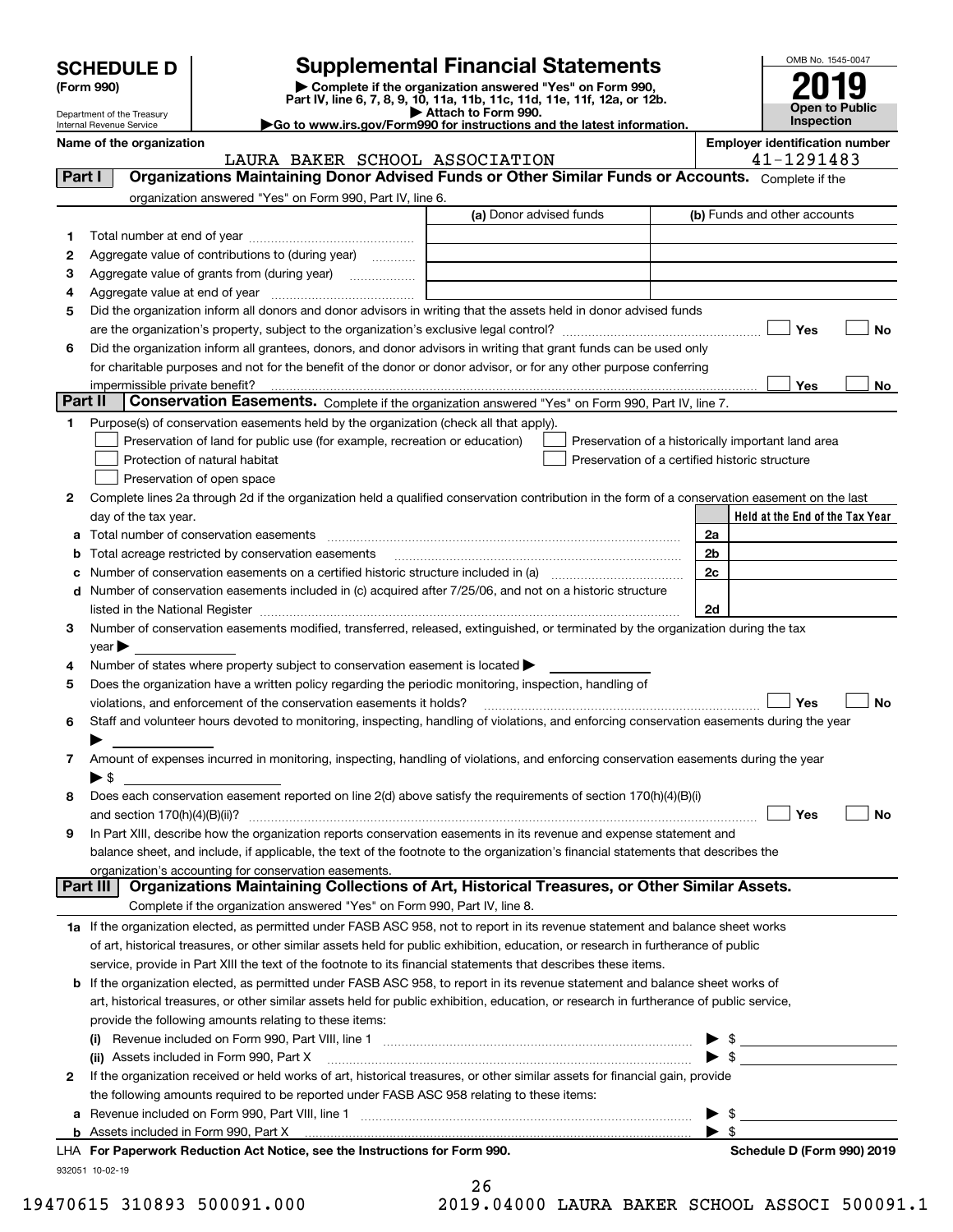|        | Schedule D (Form 990) 2019                                                                                                                                                                                                     | LAURA BAKER SCHOOL ASSOCIATION |   |                |                                                                                                                                                                                                                               |                      | 41-1291483     | Page 2              |
|--------|--------------------------------------------------------------------------------------------------------------------------------------------------------------------------------------------------------------------------------|--------------------------------|---|----------------|-------------------------------------------------------------------------------------------------------------------------------------------------------------------------------------------------------------------------------|----------------------|----------------|---------------------|
|        | Part III<br>Organizations Maintaining Collections of Art, Historical Treasures, or Other Similar Assets (continued)                                                                                                            |                                |   |                |                                                                                                                                                                                                                               |                      |                |                     |
| 3      | Using the organization's acquisition, accession, and other records, check any of the following that make significant use of its                                                                                                |                                |   |                |                                                                                                                                                                                                                               |                      |                |                     |
|        | collection items (check all that apply):                                                                                                                                                                                       |                                |   |                |                                                                                                                                                                                                                               |                      |                |                     |
| a      | Public exhibition                                                                                                                                                                                                              |                                |   |                | Loan or exchange program                                                                                                                                                                                                      |                      |                |                     |
| b      | Scholarly research                                                                                                                                                                                                             |                                | е |                | Other and the contract of the contract of the contract of the contract of the contract of the contract of the contract of the contract of the contract of the contract of the contract of the contract of the contract of the |                      |                |                     |
| с      | Preservation for future generations                                                                                                                                                                                            |                                |   |                |                                                                                                                                                                                                                               |                      |                |                     |
| 4      | Provide a description of the organization's collections and explain how they further the organization's exempt purpose in Part XIII.                                                                                           |                                |   |                |                                                                                                                                                                                                                               |                      |                |                     |
| 5      | During the year, did the organization solicit or receive donations of art, historical treasures, or other similar assets                                                                                                       |                                |   |                |                                                                                                                                                                                                                               |                      |                |                     |
|        | to be sold to raise funds rather than to be maintained as part of the organization's collection?                                                                                                                               |                                |   |                |                                                                                                                                                                                                                               |                      | Yes            | No                  |
|        | <b>Part IV</b><br>Escrow and Custodial Arrangements. Complete if the organization answered "Yes" on Form 990, Part IV, line 9, or                                                                                              |                                |   |                |                                                                                                                                                                                                                               |                      |                |                     |
|        | reported an amount on Form 990, Part X, line 21.                                                                                                                                                                               |                                |   |                |                                                                                                                                                                                                                               |                      |                |                     |
|        | 1a Is the organization an agent, trustee, custodian or other intermediary for contributions or other assets not included                                                                                                       |                                |   |                |                                                                                                                                                                                                                               |                      |                |                     |
|        | on Form 990, Part X? [11] matter contracts and contracts and contracts are contracted and contracts are contracted and contract and contract of the contract of the contract of the contract of the contract of the contract o |                                |   |                |                                                                                                                                                                                                                               |                      | Yes            | No                  |
|        | b If "Yes," explain the arrangement in Part XIII and complete the following table:                                                                                                                                             |                                |   |                |                                                                                                                                                                                                                               |                      |                |                     |
|        |                                                                                                                                                                                                                                |                                |   |                |                                                                                                                                                                                                                               |                      | Amount         |                     |
| c      | Beginning balance measurements and contain a series of the series of the series of the series of the series of                                                                                                                 |                                |   |                |                                                                                                                                                                                                                               | 1c                   |                |                     |
|        | Additions during the year manufactured and an annual contract of the year manufactured and all the year manufactured and all the year manufactured and all the year manufactured and all the year manufactured and all the yea |                                |   |                |                                                                                                                                                                                                                               | 1d                   |                |                     |
|        | Distributions during the year manufactured and an account of the state of the state of the state of the state o                                                                                                                |                                |   |                |                                                                                                                                                                                                                               | 1e                   |                |                     |
| Ť.,    |                                                                                                                                                                                                                                |                                |   |                |                                                                                                                                                                                                                               | 1f                   |                |                     |
|        | 2a Did the organization include an amount on Form 990, Part X, line 21, for escrow or custodial account liability?                                                                                                             |                                |   |                |                                                                                                                                                                                                                               | .                    | Yes            | No                  |
|        | <b>b</b> If "Yes," explain the arrangement in Part XIII. Check here if the explanation has been provided on Part XIII                                                                                                          |                                |   |                |                                                                                                                                                                                                                               |                      |                |                     |
| Part V | Endowment Funds. Complete if the organization answered "Yes" on Form 990, Part IV, line 10.                                                                                                                                    |                                |   |                |                                                                                                                                                                                                                               |                      |                |                     |
|        |                                                                                                                                                                                                                                | (a) Current year               |   | (b) Prior year | (c) Two years back                                                                                                                                                                                                            | (d) Three years back |                | (e) Four years back |
| 1a     | Beginning of year balance                                                                                                                                                                                                      |                                |   |                |                                                                                                                                                                                                                               |                      |                |                     |
|        |                                                                                                                                                                                                                                |                                |   |                |                                                                                                                                                                                                                               |                      |                |                     |
|        | Net investment earnings, gains, and losses                                                                                                                                                                                     |                                |   |                |                                                                                                                                                                                                                               |                      |                |                     |
| d      |                                                                                                                                                                                                                                |                                |   |                |                                                                                                                                                                                                                               |                      |                |                     |
|        | e Other expenditures for facilities                                                                                                                                                                                            |                                |   |                |                                                                                                                                                                                                                               |                      |                |                     |
|        | and programs                                                                                                                                                                                                                   |                                |   |                |                                                                                                                                                                                                                               |                      |                |                     |
|        |                                                                                                                                                                                                                                |                                |   |                |                                                                                                                                                                                                                               |                      |                |                     |
| g      |                                                                                                                                                                                                                                |                                |   |                |                                                                                                                                                                                                                               |                      |                |                     |
| 2      | Provide the estimated percentage of the current year end balance (line 1g, column (a)) held as:                                                                                                                                |                                |   |                |                                                                                                                                                                                                                               |                      |                |                     |
| а      | Board designated or quasi-endowment                                                                                                                                                                                            |                                | ℅ |                |                                                                                                                                                                                                                               |                      |                |                     |
|        | Permanent endowment > 1<br>Term endowment $\blacktriangleright$                                                                                                                                                                | %<br>%                         |   |                |                                                                                                                                                                                                                               |                      |                |                     |
|        | The percentages on lines 2a, 2b, and 2c should equal 100%.                                                                                                                                                                     |                                |   |                |                                                                                                                                                                                                                               |                      |                |                     |
|        | 3a Are there endowment funds not in the possession of the organization that are held and administered for the organization                                                                                                     |                                |   |                |                                                                                                                                                                                                                               |                      |                |                     |
|        | by:                                                                                                                                                                                                                            |                                |   |                |                                                                                                                                                                                                                               |                      |                | Yes<br>No.          |
|        | (i)                                                                                                                                                                                                                            |                                |   |                |                                                                                                                                                                                                                               |                      | 3a(i)          |                     |
|        |                                                                                                                                                                                                                                |                                |   |                |                                                                                                                                                                                                                               |                      | 3a(ii)         |                     |
|        |                                                                                                                                                                                                                                |                                |   |                |                                                                                                                                                                                                                               |                      | 3b             |                     |
|        | Describe in Part XIII the intended uses of the organization's endowment funds.                                                                                                                                                 |                                |   |                |                                                                                                                                                                                                                               |                      |                |                     |
|        | Land, Buildings, and Equipment.<br>Part VI                                                                                                                                                                                     |                                |   |                |                                                                                                                                                                                                                               |                      |                |                     |
|        | Complete if the organization answered "Yes" on Form 990, Part IV, line 11a. See Form 990, Part X, line 10.                                                                                                                     |                                |   |                |                                                                                                                                                                                                                               |                      |                |                     |
|        | Description of property                                                                                                                                                                                                        | (a) Cost or other              |   |                | (b) Cost or other                                                                                                                                                                                                             | (c) Accumulated      | (d) Book value |                     |
|        |                                                                                                                                                                                                                                | basis (investment)             |   |                | basis (other)                                                                                                                                                                                                                 | depreciation         |                |                     |
|        |                                                                                                                                                                                                                                |                                |   |                | 379, 109.                                                                                                                                                                                                                     |                      |                | 379, 109.           |
| b      |                                                                                                                                                                                                                                |                                |   |                | 6,263,724.                                                                                                                                                                                                                    | 2,846,504.           |                | 3,417,220.          |
|        |                                                                                                                                                                                                                                |                                |   |                | 55,131.                                                                                                                                                                                                                       | 47,006.              |                | 8,125.              |
|        |                                                                                                                                                                                                                                |                                |   |                | 736,880.                                                                                                                                                                                                                      | 650,505.             |                | 86,375.             |
|        |                                                                                                                                                                                                                                |                                |   |                | 686,620.                                                                                                                                                                                                                      | 442,842.             |                | 243,778.            |
|        |                                                                                                                                                                                                                                |                                |   |                |                                                                                                                                                                                                                               |                      |                | 4,134,607.          |

**Schedule D (Form 990) 2019**

932052 10-02-19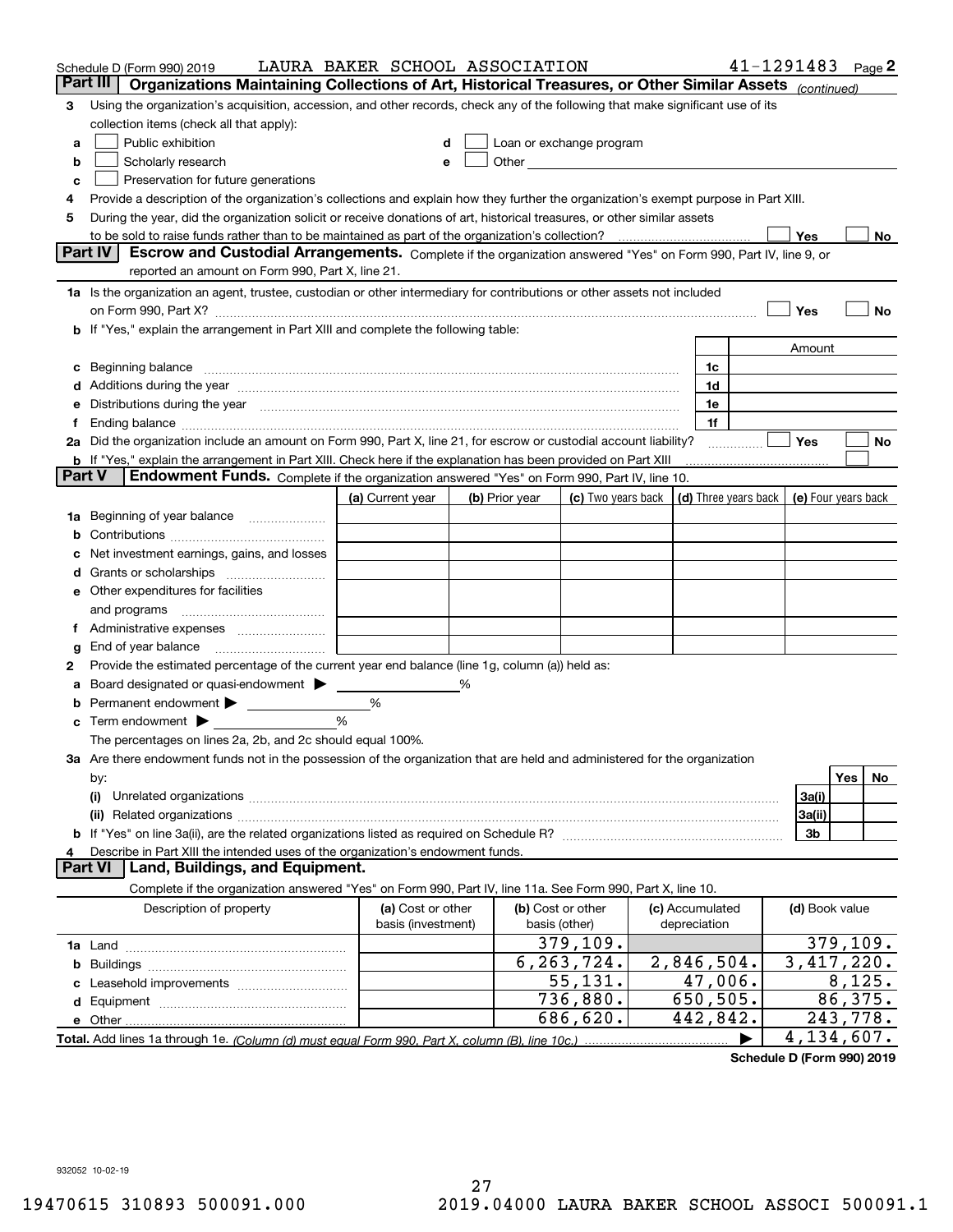| 41-1291483<br>LAURA BAKER SCHOOL ASSOCIATION<br>Schedule D (Form 990) 2019 | Page |  |
|----------------------------------------------------------------------------|------|--|
|----------------------------------------------------------------------------|------|--|

### **Part VII Investments - Other Securities.**

Complete if the organization answered "Yes" on Form 990, Part IV, line 11b. See Form 990, Part X, line 12.

| (a) Description of security or category (including name of security)                          | (b) Book value | (c) Method of valuation: Cost or end-of-year market value |
|-----------------------------------------------------------------------------------------------|----------------|-----------------------------------------------------------|
| (1) Financial derivatives                                                                     |                |                                                           |
| (2) Closely held equity interests                                                             |                |                                                           |
| (3) Other                                                                                     |                |                                                           |
| (A)                                                                                           |                |                                                           |
| (B)                                                                                           |                |                                                           |
| (C)                                                                                           |                |                                                           |
| (D)                                                                                           |                |                                                           |
| (E)                                                                                           |                |                                                           |
| (F)                                                                                           |                |                                                           |
| (G)                                                                                           |                |                                                           |
| (H)                                                                                           |                |                                                           |
| <b>Total.</b> (Col. (b) must equal Form 990, Part X, col. (B) line 12.) $\blacktriangleright$ |                |                                                           |

### **Part VIII Investments - Program Related.**

Complete if the organization answered "Yes" on Form 990, Part IV, line 11c. See Form 990, Part X, line 13.

| (a) Description of investment                                                          | (b) Book value | (c) Method of valuation: Cost or end-of-year market value |
|----------------------------------------------------------------------------------------|----------------|-----------------------------------------------------------|
| (1)                                                                                    |                |                                                           |
| (2)                                                                                    |                |                                                           |
| $\frac{1}{2}$                                                                          |                |                                                           |
| (4)                                                                                    |                |                                                           |
| (5)                                                                                    |                |                                                           |
| (6)                                                                                    |                |                                                           |
| (7)                                                                                    |                |                                                           |
| (8)                                                                                    |                |                                                           |
| (9)                                                                                    |                |                                                           |
| Total. (Col. (b) must equal Form 990, Part X, col. (B) line 13.) $\blacktriangleright$ |                |                                                           |

### **Part IX Other Assets.**

Complete if the organization answered "Yes" on Form 990, Part IV, line 11d. See Form 990, Part X, line 15.

| (a) Description                                                                                                   | (b) Book value |
|-------------------------------------------------------------------------------------------------------------------|----------------|
| (1)                                                                                                               |                |
| (2)                                                                                                               |                |
| (3)                                                                                                               |                |
| (4)                                                                                                               |                |
| (5)                                                                                                               |                |
| (6)                                                                                                               |                |
| (7)                                                                                                               |                |
| (8)                                                                                                               |                |
| (9)                                                                                                               |                |
|                                                                                                                   |                |
| <b>Part X</b> Other Liabilities.                                                                                  |                |
| Complete if the organization answered "Yes" on Form 990, Part IV, line 11e or 11f. See Form 990, Part X, line 25. |                |

| 1.                  | (a) Description of liability | (b) Book value |
|---------------------|------------------------------|----------------|
| (1)                 | Federal income taxes         |                |
| (2)                 |                              |                |
| $\qquad \qquad (3)$ |                              |                |
| (4)                 |                              |                |
| (5)                 |                              |                |
| (6)                 |                              |                |
| (7)                 |                              |                |
| (8)                 |                              |                |
| (9)                 |                              |                |
|                     |                              |                |

*(Column (b) must equal Form 990, Part X, col. (B) line 25.)* 

**2.**Liability for uncertain tax positions. In Part XIII, provide the text of the footnote to the organization's financial statements that reports the organization's liability for uncertain tax positions under FASB ASC 740. Check here if the text of the footnote has been provided in Part XIII

**Schedule D (Form 990) 2019**

 $\boxed{\text{X}}$ 

932053 10-02-19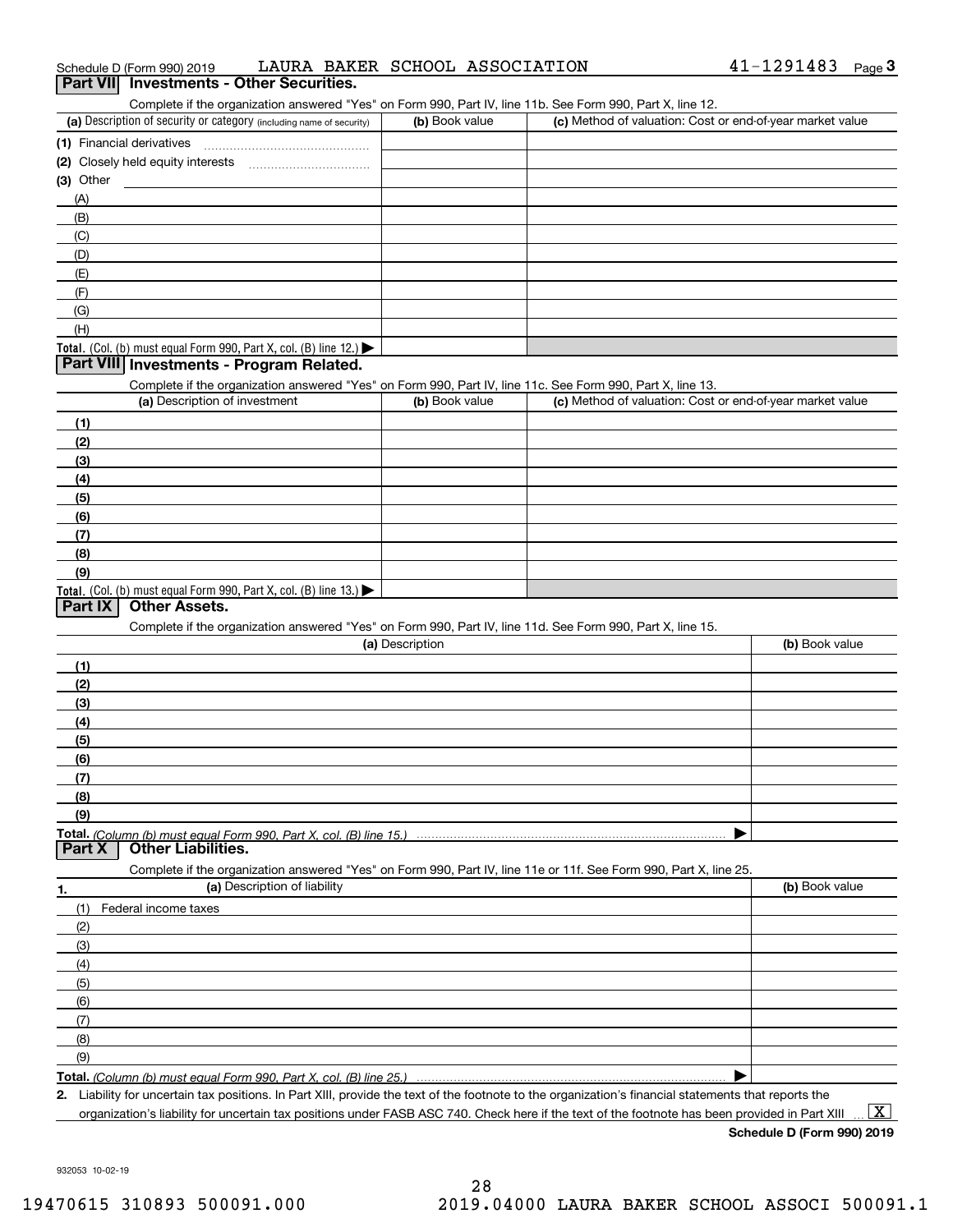|   | LAURA BAKER SCHOOL ASSOCIATION<br>Schedule D (Form 990) 2019                                                        |                |         |                | 41-1291483<br>Page 4 |
|---|---------------------------------------------------------------------------------------------------------------------|----------------|---------|----------------|----------------------|
|   | Reconciliation of Revenue per Audited Financial Statements With Revenue per Return.<br>Part XI                      |                |         |                |                      |
|   | Complete if the organization answered "Yes" on Form 990, Part IV, line 12a.                                         |                |         |                |                      |
| 1 | Total revenue, gains, and other support per audited financial statements                                            |                |         | $\blacksquare$ | 6,047,856.           |
| 2 | Amounts included on line 1 but not on Form 990, Part VIII, line 12:                                                 |                |         |                |                      |
| a | Net unrealized gains (losses) on investments [11] matter contracts and the unrealized gains (losses) on investments | 2a             | 67,696. |                |                      |
| b |                                                                                                                     | 2 <sub>b</sub> |         |                |                      |
|   |                                                                                                                     | 2c             |         |                |                      |
| d |                                                                                                                     | 2d             | 64,257. |                |                      |
| е | Add lines 2a through 2d                                                                                             |                |         | 2e             | 131,953.             |
| 3 |                                                                                                                     |                |         | $\mathbf{3}$   | 5,915,903.           |
| 4 | Amounts included on Form 990, Part VIII, line 12, but not on line 1:                                                |                |         |                |                      |
| a |                                                                                                                     | 4a             |         |                |                      |
|   |                                                                                                                     | 4 <sub>h</sub> |         |                |                      |
|   | c Add lines 4a and 4b                                                                                               |                |         | 4с             | О.                   |
| 5 |                                                                                                                     |                | 5       | 5,915,903.     |                      |
|   | Part XII   Reconciliation of Expenses per Audited Financial Statements With Expenses per Return.                    |                |         |                |                      |
|   | Complete if the organization answered "Yes" on Form 990, Part IV, line 12a.                                         |                |         |                |                      |
| 1 | Total expenses and losses per audited financial statements                                                          |                |         | $\blacksquare$ | 6,084,516.           |
| 2 | Amounts included on line 1 but not on Form 990, Part IX, line 25:                                                   |                |         |                |                      |
| a |                                                                                                                     | 2a             |         |                |                      |
| b |                                                                                                                     | 2 <sub>b</sub> |         |                |                      |
| c |                                                                                                                     | 2c             |         |                |                      |
| d |                                                                                                                     | 2d             | 68,531. |                |                      |
|   |                                                                                                                     |                |         | 2e             | 68,531.              |
| з |                                                                                                                     |                |         | 3              | 6,015,985.           |
| 4 | Amounts included on Form 990, Part IX, line 25, but not on line 1:                                                  |                |         |                |                      |
| a |                                                                                                                     | 4a             |         |                |                      |
| b | Other (Describe in Part XIII.)                                                                                      | 4 <sub>b</sub> |         |                |                      |
|   | c Add lines 4a and 4b                                                                                               |                |         | 4c             |                      |
| 5 |                                                                                                                     |                |         | 5              | 6,015,985.           |
|   | Part XIII Supplemental Information.                                                                                 |                |         |                |                      |
|   |                                                                                                                     |                |         |                |                      |

Provide the descriptions required for Part II, lines 3, 5, and 9; Part III, lines 1a and 4; Part IV, lines 1b and 2b; Part V, line 4; Part X, line 2; Part XI, lines 2d and 4b; and Part XII, lines 2d and 4b. Also complete this part to provide any additional information.

### PART X, LINE 2:

INCOME TAX STATUS

THE ORGANIZATION IS EXEMPT FROM TAXATION AS A NONPROFIT ORGANIZATION IN

ACCORDANCE WITH SECTION  $501(C)(3)$  OF THE INTERNAL REVENUE CODE.

ACCORDINGLY, NO PROVISION FOR INCOME TAXES HAS BEEN MADE ON THE FINANCIAL

STATEMENTS. THE ORGANIZATION IS CLASSIFIED AS A PUBLICLY-SUPPORTED

CHARITABLE ORGANIZATION UNDER SECTION 509(A)(1) OF THE CODE AND

CONTRIBUTIONS TO THE ORGANIZATION QUALIFY AS A CHARITABLE TAX DEDUCTION BY

THE CONTRIBUTOR.

|                            |  |  | EFFECTIVE JANUARY 1, 2009, THE ORGANIZATION ADOPTED ACCOUNTING GUIDANCE |                                               |                            |  |
|----------------------------|--|--|-------------------------------------------------------------------------|-----------------------------------------------|----------------------------|--|
| 932054 10-02-19            |  |  |                                                                         |                                               | Schedule D (Form 990) 2019 |  |
|                            |  |  | 29                                                                      |                                               |                            |  |
| 19470615 310893 500091.000 |  |  |                                                                         | 2019.04000 LAURA BAKER SCHOOL ASSOCI 500091.1 |                            |  |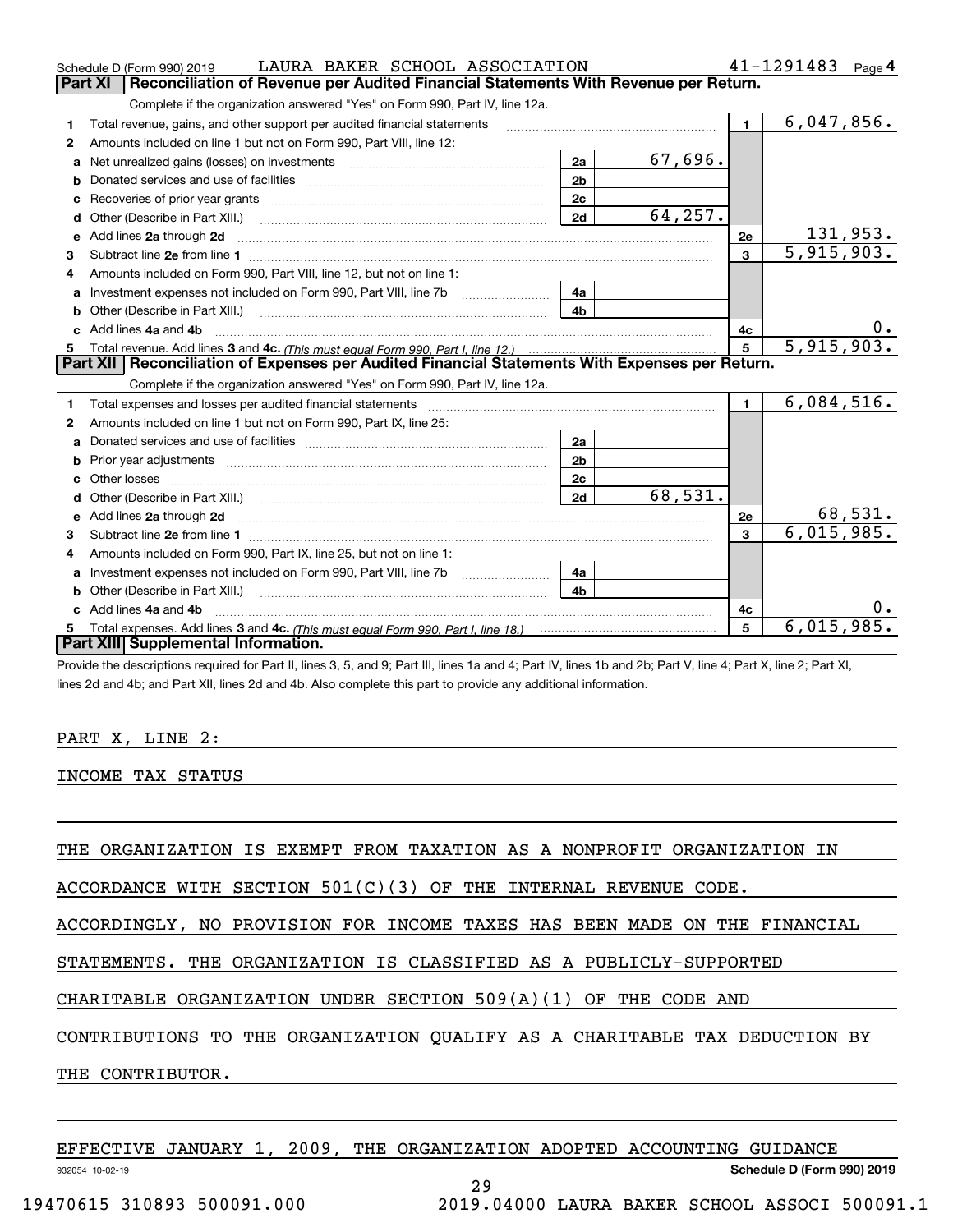| LAURA BAKER SCHOOL ASSOCIATION<br>Schedule D (Form 990) 2019               | $41 - 1291483$ Page 5 |
|----------------------------------------------------------------------------|-----------------------|
| Part XIII Supplemental Information (continued)                             |                       |
| RELATED TO UNCERTAINTY IN INCOME TAXES. THIS GUIDANCE CLARIFIES THE        |                       |
| RECOGNITION THRESHOLD AND MEASUREMENTS REQUIREMENTS FOR INCOME TAX         |                       |
| POSITION TAKEN OR EXPECTED TO BE TAKEN ON INCOME TAX RETURNS. THIS         |                       |
| INCLUDES POSITIONS THAT THE ENTITY IS EXEMPT FROM INCOME TAXES OR NOT      |                       |
| SUBJECT TO INCOME TAXES ON UNRELATED BUSINESS INCOME. UNDER THE ACCOUNTING |                       |
| STANDARDS, THE ORGANIZATION RECOGNIZES TAX BENEFITS FROM UNCERTAIN TAX     |                       |
| POSITIONS ONLY IF IT IS MORE LIKELY THAN NOT THAT THE TAX POSITIONS WILL   |                       |
| BE SUSTAINED ON EXAMINATION BY TAXING AUTHORITIES. THE ORGANIZATION HAS    |                       |
| IDENTIFIED NO INCOME TAX UNCERTAINTIES.                                    |                       |
|                                                                            |                       |
| THE ORGANIZATION IS OPEN TO EXAMINATION FOR THE TAX YEARS 2016 THROUGH     |                       |
| 2019.                                                                      |                       |
|                                                                            |                       |
| PART XI, LINE 2D - OTHER ADJUSTMENTS:                                      |                       |

| FUNDRAISING EXPENSES<br>DIRECT |                   | 860.<br>60 |
|--------------------------------|-------------------|------------|
| BUSINESS<br>UNRELATED          | INCOME<br>TAXABLE |            |

TOTAL TO SCHEDULE D, PART XI, LINE 2D 64,257.

PART XII, LINE 2D - OTHER ADJUSTMENTS:

DIRECT FUNDRAISING EXPENSES 60,860.

ROUNDING ADJUSTMENT

| UNRELATED BUSINESS TAXABLE INCOME EXPENESES |          |         |         |
|---------------------------------------------|----------|---------|---------|
|                                             |          |         |         |
| TOTAL TO SCHEDULE D,                        | PART XII | LINE 2D | 68,531. |

**Schedule D (Form 990) 2019**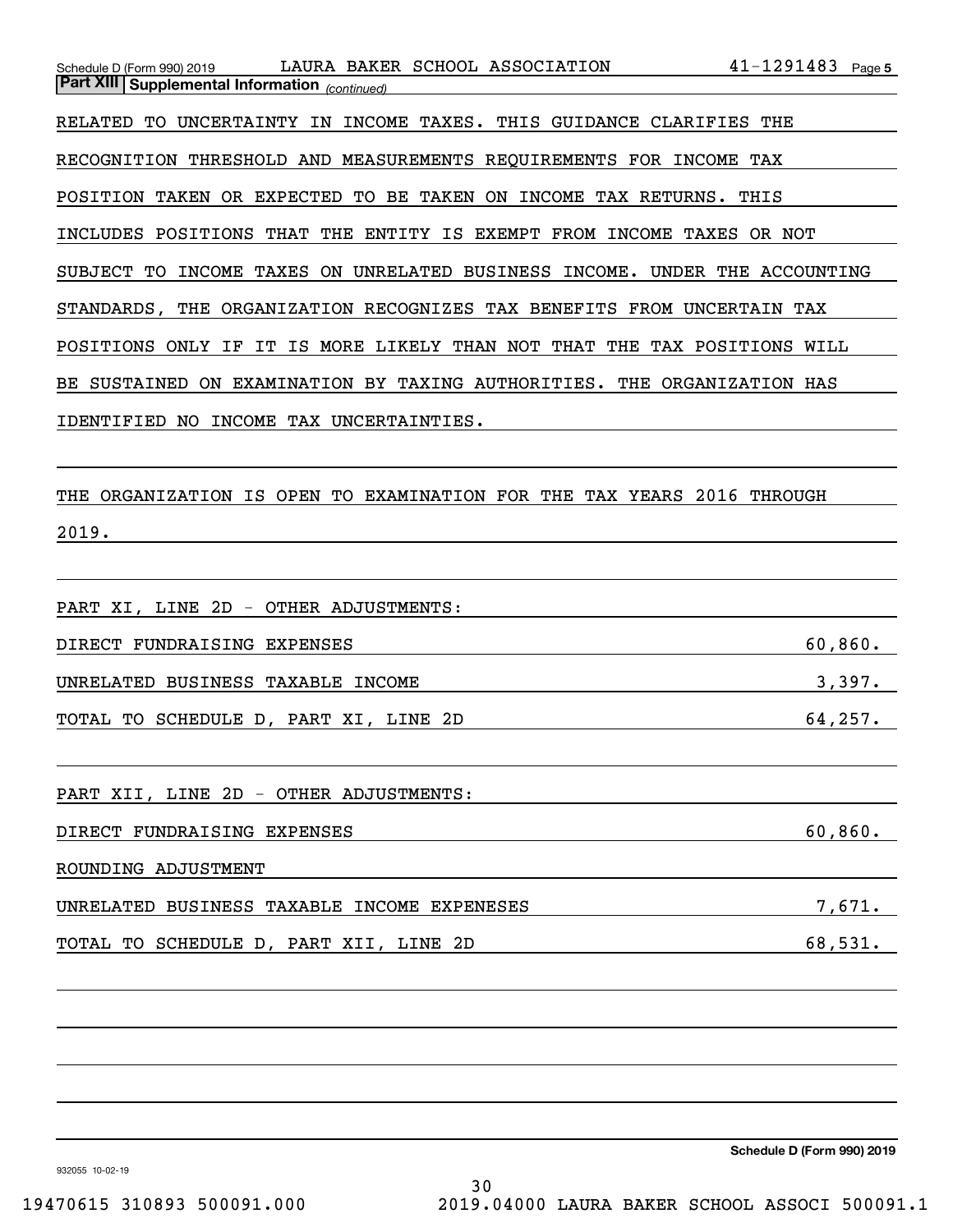| <b>SCHEDULE G</b>                                                                                                                             |                                  | <b>Supplemental Information Regarding Fundraising or Gaming Activities</b>                                                                                                                                                                                                                                                                                                                                                                                                                                                                                |                                                                            |    |                                                                            |                                                                            | OMB No. 1545-0047                                       |
|-----------------------------------------------------------------------------------------------------------------------------------------------|----------------------------------|-----------------------------------------------------------------------------------------------------------------------------------------------------------------------------------------------------------------------------------------------------------------------------------------------------------------------------------------------------------------------------------------------------------------------------------------------------------------------------------------------------------------------------------------------------------|----------------------------------------------------------------------------|----|----------------------------------------------------------------------------|----------------------------------------------------------------------------|---------------------------------------------------------|
| (Form 990 or 990-EZ)                                                                                                                          |                                  | Complete if the organization answered "Yes" on Form 990, Part IV, line 17, 18, or 19, or if the<br>organization entered more than \$15,000 on Form 990-EZ, line 6a.                                                                                                                                                                                                                                                                                                                                                                                       |                                                                            |    |                                                                            |                                                                            | 2019                                                    |
| Department of the Treasury<br>Internal Revenue Service                                                                                        |                                  | Attach to Form 990 or Form 990-EZ.<br>Go to www.irs.gov/Form990 for instructions and the latest information.                                                                                                                                                                                                                                                                                                                                                                                                                                              |                                                                            |    |                                                                            |                                                                            | <b>Open to Public</b><br>Inspection                     |
| Name of the organization                                                                                                                      |                                  |                                                                                                                                                                                                                                                                                                                                                                                                                                                                                                                                                           |                                                                            |    |                                                                            |                                                                            | <b>Employer identification number</b>                   |
|                                                                                                                                               |                                  | LAURA BAKER SCHOOL ASSOCIATION                                                                                                                                                                                                                                                                                                                                                                                                                                                                                                                            |                                                                            |    |                                                                            | 41-1291483                                                                 |                                                         |
| Part I                                                                                                                                        | required to complete this part.  | Fundraising Activities. Complete if the organization answered "Yes" on Form 990, Part IV, line 17. Form 990-EZ filers are not                                                                                                                                                                                                                                                                                                                                                                                                                             |                                                                            |    |                                                                            |                                                                            |                                                         |
| Mail solicitations<br>a<br>b<br>Phone solicitations<br>c<br>In-person solicitations<br>d<br>compensated at least \$5,000 by the organization. | Internet and email solicitations | 1 Indicate whether the organization raised funds through any of the following activities. Check all that apply.<br>е<br>f<br>Special fundraising events<br>g<br>2 a Did the organization have a written or oral agreement with any individual (including officers, directors, trustees, or<br>key employees listed in Form 990, Part VII) or entity in connection with professional fundraising services?<br><b>b</b> If "Yes," list the 10 highest paid individuals or entities (fundraisers) pursuant to agreements under which the fundraiser is to be |                                                                            |    | Solicitation of non-government grants<br>Solicitation of government grants | Yes                                                                        | No                                                      |
| (i) Name and address of individual<br>or entity (fundraiser)                                                                                  |                                  | (ii) Activity                                                                                                                                                                                                                                                                                                                                                                                                                                                                                                                                             | (iii) Did<br>fundraiser<br>have custody<br>or control of<br>contributions? |    | (iv) Gross receipts<br>from activity                                       | (v) Amount paid<br>to (or retained by)<br>fundraiser<br>listed in col. (i) | (vi) Amount paid<br>to (or retained by)<br>organization |
|                                                                                                                                               |                                  |                                                                                                                                                                                                                                                                                                                                                                                                                                                                                                                                                           | Yes                                                                        | No |                                                                            |                                                                            |                                                         |
|                                                                                                                                               |                                  |                                                                                                                                                                                                                                                                                                                                                                                                                                                                                                                                                           |                                                                            |    |                                                                            |                                                                            |                                                         |
|                                                                                                                                               |                                  |                                                                                                                                                                                                                                                                                                                                                                                                                                                                                                                                                           |                                                                            |    |                                                                            |                                                                            |                                                         |
|                                                                                                                                               |                                  |                                                                                                                                                                                                                                                                                                                                                                                                                                                                                                                                                           |                                                                            |    |                                                                            |                                                                            |                                                         |
|                                                                                                                                               |                                  |                                                                                                                                                                                                                                                                                                                                                                                                                                                                                                                                                           |                                                                            |    |                                                                            |                                                                            |                                                         |
|                                                                                                                                               |                                  |                                                                                                                                                                                                                                                                                                                                                                                                                                                                                                                                                           |                                                                            |    |                                                                            |                                                                            |                                                         |
|                                                                                                                                               |                                  |                                                                                                                                                                                                                                                                                                                                                                                                                                                                                                                                                           |                                                                            |    |                                                                            |                                                                            |                                                         |
|                                                                                                                                               |                                  |                                                                                                                                                                                                                                                                                                                                                                                                                                                                                                                                                           |                                                                            |    |                                                                            |                                                                            |                                                         |
|                                                                                                                                               |                                  |                                                                                                                                                                                                                                                                                                                                                                                                                                                                                                                                                           |                                                                            |    |                                                                            |                                                                            |                                                         |
|                                                                                                                                               |                                  |                                                                                                                                                                                                                                                                                                                                                                                                                                                                                                                                                           |                                                                            |    |                                                                            |                                                                            |                                                         |
|                                                                                                                                               |                                  |                                                                                                                                                                                                                                                                                                                                                                                                                                                                                                                                                           |                                                                            |    |                                                                            |                                                                            |                                                         |
|                                                                                                                                               |                                  |                                                                                                                                                                                                                                                                                                                                                                                                                                                                                                                                                           |                                                                            |    |                                                                            |                                                                            |                                                         |
|                                                                                                                                               |                                  |                                                                                                                                                                                                                                                                                                                                                                                                                                                                                                                                                           |                                                                            |    |                                                                            |                                                                            |                                                         |
|                                                                                                                                               |                                  |                                                                                                                                                                                                                                                                                                                                                                                                                                                                                                                                                           |                                                                            |    |                                                                            |                                                                            |                                                         |
| Total<br>or licensing.                                                                                                                        |                                  | 3 List all states in which the organization is registered or licensed to solicit contributions or has been notified it is exempt from registration                                                                                                                                                                                                                                                                                                                                                                                                        |                                                                            |    |                                                                            |                                                                            |                                                         |
|                                                                                                                                               |                                  |                                                                                                                                                                                                                                                                                                                                                                                                                                                                                                                                                           |                                                                            |    |                                                                            |                                                                            |                                                         |
|                                                                                                                                               |                                  |                                                                                                                                                                                                                                                                                                                                                                                                                                                                                                                                                           |                                                                            |    |                                                                            |                                                                            |                                                         |
|                                                                                                                                               |                                  |                                                                                                                                                                                                                                                                                                                                                                                                                                                                                                                                                           |                                                                            |    |                                                                            |                                                                            |                                                         |
|                                                                                                                                               |                                  |                                                                                                                                                                                                                                                                                                                                                                                                                                                                                                                                                           |                                                                            |    |                                                                            |                                                                            |                                                         |
|                                                                                                                                               |                                  |                                                                                                                                                                                                                                                                                                                                                                                                                                                                                                                                                           |                                                                            |    |                                                                            |                                                                            |                                                         |
|                                                                                                                                               |                                  |                                                                                                                                                                                                                                                                                                                                                                                                                                                                                                                                                           |                                                                            |    |                                                                            |                                                                            |                                                         |
|                                                                                                                                               |                                  |                                                                                                                                                                                                                                                                                                                                                                                                                                                                                                                                                           |                                                                            |    |                                                                            |                                                                            |                                                         |
|                                                                                                                                               |                                  | LHA For Paperwork Reduction Act Notice, see the Instructions for Form 990 or 990-EZ.                                                                                                                                                                                                                                                                                                                                                                                                                                                                      |                                                                            |    |                                                                            |                                                                            | Schedule G (Form 990 or 990-EZ) 2019                    |

932081 09-11-19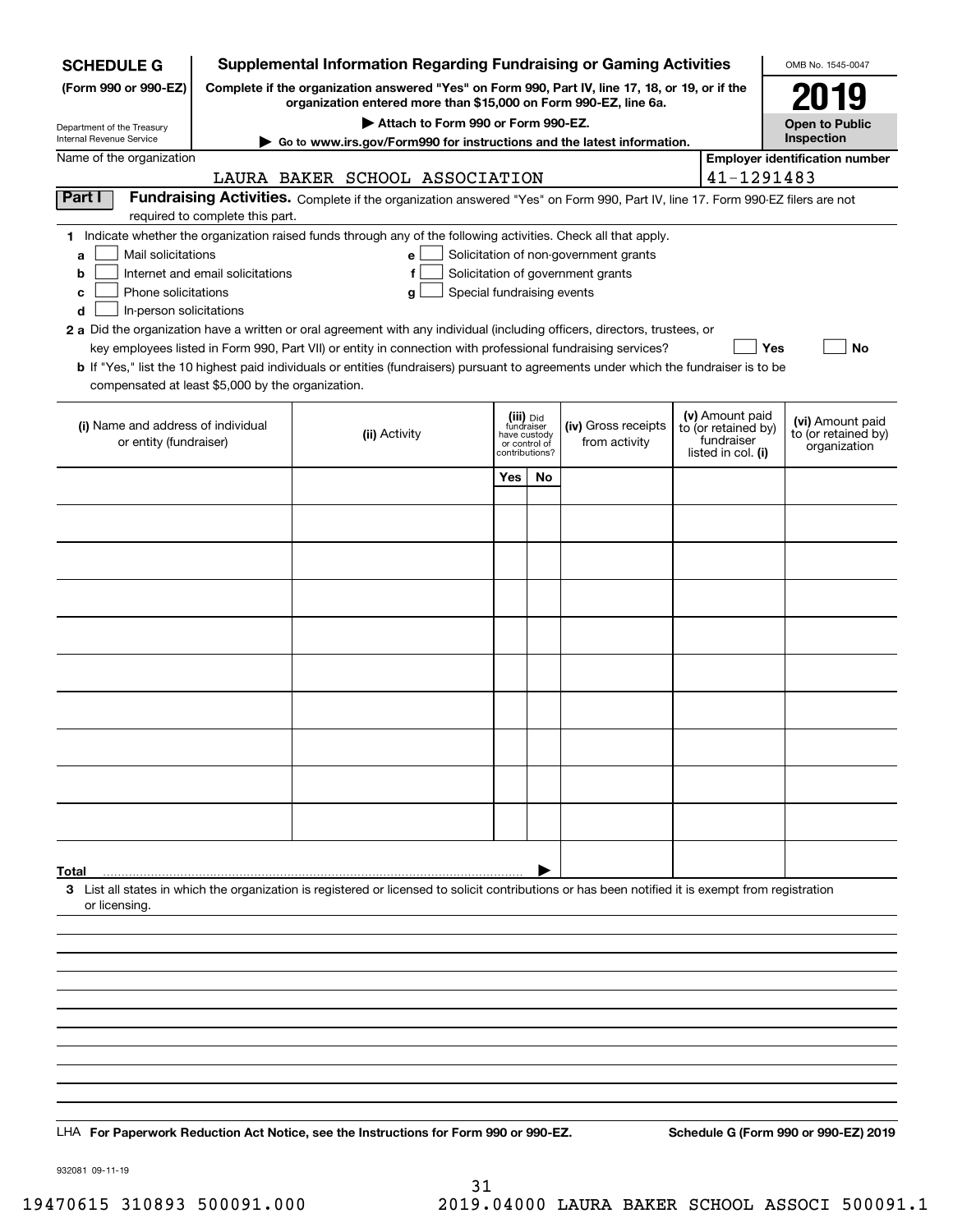|                   | of fundraising event contributions and gross income on Form 990-EZ, lines 1 and 6b. List events with gross receipts greater than \$5,000.     | (a) Event #1      | (b) Event #2                                     |                  |                                                     |
|-------------------|-----------------------------------------------------------------------------------------------------------------------------------------------|-------------------|--------------------------------------------------|------------------|-----------------------------------------------------|
|                   |                                                                                                                                               |                   |                                                  | (c) Other events | (d) Total events                                    |
|                   |                                                                                                                                               | <b>GALA EVENT</b> | <b>GOLF EVENT</b>                                | 1                | (add col. (a) through                               |
|                   |                                                                                                                                               | (event type)      | (event type)                                     | (total number)   | col. (c)                                            |
| Revenue<br>1      |                                                                                                                                               | 216,128.          | 46,003.                                          | 25,134.          | 287,265.                                            |
|                   |                                                                                                                                               | 216,128.          | 46,003.                                          | 25, 134.         | 287,265.                                            |
| 3                 | Gross income (line 1 minus line 2)<br>.                                                                                                       |                   |                                                  |                  |                                                     |
| 4                 | Cash prizes                                                                                                                                   |                   |                                                  |                  |                                                     |
| 5                 |                                                                                                                                               |                   |                                                  |                  |                                                     |
| 6                 |                                                                                                                                               |                   |                                                  |                  |                                                     |
| Direct Expenses   | 7 Food and beverages                                                                                                                          |                   |                                                  |                  |                                                     |
|                   |                                                                                                                                               |                   |                                                  |                  |                                                     |
| 8                 |                                                                                                                                               |                   |                                                  |                  |                                                     |
| 9                 |                                                                                                                                               | 43, 238.          | 15,440.                                          | 2,182.           | 60,860.                                             |
| 10                | Direct expense summary. Add lines 4 through 9 in column (d)                                                                                   |                   |                                                  |                  | 60,860.                                             |
|                   | 11 Net income summary. Subtract line 10 from line 3, column (d)                                                                               |                   |                                                  |                  | $-60,860.$                                          |
| Part III          | Gaming. Complete if the organization answered "Yes" on Form 990, Part IV, line 19, or reported more than<br>\$15,000 on Form 990-EZ, line 6a. |                   |                                                  |                  |                                                     |
|                   |                                                                                                                                               | (a) Bingo         | (b) Pull tabs/instant<br>bingo/progressive bingo | (c) Other gaming | (d) Total gaming (add<br>col. (a) through col. (c)) |
| Revenue<br>1      |                                                                                                                                               |                   |                                                  |                  |                                                     |
|                   |                                                                                                                                               |                   |                                                  |                  |                                                     |
| 2                 | Cash prizes [11] Cash prizes [11] Cash prizes [11] Cash prizes [11] Casa Dividend Dividend Dividend Dividend D                                |                   |                                                  |                  |                                                     |
| ect Expenses<br>3 |                                                                                                                                               |                   |                                                  |                  |                                                     |
| ة                 | 4 Rent/facility costs                                                                                                                         |                   |                                                  |                  |                                                     |
| 5                 |                                                                                                                                               |                   |                                                  |                  |                                                     |
|                   | 6 Volunteer labor                                                                                                                             | Yes<br>%<br>No    | Yes<br>%<br>No                                   | Yes<br>%<br>No   |                                                     |
| 7                 | Direct expense summary. Add lines 2 through 5 in column (d)                                                                                   |                   |                                                  |                  |                                                     |
|                   |                                                                                                                                               |                   |                                                  |                  |                                                     |
|                   |                                                                                                                                               |                   |                                                  |                  |                                                     |
|                   | <b>9</b> Enter the state(s) in which the organization conducts gaming activities:                                                             |                   |                                                  |                  | Yes<br><b>No</b>                                    |
|                   |                                                                                                                                               |                   |                                                  |                  |                                                     |
|                   |                                                                                                                                               |                   |                                                  |                  | Yes<br><b>No</b>                                    |
|                   |                                                                                                                                               |                   |                                                  |                  |                                                     |
|                   |                                                                                                                                               |                   |                                                  |                  |                                                     |
|                   |                                                                                                                                               |                   |                                                  |                  |                                                     |

LAURA BAKER SCHOOL ASSOCIATION 41-1291483

32 19470615 310893 500091.000 2019.04000 LAURA BAKER SCHOOL ASSOCI 500091.1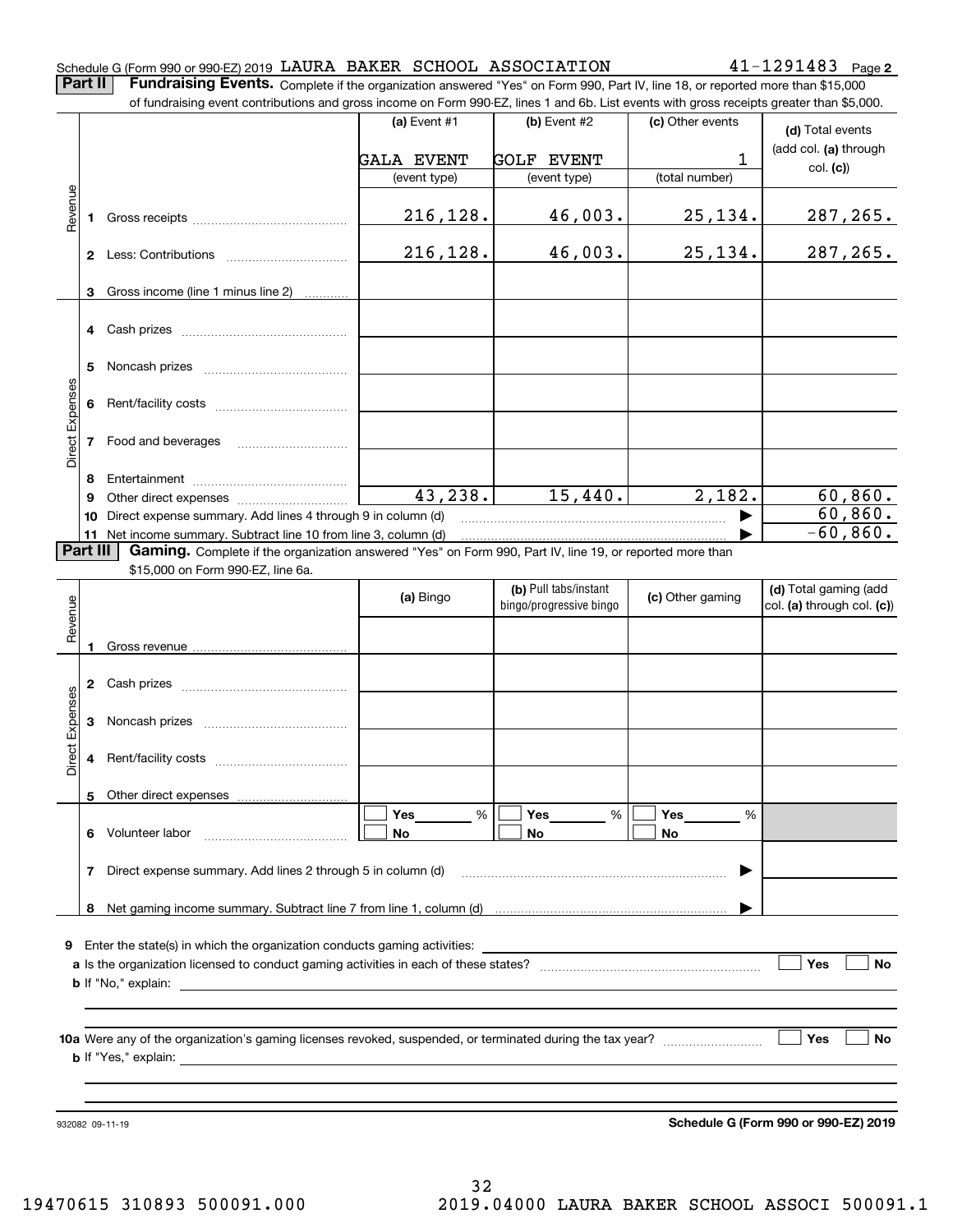|     | Schedule G (Form 990 or 990-EZ) 2019 LAURA BAKER SCHOOL ASSOCIATION                                                                                           | 41-1291483           | Page 3    |
|-----|---------------------------------------------------------------------------------------------------------------------------------------------------------------|----------------------|-----------|
| 11. |                                                                                                                                                               | Yes                  | No        |
|     | 12 Is the organization a grantor, beneficiary or trustee of a trust, or a member of a partnership or other entity formed                                      | Yes                  | No        |
|     | 13 Indicate the percentage of gaming activity conducted in:                                                                                                   |                      |           |
|     |                                                                                                                                                               | <u>13a</u>           | %         |
|     | <b>b</b> An outside facility <i>www.communicality www.communicality.communicality www.communicality www.communicality.communicality www.communicality.com</i> | 13 <sub>b</sub>      | %         |
|     | 14 Enter the name and address of the person who prepares the organization's gaming/special events books and records:                                          |                      |           |
|     |                                                                                                                                                               |                      |           |
|     |                                                                                                                                                               |                      |           |
|     |                                                                                                                                                               |                      | <b>No</b> |
|     |                                                                                                                                                               |                      |           |
|     |                                                                                                                                                               |                      |           |
|     | c If "Yes," enter name and address of the third party:                                                                                                        |                      |           |
|     | Name $\blacktriangleright$ $\bot$                                                                                                                             |                      |           |
|     |                                                                                                                                                               |                      |           |
|     | 16 Gaming manager information:                                                                                                                                |                      |           |
|     | Name $\blacktriangleright$ $\frac{1}{\sqrt{1-\frac{1}{2}}\left(1-\frac{1}{2}\right)}$                                                                         |                      |           |
|     | Gaming manager compensation > \$                                                                                                                              |                      |           |
|     |                                                                                                                                                               |                      |           |
|     |                                                                                                                                                               |                      |           |
|     |                                                                                                                                                               |                      |           |
|     | Director/officer<br>Employee<br>Independent contractor                                                                                                        |                      |           |
|     | 17 Mandatory distributions:                                                                                                                                   |                      |           |
|     | a Is the organization required under state law to make charitable distributions from the gaming proceeds to                                                   |                      |           |
|     | retain the state gaming license?                                                                                                                              | $\Box$ Yes $\Box$ No |           |
|     | <b>b</b> Enter the amount of distributions required under state law to be distributed to other exempt organizations or spent in the                           |                      |           |
|     | organization's own exempt activities during the tax year $\triangleright$ \$                                                                                  |                      |           |
|     | Part IV<br>Supplemental Information. Provide the explanations required by Part I, line 2b, columns (iii) and (v); and Part III, lines 9, 9b, 10b,             |                      |           |
|     | 15b, 15c, 16, and 17b, as applicable. Also provide any additional information. See instructions.                                                              |                      |           |
|     |                                                                                                                                                               |                      |           |
|     |                                                                                                                                                               |                      |           |
|     |                                                                                                                                                               |                      |           |
|     |                                                                                                                                                               |                      |           |
|     |                                                                                                                                                               |                      |           |
|     |                                                                                                                                                               |                      |           |
|     |                                                                                                                                                               |                      |           |
|     |                                                                                                                                                               |                      |           |
|     |                                                                                                                                                               |                      |           |
|     | Schedule G (Form 990 or 990-EZ) 2019<br>932083 09-11-19                                                                                                       |                      |           |
|     | 33<br>$C15$ adoon fooood                                                                                                                                      |                      |           |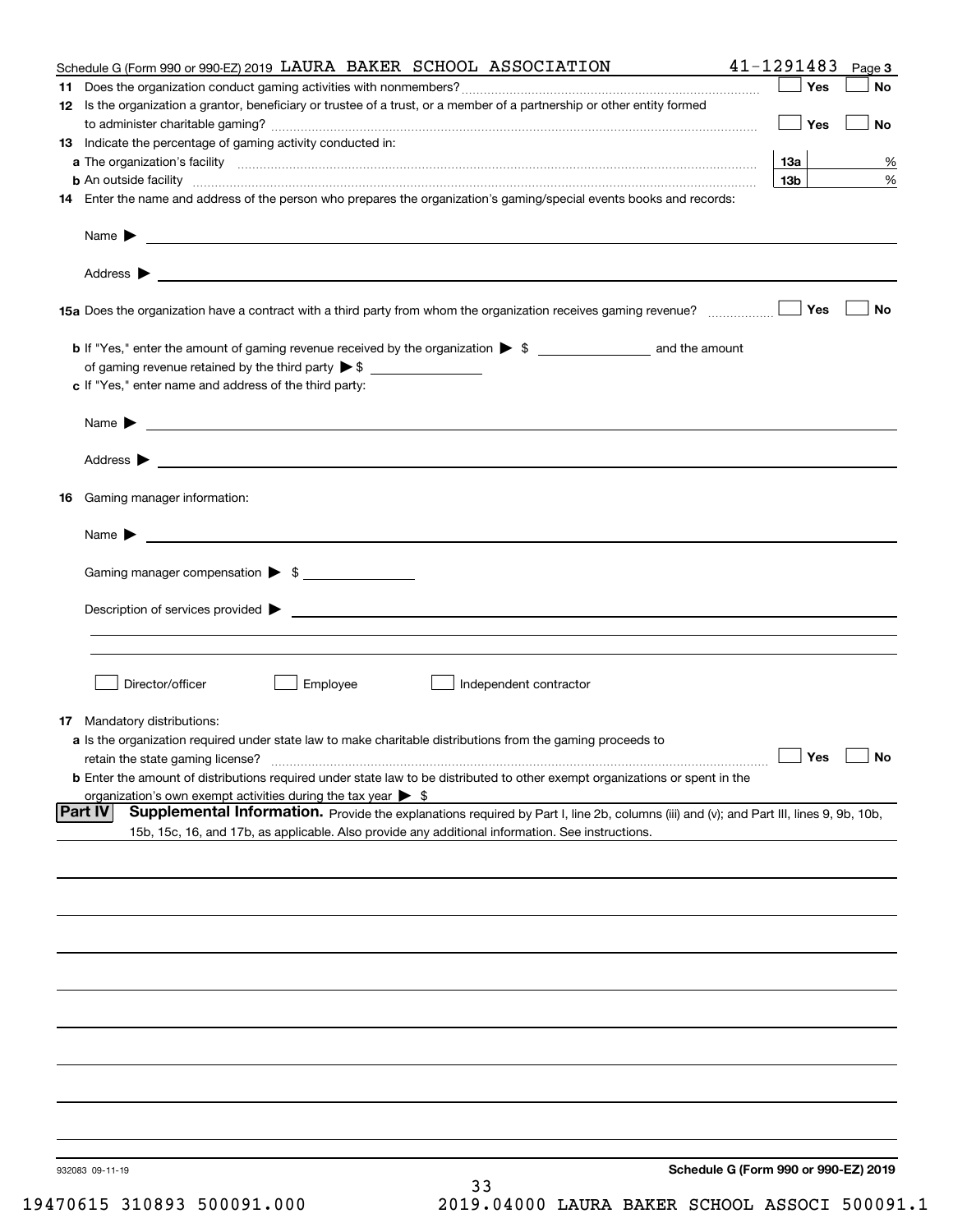|                | Schedule G (Form 990 or 990-EZ)                 | LAURA |  | BAKER SCHOOL ASSOCIATION | . 291<br>.483 | Page 4 |
|----------------|-------------------------------------------------|-------|--|--------------------------|---------------|--------|
| <b>Part IV</b> | Supplemental Information <sub>(continued)</sub> |       |  |                          |               |        |

| Schedule G (Form 990 or 990-EZ) |  |
|---------------------------------|--|
|                                 |  |
|                                 |  |
|                                 |  |
|                                 |  |
|                                 |  |
|                                 |  |
|                                 |  |
|                                 |  |
|                                 |  |
|                                 |  |
|                                 |  |
|                                 |  |
|                                 |  |
|                                 |  |
|                                 |  |
|                                 |  |
|                                 |  |
|                                 |  |
|                                 |  |
|                                 |  |
|                                 |  |
|                                 |  |
|                                 |  |
|                                 |  |
|                                 |  |
|                                 |  |
|                                 |  |
|                                 |  |
|                                 |  |
|                                 |  |
|                                 |  |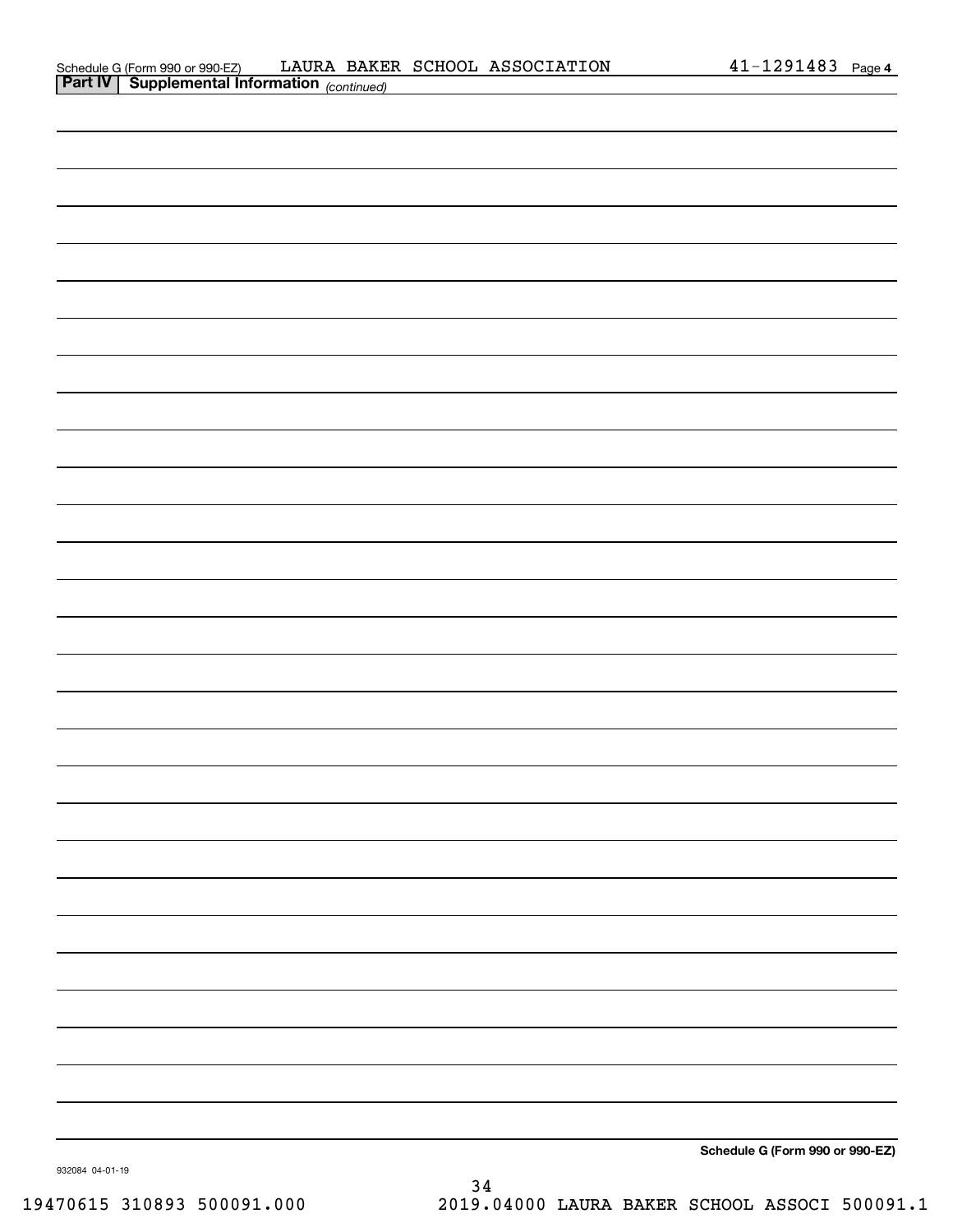| <b>SCHEDULE K</b><br>(Form 990)<br>Department of the Treasury<br>Internal Revenue Service | <b>Supplemental Information on Tax-Exempt Bonds</b><br>Complete if the organization answered "Yes" on Form 990, Part IV, line 24a. Provide descriptions,<br>explanations, and any additional information in Part VI.<br>▶ Attach to Form 990. ▶ Go to www.irs.gov/Form990 for instructions and the latest information. |                 |                 |                 |            |                 |                            |           |                                                     |            |    |            | OMB No. 1545-0047<br>2019<br><b>Open to Public</b><br>Inspection |  |
|-------------------------------------------------------------------------------------------|------------------------------------------------------------------------------------------------------------------------------------------------------------------------------------------------------------------------------------------------------------------------------------------------------------------------|-----------------|-----------------|-----------------|------------|-----------------|----------------------------|-----------|-----------------------------------------------------|------------|----|------------|------------------------------------------------------------------|--|
| Name of the organization                                                                  | LAURA BAKER SCHOOL ASSOCIATION                                                                                                                                                                                                                                                                                         |                 |                 |                 |            |                 |                            |           | <b>Employer identification number</b><br>41-1291483 |            |    |            |                                                                  |  |
| Part I<br><b>Bond Issues</b>                                                              |                                                                                                                                                                                                                                                                                                                        |                 |                 |                 |            |                 |                            |           |                                                     |            |    |            |                                                                  |  |
| (a) Issuer name                                                                           | (b) Issuer EIN                                                                                                                                                                                                                                                                                                         | $(c)$ CUSIP $#$ | (d) Date issued | (e) Issue price |            |                 | (f) Description of purpose |           | (g) Defeased (h) On behalf                          |            |    | (i) Pooled |                                                                  |  |
|                                                                                           |                                                                                                                                                                                                                                                                                                                        |                 |                 |                 |            |                 |                            |           |                                                     | of issuer  |    | financing  |                                                                  |  |
|                                                                                           |                                                                                                                                                                                                                                                                                                                        |                 |                 |                 |            |                 |                            | Yes       | <b>No</b>                                           | Yes        | No | Yes No     |                                                                  |  |
|                                                                                           |                                                                                                                                                                                                                                                                                                                        |                 |                 |                 |            | <b>BUILDING</b> |                            |           |                                                     |            |    |            |                                                                  |  |
| A CITY OF NORTHFIELD                                                                      | $ 41-6005424 $ NONEAVAIL 05/28/14 1,256,715. CONSTRUCTION                                                                                                                                                                                                                                                              |                 |                 |                 |            |                 |                            |           | X                                                   |            | X  |            | $\mathbf X$                                                      |  |
|                                                                                           |                                                                                                                                                                                                                                                                                                                        |                 |                 |                 |            |                 |                            |           |                                                     |            |    |            |                                                                  |  |
| B                                                                                         |                                                                                                                                                                                                                                                                                                                        |                 |                 |                 |            |                 |                            |           |                                                     |            |    |            |                                                                  |  |
|                                                                                           |                                                                                                                                                                                                                                                                                                                        |                 |                 |                 |            |                 |                            |           |                                                     |            |    |            |                                                                  |  |
| C                                                                                         |                                                                                                                                                                                                                                                                                                                        |                 |                 |                 |            |                 |                            |           |                                                     |            |    |            |                                                                  |  |
|                                                                                           |                                                                                                                                                                                                                                                                                                                        |                 |                 |                 |            |                 |                            |           |                                                     |            |    |            |                                                                  |  |
| D                                                                                         |                                                                                                                                                                                                                                                                                                                        |                 |                 |                 |            |                 |                            |           |                                                     |            |    |            |                                                                  |  |
| <b>Proceeds</b><br>Part II                                                                |                                                                                                                                                                                                                                                                                                                        |                 |                 |                 |            |                 |                            |           |                                                     |            |    |            |                                                                  |  |
|                                                                                           |                                                                                                                                                                                                                                                                                                                        |                 | A               |                 |            | B               | $\mathbf{C}$               |           |                                                     |            | D  |            |                                                                  |  |
| Amount of bonds retired<br>-1                                                             |                                                                                                                                                                                                                                                                                                                        |                 |                 |                 |            |                 |                            |           |                                                     |            |    |            |                                                                  |  |
| $\mathbf{2}$                                                                              |                                                                                                                                                                                                                                                                                                                        |                 |                 |                 |            |                 |                            |           |                                                     |            |    |            |                                                                  |  |
| 3<br>Total proceeds of issue                                                              |                                                                                                                                                                                                                                                                                                                        |                 |                 | 1,256,715.      |            |                 |                            |           |                                                     |            |    |            |                                                                  |  |
| 4                                                                                         |                                                                                                                                                                                                                                                                                                                        |                 |                 |                 |            |                 |                            |           |                                                     |            |    |            |                                                                  |  |
| 5                                                                                         |                                                                                                                                                                                                                                                                                                                        |                 |                 |                 |            |                 |                            |           |                                                     |            |    |            |                                                                  |  |
| Proceeds in refunding escrows<br>6                                                        |                                                                                                                                                                                                                                                                                                                        |                 |                 |                 |            |                 |                            |           |                                                     |            |    |            |                                                                  |  |
| Issuance costs from proceeds<br>$\overline{7}$                                            |                                                                                                                                                                                                                                                                                                                        |                 |                 |                 |            |                 |                            |           |                                                     |            |    |            |                                                                  |  |
| Credit enhancement from proceeds<br>8                                                     |                                                                                                                                                                                                                                                                                                                        |                 |                 |                 |            |                 |                            |           |                                                     |            |    |            |                                                                  |  |
| 9                                                                                         |                                                                                                                                                                                                                                                                                                                        |                 |                 |                 |            |                 |                            |           |                                                     |            |    |            |                                                                  |  |
| 10                                                                                        |                                                                                                                                                                                                                                                                                                                        |                 |                 | 1,256,633.      |            |                 |                            |           |                                                     |            |    |            |                                                                  |  |
| Other spent proceeds<br>11                                                                |                                                                                                                                                                                                                                                                                                                        |                 |                 | 82.             |            |                 |                            |           |                                                     |            |    |            |                                                                  |  |
| Other unspent proceeds<br>12                                                              |                                                                                                                                                                                                                                                                                                                        |                 |                 |                 |            |                 |                            |           |                                                     |            |    |            |                                                                  |  |
| Year of substantial completion<br>13                                                      |                                                                                                                                                                                                                                                                                                                        |                 |                 | 2014            |            |                 |                            |           |                                                     |            |    |            |                                                                  |  |
|                                                                                           |                                                                                                                                                                                                                                                                                                                        |                 | Yes             | <b>No</b>       | <b>Yes</b> | No              | Yes                        | <b>No</b> |                                                     | <b>Yes</b> |    | <b>No</b>  |                                                                  |  |
| 14 Were the bonds issued as part of a refunding issue of tax-exempt bonds (or,            |                                                                                                                                                                                                                                                                                                                        |                 |                 |                 |            |                 |                            |           |                                                     |            |    |            |                                                                  |  |
| if issued prior to 2018, a current refunding issue)?                                      |                                                                                                                                                                                                                                                                                                                        |                 |                 | x               |            |                 |                            |           |                                                     |            |    |            |                                                                  |  |
| Were the bonds issued as part of a refunding issue of taxable bonds (or, if<br>15         |                                                                                                                                                                                                                                                                                                                        |                 |                 |                 |            |                 |                            |           |                                                     |            |    |            |                                                                  |  |
| issued prior to 2018, an advance refunding issue)?                                        |                                                                                                                                                                                                                                                                                                                        |                 |                 | x               |            |                 |                            |           |                                                     |            |    |            |                                                                  |  |
| Has the final allocation of proceeds been made?<br>16                                     |                                                                                                                                                                                                                                                                                                                        |                 | X               |                 |            |                 |                            |           |                                                     |            |    |            |                                                                  |  |
| Does the organization maintain adequate books and records to support the<br>17            |                                                                                                                                                                                                                                                                                                                        |                 |                 |                 |            |                 |                            |           |                                                     |            |    |            |                                                                  |  |
| final allocation of proceeds?                                                             |                                                                                                                                                                                                                                                                                                                        |                 | x               |                 |            |                 |                            |           |                                                     |            |    |            |                                                                  |  |

**For Paperwork Reduction Act Notice, see the Instructions for Form 990. Schedule K (Form 990) 2019** LHA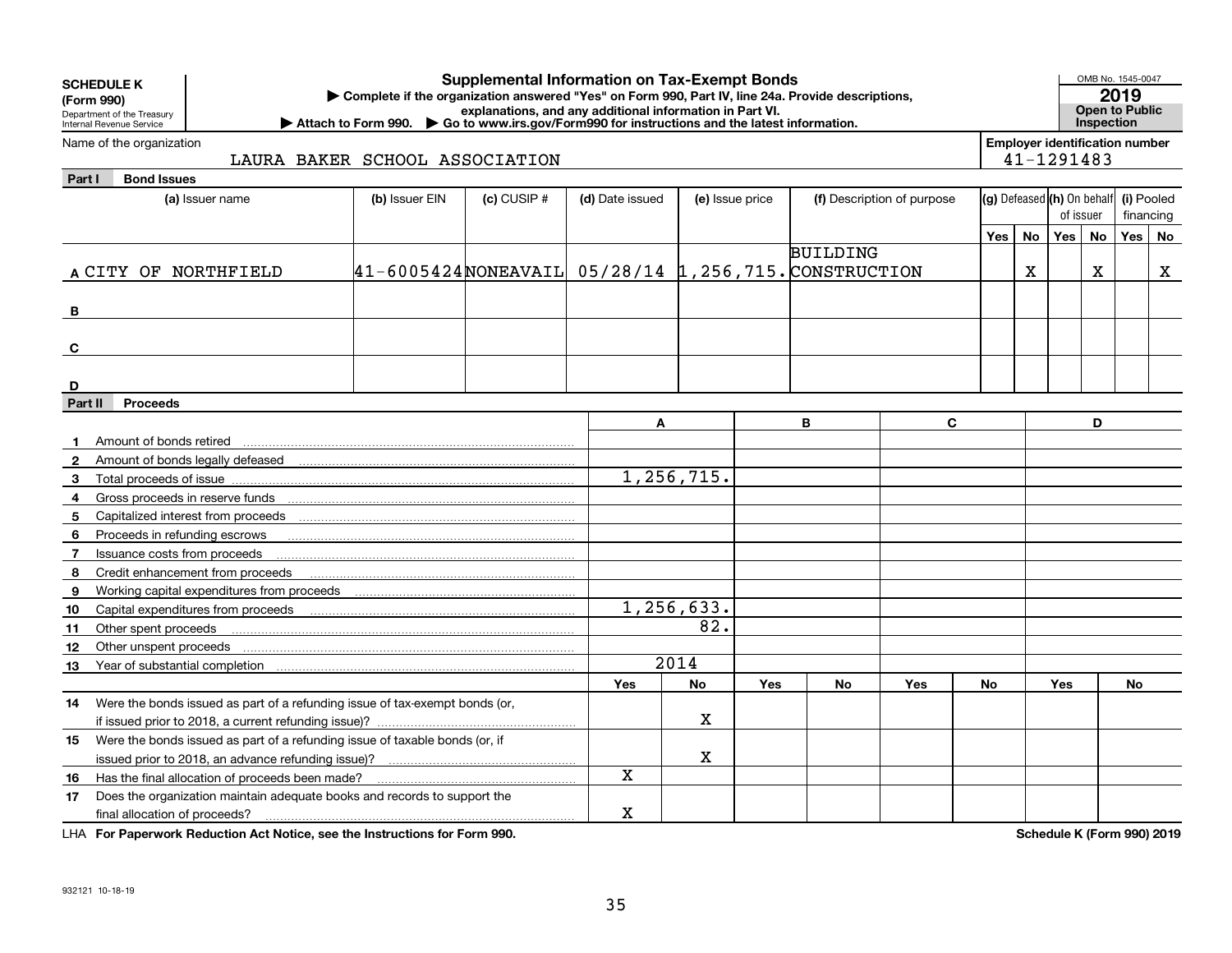### Schedule K (Form 990) 2019 Page LAURA BAKER SCHOOL ASSOCIATION 41-1291483

**2**

| <b>Private Business Use</b><br>Part III                                                                                                                                                                                             |     |                         |            |           |            |           |            |           |
|-------------------------------------------------------------------------------------------------------------------------------------------------------------------------------------------------------------------------------------|-----|-------------------------|------------|-----------|------------|-----------|------------|-----------|
|                                                                                                                                                                                                                                     |     | A                       |            | B         |            | C         |            | D         |
| Was the organization a partner in a partnership, or a member of an LLC,<br>1.                                                                                                                                                       | Yes | <b>No</b>               | <b>Yes</b> | <b>No</b> | Yes        | <b>No</b> | <b>Yes</b> | <b>No</b> |
| which owned property financed by tax-exempt bonds?                                                                                                                                                                                  |     | $\mathbf X$             |            |           |            |           |            |           |
| 2 Are there any lease arrangements that may result in private business use of                                                                                                                                                       |     |                         |            |           |            |           |            |           |
|                                                                                                                                                                                                                                     |     | $\mathbf X$             |            |           |            |           |            |           |
| 3a Are there any management or service contracts that may result in private                                                                                                                                                         |     |                         |            |           |            |           |            |           |
|                                                                                                                                                                                                                                     |     | $\mathbf X$             |            |           |            |           |            |           |
| b If "Yes" to line 3a, does the organization routinely engage bond counsel or other outside                                                                                                                                         |     |                         |            |           |            |           |            |           |
| counsel to review any management or service contracts relating to the financed property?                                                                                                                                            |     |                         |            |           |            |           |            |           |
| c Are there any research agreements that may result in private business use of                                                                                                                                                      |     |                         |            |           |            |           |            |           |
|                                                                                                                                                                                                                                     |     | X                       |            |           |            |           |            |           |
| d If "Yes" to line 3c, does the organization routinely engage bond counsel or other outside                                                                                                                                         |     |                         |            |           |            |           |            |           |
| counsel to review any research agreements relating to the financed property?                                                                                                                                                        |     |                         |            |           |            |           |            |           |
| Enter the percentage of financed property used in a private business use by<br>4                                                                                                                                                    |     |                         |            |           |            |           |            |           |
| entities other than a section 501(c)(3) organization or a state or local government                                                                                                                                                 |     | %                       |            | %         |            | %         |            | %         |
| 5<br>Enter the percentage of financed property used in a private business use as a result of                                                                                                                                        |     |                         |            |           |            |           |            |           |
| unrelated trade or business activity carried on by your organization, another                                                                                                                                                       |     |                         |            |           |            |           |            |           |
|                                                                                                                                                                                                                                     |     | %                       |            | %         |            | %         |            | %         |
| 6<br>Total of lines 4 and 5 [11, 2010] Total of lines 4 and 5 [11, 2010] Total of lines 4 and 5 [11, 2010] Total and Total All and Total All and Total All and Total All and Total All and Total All and Total All and Total All an |     | %                       |            | %         |            | %         |            | %         |
| $\overline{7}$                                                                                                                                                                                                                      |     | $\mathbf x$             |            |           |            |           |            |           |
| 8a Has there been a sale or disposition of any of the bond-financed property to a non-                                                                                                                                              |     |                         |            |           |            |           |            |           |
| governmental person other than a 501(c)(3) organization since the bonds were issued?                                                                                                                                                |     | $\mathbf X$             |            |           |            |           |            |           |
| <b>b</b> If "Yes" to line 8a, enter the percentage of bond-financed property sold or disposed                                                                                                                                       |     |                         |            |           |            |           |            |           |
| of                                                                                                                                                                                                                                  |     | %                       |            | %         |            | %         |            | ℅         |
| c If "Yes" to line 8a, was any remedial action taken pursuant to Regulations sections                                                                                                                                               |     |                         |            |           |            |           |            |           |
|                                                                                                                                                                                                                                     |     |                         |            |           |            |           |            |           |
| 9 Has the organization established written procedures to ensure that all nonqualified                                                                                                                                               |     |                         |            |           |            |           |            |           |
| bonds of the issue are remediated in accordance with the requirements under                                                                                                                                                         |     |                         |            |           |            |           |            |           |
|                                                                                                                                                                                                                                     |     | $\mathbf X$             |            |           |            |           |            |           |
| Part IV Arbitrage                                                                                                                                                                                                                   |     |                         |            |           |            |           |            |           |
|                                                                                                                                                                                                                                     |     | A                       |            | B         |            | C         |            | D         |
| Has the issuer filed Form 8038-T, Arbitrage Rebate, Yield Reduction and<br>1                                                                                                                                                        | Yes | No                      | <b>Yes</b> | <b>No</b> | <b>Yes</b> | No        | <b>Yes</b> | <b>No</b> |
| Penalty in Lieu of Arbitrage Rebate?                                                                                                                                                                                                |     | x                       |            |           |            |           |            |           |
| 2 If "No" to line 1, did the following apply?                                                                                                                                                                                       |     |                         |            |           |            |           |            |           |
| a Rebate not due yet?                                                                                                                                                                                                               |     | $\mathbf x$             |            |           |            |           |            |           |
|                                                                                                                                                                                                                                     |     | $\overline{\mathbf{X}}$ |            |           |            |           |            |           |
|                                                                                                                                                                                                                                     |     | $\overline{\mathbf{x}}$ |            |           |            |           |            |           |
| If "Yes" to line 2c, provide in Part VI the date the rebate computation was                                                                                                                                                         |     |                         |            |           |            |           |            |           |
| performed                                                                                                                                                                                                                           |     |                         |            |           |            |           |            |           |
| Is the bond issue a variable rate issue?<br>3                                                                                                                                                                                       |     | $\mathbf X$             |            |           |            |           |            |           |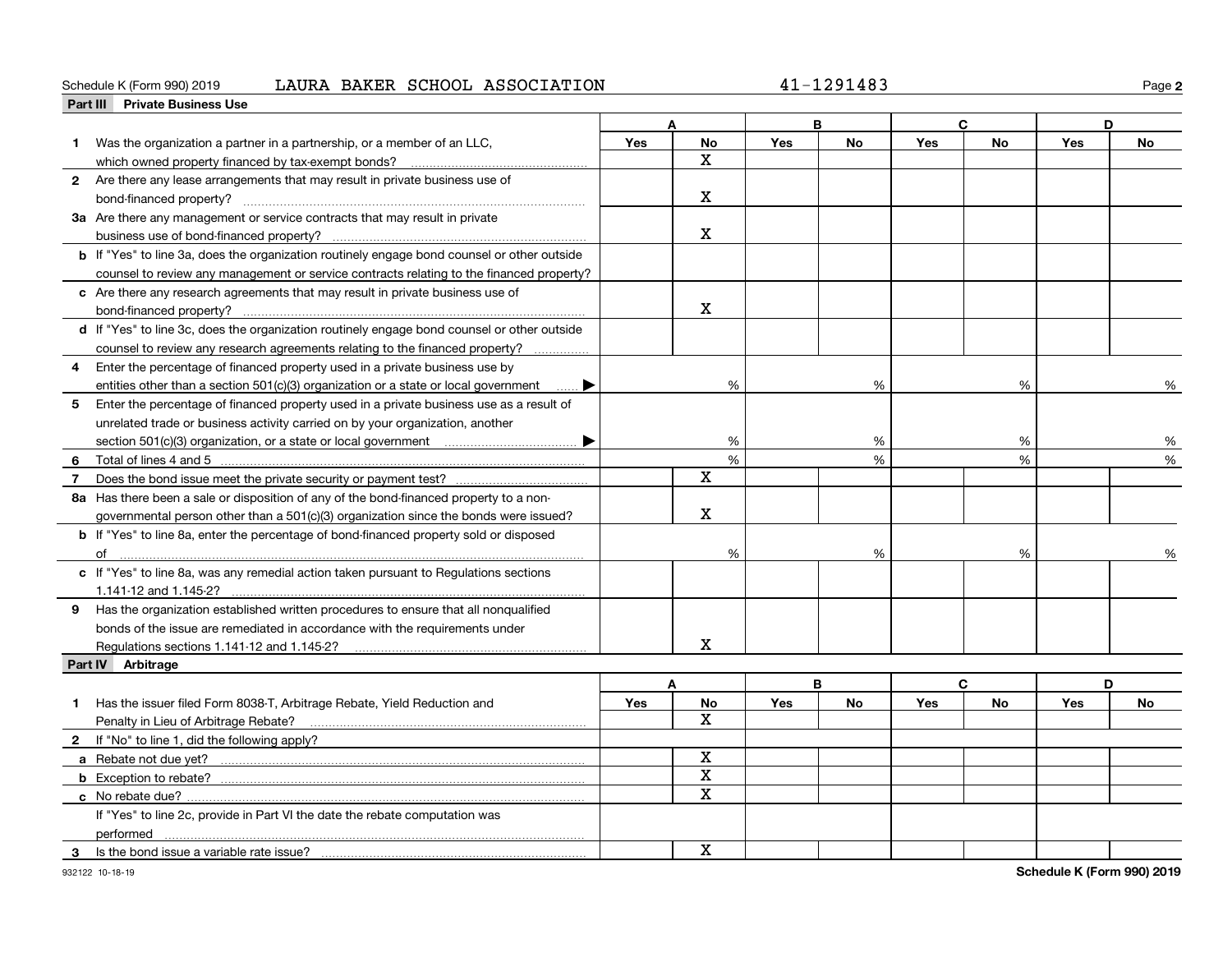### Schedule K (Form 990) 2019 Page LAURA BAKER SCHOOL ASSOCIATION 41-1291483

**3**

| Part IV Arbitrage (continued)                                                                                                                                                                                                        |            |                         |     |           |            |              |     |    |
|--------------------------------------------------------------------------------------------------------------------------------------------------------------------------------------------------------------------------------------|------------|-------------------------|-----|-----------|------------|--------------|-----|----|
|                                                                                                                                                                                                                                      | A          |                         | B   |           | C          |              | D   |    |
| 4a Has the organization or the governmental issuer entered into a qualified                                                                                                                                                          | <b>Yes</b> | <b>No</b>               | Yes | No        | <b>Yes</b> | <b>No</b>    | Yes | No |
|                                                                                                                                                                                                                                      |            | x                       |     |           |            |              |     |    |
|                                                                                                                                                                                                                                      |            |                         |     |           |            |              |     |    |
| c Term of hedge <b>manual contract to the contract of the contract of the contract of the contract of the contract of the contract of the contract of the contract of the contract of the contract of the contract of the contra</b> |            |                         |     |           |            |              |     |    |
|                                                                                                                                                                                                                                      |            |                         |     |           |            |              |     |    |
| e Was the hedge terminated?                                                                                                                                                                                                          |            |                         |     |           |            |              |     |    |
| 5a Were gross proceeds invested in a guaranteed investment contract (GIC)?                                                                                                                                                           |            | $\overline{\mathbf{x}}$ |     |           |            |              |     |    |
|                                                                                                                                                                                                                                      |            |                         |     |           |            |              |     |    |
| c Term of GIC                                                                                                                                                                                                                        |            |                         |     |           |            |              |     |    |
| d Was the regulatory safe harbor for establishing the fair market value of the GIC satisfied?                                                                                                                                        |            |                         |     |           |            |              |     |    |
| 6 Were any gross proceeds invested beyond an available temporary period?                                                                                                                                                             |            | $\mathbf X$             |     |           |            |              |     |    |
| Has the organization established written procedures to monitor the requirements of<br>7 <sup>7</sup>                                                                                                                                 |            |                         |     |           |            |              |     |    |
| section 148?                                                                                                                                                                                                                         |            | X                       |     |           |            |              |     |    |
| <b>Procedures To Undertake Corrective Action</b><br>Part V                                                                                                                                                                           |            |                         |     |           |            |              |     |    |
|                                                                                                                                                                                                                                      | A          |                         |     | B         |            | $\mathbf{C}$ | D   |    |
| Has the organization established written procedures to ensure that violations of                                                                                                                                                     | Yes        | No                      | Yes | <b>No</b> | Yes        | <b>No</b>    | Yes | No |
| federal tax requirements are timely identified and corrected through the voluntary                                                                                                                                                   |            |                         |     |           |            |              |     |    |
| closing agreement program if self-remediation isn't available under applicable                                                                                                                                                       |            |                         |     |           |            |              |     |    |
| regulations?                                                                                                                                                                                                                         |            | x                       |     |           |            |              |     |    |
| Part VI Supplemental Information. Provide additional information for responses to questions on Schedule K. See instructions                                                                                                          |            |                         |     |           |            |              |     |    |
|                                                                                                                                                                                                                                      |            |                         |     |           |            |              |     |    |
|                                                                                                                                                                                                                                      |            |                         |     |           |            |              |     |    |
|                                                                                                                                                                                                                                      |            |                         |     |           |            |              |     |    |
|                                                                                                                                                                                                                                      |            |                         |     |           |            |              |     |    |
|                                                                                                                                                                                                                                      |            |                         |     |           |            |              |     |    |
|                                                                                                                                                                                                                                      |            |                         |     |           |            |              |     |    |
|                                                                                                                                                                                                                                      |            |                         |     |           |            |              |     |    |
|                                                                                                                                                                                                                                      |            |                         |     |           |            |              |     |    |
|                                                                                                                                                                                                                                      |            |                         |     |           |            |              |     |    |
|                                                                                                                                                                                                                                      |            |                         |     |           |            |              |     |    |
|                                                                                                                                                                                                                                      |            |                         |     |           |            |              |     |    |
|                                                                                                                                                                                                                                      |            |                         |     |           |            |              |     |    |
|                                                                                                                                                                                                                                      |            |                         |     |           |            |              |     |    |
|                                                                                                                                                                                                                                      |            |                         |     |           |            |              |     |    |
|                                                                                                                                                                                                                                      |            |                         |     |           |            |              |     |    |
|                                                                                                                                                                                                                                      |            |                         |     |           |            |              |     |    |
|                                                                                                                                                                                                                                      |            |                         |     |           |            |              |     |    |
|                                                                                                                                                                                                                                      |            |                         |     |           |            |              |     |    |
|                                                                                                                                                                                                                                      |            |                         |     |           |            |              |     |    |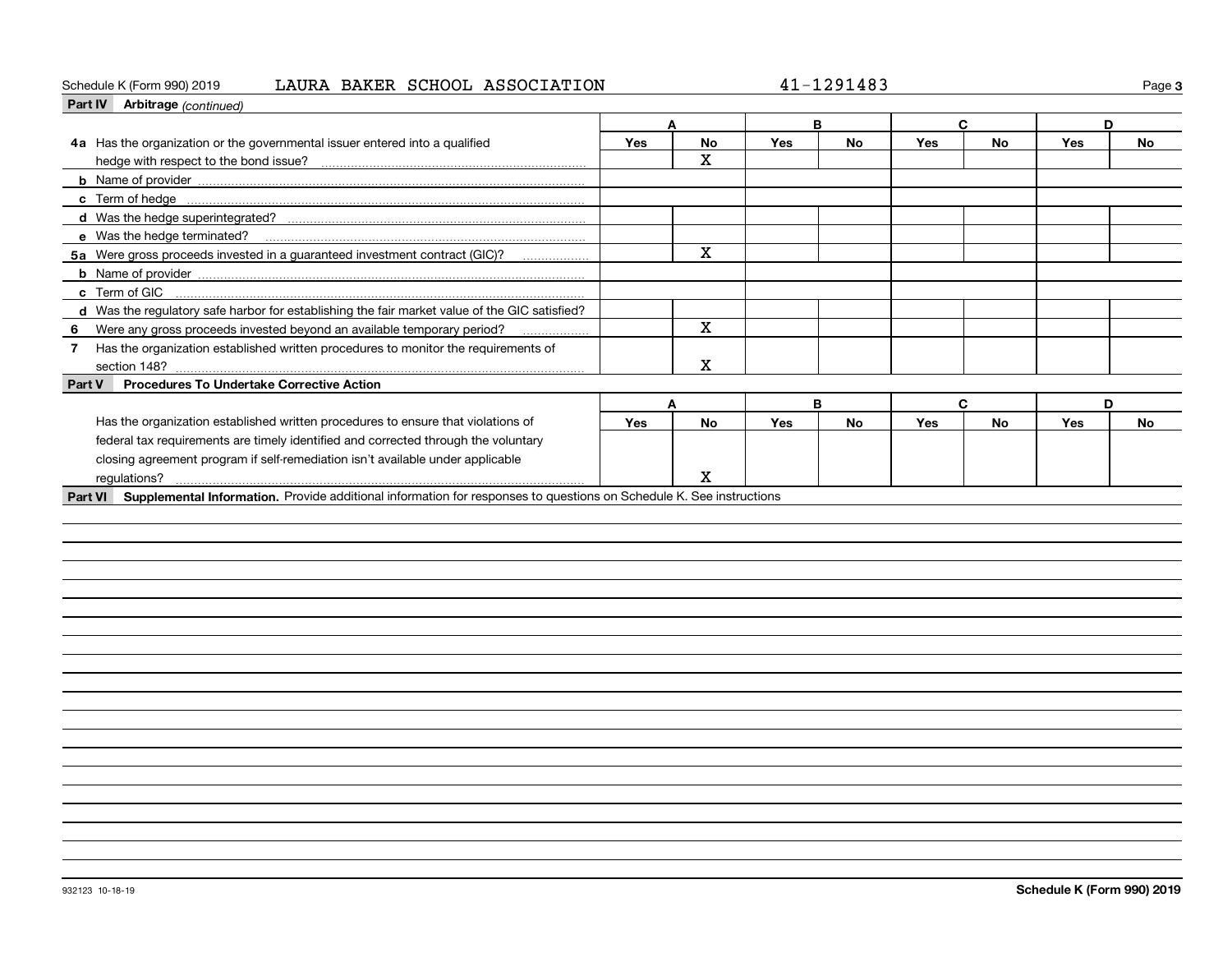**(Form 990 or 990-EZ)**

Department of the Treasury Internal Revenue Service Name of the organization

### **Complete to provide information for responses to specific questions on SCHEDULE O Supplemental Information to Form 990 or 990-EZ**

**Form 990 or 990-EZ or to provide any additional information. | Attach to Form 990 or 990-EZ. | Go to www.irs.gov/Form990 for the latest information.**



LAURA BAKER SCHOOL ASSOCIATION 141-1291483

FORM 990, PART I, LINE 1, DESCRIPTION OF ORGANIZATION MISSION:

DISABILITIES.

FORM 990, PART III, LINE 4A, PROGRAM SERVICE ACCOMPLISHMENTS:

DEVELOPMENTAL DISABILITIES. EACH PERSON SERVED RECEIVES SERVICES 24

HOURS A DAY AND RECEIVES ACTIVE TREATMENT SERVICES TO ASSIST HIM/HER TO

MAINTAIN AND IMPROVE IN ANY AREAS THAT LIMIT HIS/HER ABILITY TO LIVE

INDEPENDENTLY IN THE COMMUNITY. ACTIVE TREATMENT INCLUDES INDIVIDUAL

SERVICE AND PROGRAM PLANS FOR EACH INDIVIDUAL WHICH ARE REVIEWED AND

UPDATED MONTHLY, QUARTERLY AND ANNUALLY TO MEASURE PROGRESS TOWARD

THOSE GOALS. WE PROVIDE ASSISTANCE TO EACH PERSON IN THE ACTIVITIES OF

DAILY LIVING, INCLUDING BUT NOT LIMITED TO: SELF-CARE (E.G. DRESSING,

GROOMING, TOILETING), MONEY MANAGEMENT, HOUSEHOLD MANAGEMENT, COMMUNITY

ACCESS AND INTEGRATION, MOBILITY, LEISURE AND RECREATION.

FORM 990, PART III, LINE 4B, PROGRAM SERVICE ACCOMPLISHMENTS:

REIMBURSEMENT GUIDELINES. EACH PERSON'S RATE IS DEPENDENT UPON HIS/HER

NEEDS FOR SUPPORT AND IS INDIVIDUALIZED TO THE GREATEST EXTENT

POSSIBLE. SERVICES GENERALLY ARE FUNDED BY MEDICAID. WHILE RATE CHANGES

CAN BE INITIATED BASED UPON CHANGES IN AN INDIVIDUAL'S NEEDS, GENERAL

RATE CHANGES TO ACCOMMODATE INFLATION AND STAFF INCREASES ARE APPROVED

THROUGH THE MN LEGISLATURE.

WE ARE CURRENTLY SERVING 34 INDIVIDUALS IN COMMUNITY SERVICES. EACH

PERSON HAS INDIVIDUAL SERVICE AND PROGRAM PLANS WHICH ARE REVIEWED AND

UPDATED MONTHLY, QUARTERLY AND ANNUALLY TO MEASURE PROGRESS TOWARD

932211 09-06-19 LHA For Paperwork Reduction Act Notice, see the Instructions for Form 990 or 990-EZ. Schedule O (Form 990 or 990-EZ) (2019)

38

19470615 310893 500091.000 2019.04000 LAURA BAKER SCHOOL ASSOCI 500091.1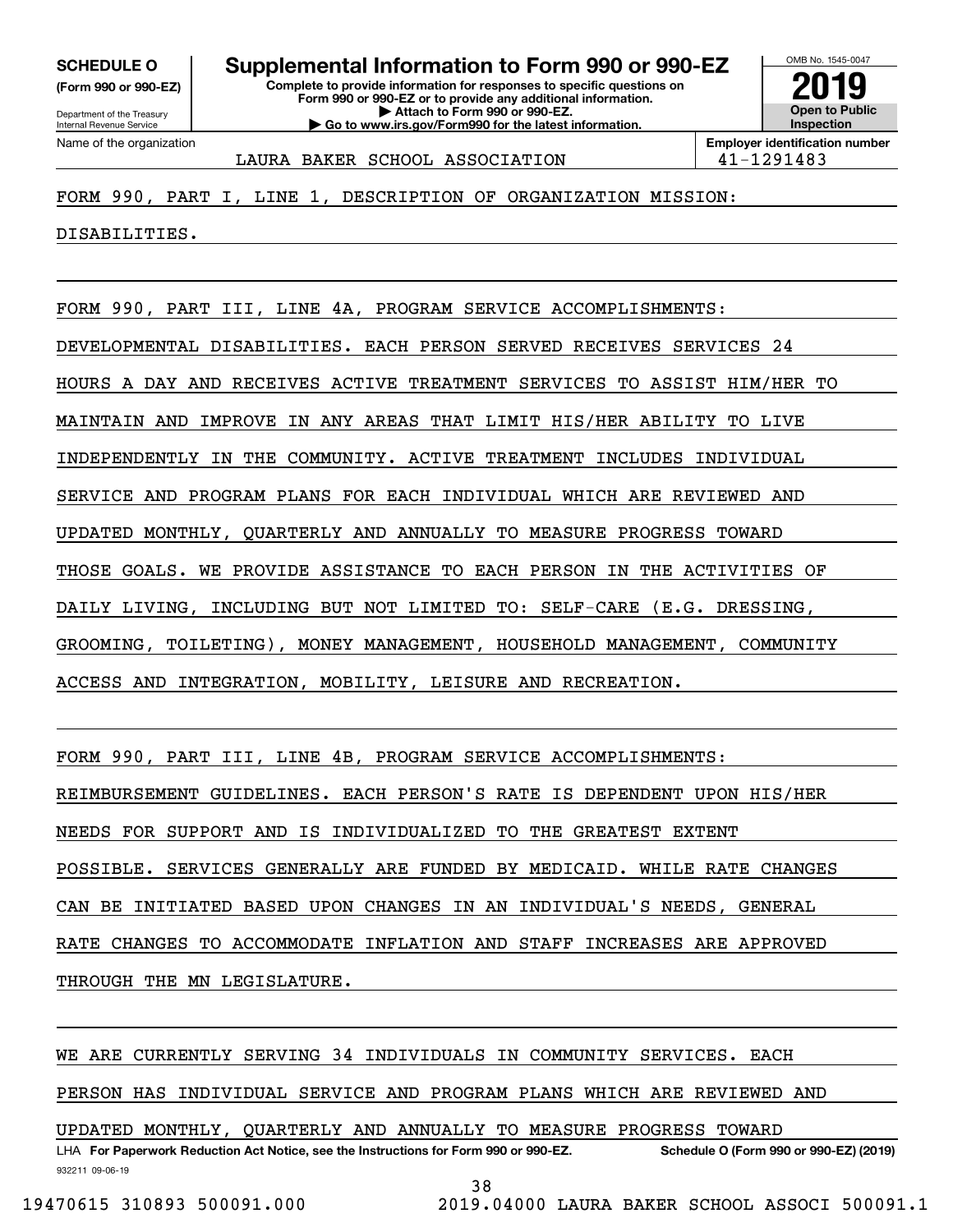| Schedule O (Form 990 or 990-EZ) (2019)                                 |                                                         |  |  |  |  |  |  |  |
|------------------------------------------------------------------------|---------------------------------------------------------|--|--|--|--|--|--|--|
| Name of the organization<br>LAURA BAKER SCHOOL ASSOCIATION             | <b>Employer identification number</b><br>$41 - 1291483$ |  |  |  |  |  |  |  |
| THOSE GOALS. WE PROVIDE ASSISTANCE TO EACH PERSON IN THE ACTIVITIES OF |                                                         |  |  |  |  |  |  |  |

DAILY LIVING, INCLUDING BUT NOT LIMITED: SELF-CARE (E.G. DRESSING,

GROOMING, TOILETING), MONEY MANAGEMENT, HOUSEHOLD MANAGEMENT, COMMUNITY

ACCESS AND INTEGRATION, MOBILITY, LEISURE AND RECREATION.

FORM 990, PART VI, SECTION B, LINE 11B:

FORM 990 IS PROVIDED TO THE FINANCE COMMITTEE AND THE BOARD OF DIRECTORS

FOR APPROVAL AT A BOARD MEETING PRIOR TO FILING.

FORM 990, PART VI, SECTION B, LINE 12C:

ALL TRUSTEES ARE REQUIRED TO PROVIDE A WRITTEN STATEMENT AND DISCLOSE ANY

POTENTIAL CONFILCTS OF INTEREST TO THE ORGANIZATION EACH YEAR.

FORM 990, PART VI, SECTION B, LINE 15:

THE ORGANIZATION REVIEWS AND SETS COMPENSATION OF ITS EXECUTIVES USING

PUBLISHED SALARY SURVEYS OF COMPARABLE ORGANIZATIONS.

FORM 990, PART VI, SECTION C, LINE 19:

GOVERNING DOCUMENTS, CONFLICT OF INTEREST POLICY AND FINANCIAL STATEMENTS

39

ARE AVAILABLE UPON REQUEST. THE ORGANIZATION'S FINANCIAL STATEMENTS ARE

ALSO POSTED ON GUIDESTAR.ORG.

FORM 990, PART XI, LINE 9, CHANGES IN NET ASSETS:

ROUNDING

UNRELATED BUSINESS TAXABLE INCOME  $-4,274$ .

TOTAL TO FORM 990, PART XI, LINE 9  $-4,274$ .

932212 09-06-19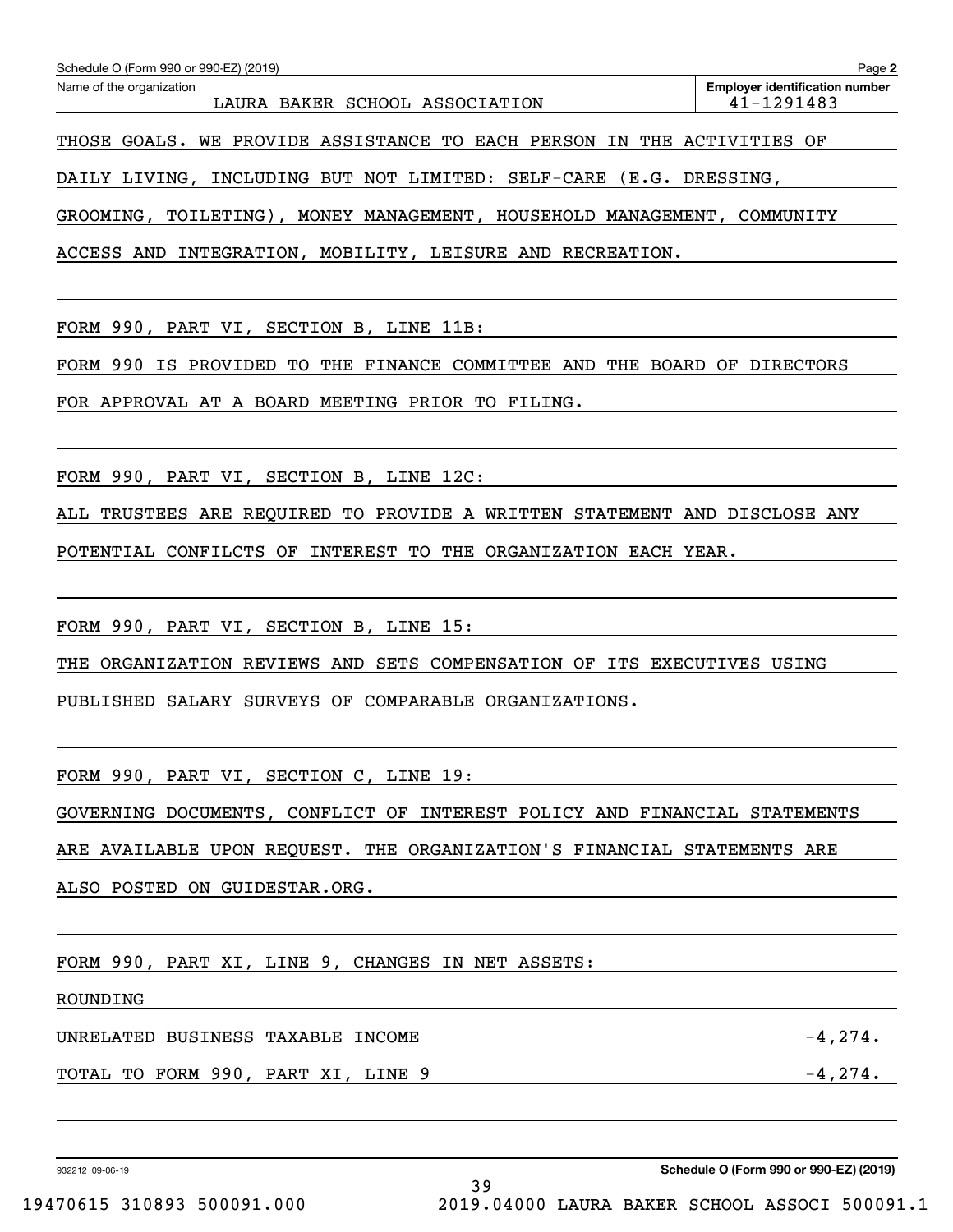| Form 990-T                                                                |       | <b>Exempt Organization Business Income Tax Return</b>                                                                                                                                                                                |                                                                         |                                                                              |                                                               |                                                      |                 |                     | OMB No. 1545-0047                  |
|---------------------------------------------------------------------------|-------|--------------------------------------------------------------------------------------------------------------------------------------------------------------------------------------------------------------------------------------|-------------------------------------------------------------------------|------------------------------------------------------------------------------|---------------------------------------------------------------|------------------------------------------------------|-----------------|---------------------|------------------------------------|
|                                                                           |       |                                                                                                                                                                                                                                      | (and proxy tax under section 6033(e))                                   |                                                                              |                                                               |                                                      |                 |                     | 2019                               |
|                                                                           |       | For calendar year 2019 or other tax year beginning [1,1,200] [1,200] , and ending                                                                                                                                                    | Go to www.irs.gov/Form990T for instructions and the latest information. |                                                                              |                                                               |                                                      |                 |                     |                                    |
| Department of the Treasury<br>Internal Revenue Service                    |       | bo not enter SSN numbers on this form as it may be made public if your organization is a $501(c)(3)$ .                                                                                                                               |                                                                         |                                                                              | Open to Public Inspection for<br>501(c)(3) Organizations Only |                                                      |                 |                     |                                    |
| Check box if<br>A<br>address changed                                      |       | Name of organization ( $\Box$ Check box if name changed and see instructions.)                                                                                                                                                       |                                                                         | D Employer identification number<br>(Employees' trust, see<br>instructions.) |                                                               |                                                      |                 |                     |                                    |
| <b>B</b> Exempt under section                                             | Print | LAURA BAKER SCHOOL ASSOCIATION                                                                                                                                                                                                       |                                                                         |                                                                              |                                                               |                                                      |                 |                     | 41-1291483                         |
| $X \mid 501(c)$ (3)                                                       | 0ľ    | Number, street, and room or suite no. If a P.O. box, see instructions.                                                                                                                                                               |                                                                         |                                                                              |                                                               |                                                      |                 | (See instructions.) | F Unrelated business activity code |
| 220(e)<br>408(e)                                                          | Type  | 211 OAK STREET                                                                                                                                                                                                                       |                                                                         |                                                                              |                                                               |                                                      |                 |                     |                                    |
| 530(a) <br>408A<br>529(a)                                                 |       | City or town, state or province, country, and ZIP or foreign postal code<br>NORTHFIELD, MN                                                                                                                                           |                                                                         | 531120                                                                       |                                                               |                                                      |                 |                     |                                    |
|                                                                           |       |                                                                                                                                                                                                                                      | 55057                                                                   |                                                                              |                                                               |                                                      |                 |                     |                                    |
|                                                                           |       | C Book value of all assets<br>$5, 511, 927$ .<br>G Check organization type $\blacktriangleright$ $\boxed{\text{X}}$ 501(c) corporation                                                                                               |                                                                         |                                                                              | $501(c)$ trust                                                | $401(a)$ trust                                       |                 |                     | Other trust                        |
|                                                                           |       | $\mathsf H$ Enter the number of the organization's unrelated trades or businesses. $\blacktriangleright$                                                                                                                             |                                                                         | 1                                                                            |                                                               | Describe the only (or first) unrelated               |                 |                     |                                    |
|                                                                           |       | trade or business here $\triangleright$ SEE STATEMENT 1                                                                                                                                                                              |                                                                         |                                                                              |                                                               | . If only one, complete Parts I-V. If more than one, |                 |                     |                                    |
|                                                                           |       | describe the first in the blank space at the end of the previous sentence, complete Parts I and II, complete a Schedule M for each additional trade or                                                                               |                                                                         |                                                                              |                                                               |                                                      |                 |                     |                                    |
| business, then complete Parts III-V.                                      |       |                                                                                                                                                                                                                                      |                                                                         |                                                                              |                                                               |                                                      |                 |                     |                                    |
|                                                                           |       | During the tax year, was the corporation a subsidiary in an affiliated group or a parent-subsidiary controlled group?                                                                                                                |                                                                         |                                                                              |                                                               |                                                      |                 | Yes                 | $\boxed{\text{X}}$ No              |
|                                                                           |       | If "Yes," enter the name and identifying number of the parent corporation. $\blacktriangleright$                                                                                                                                     |                                                                         |                                                                              |                                                               |                                                      |                 |                     |                                    |
|                                                                           |       | J The books are in care of $\blacktriangleright$ PAUL JUREWICZ                                                                                                                                                                       |                                                                         |                                                                              |                                                               | Telephone number $\bullet$ (507)645-8866             |                 |                     |                                    |
| Part I                                                                    |       | Unrelated Trade or Business Income                                                                                                                                                                                                   |                                                                         |                                                                              | (A) Income                                                    | (B) Expenses                                         |                 |                     | $(C)$ Net                          |
| 1a Gross receipts or sales                                                |       | 3,756.                                                                                                                                                                                                                               |                                                                         |                                                                              |                                                               |                                                      |                 |                     |                                    |
| <b>b</b> Less returns and allowances                                      |       |                                                                                                                                                                                                                                      | c Balance <b>Division</b>                                               | 1c                                                                           | 3,756.                                                        |                                                      |                 |                     |                                    |
| 2                                                                         |       |                                                                                                                                                                                                                                      |                                                                         | $\overline{2}$                                                               | 7,671.                                                        |                                                      |                 |                     |                                    |
| Gross profit. Subtract line 2 from line 1c<br>3                           |       |                                                                                                                                                                                                                                      |                                                                         | 3                                                                            | $-3,915.$                                                     |                                                      |                 |                     | $-3,915.$                          |
|                                                                           |       |                                                                                                                                                                                                                                      |                                                                         | 4a                                                                           |                                                               |                                                      |                 |                     |                                    |
|                                                                           |       | <b>b</b> Net gain (loss) (Form 4797, Part II, line 17) (attach Form 4797) $\ldots$                                                                                                                                                   |                                                                         | 4 <sub>b</sub>                                                               |                                                               |                                                      |                 |                     |                                    |
| C                                                                         |       |                                                                                                                                                                                                                                      |                                                                         | 4c                                                                           |                                                               |                                                      |                 |                     |                                    |
| 5                                                                         |       | Income (loss) from a partnership or an S corporation (attach statement)                                                                                                                                                              |                                                                         | 5                                                                            |                                                               |                                                      |                 |                     |                                    |
| 6                                                                         |       |                                                                                                                                                                                                                                      |                                                                         | 6                                                                            |                                                               |                                                      |                 |                     |                                    |
| 7                                                                         |       |                                                                                                                                                                                                                                      |                                                                         | $\overline{7}$                                                               |                                                               |                                                      |                 |                     |                                    |
| 8                                                                         |       | Interest, annuities, royalties, and rents from a controlled organization (Schedule F)                                                                                                                                                |                                                                         | 8                                                                            |                                                               |                                                      |                 |                     |                                    |
| 9                                                                         |       | Investment income of a section $501(c)(7)$ , (9), or (17) organization (Schedule G)                                                                                                                                                  |                                                                         | 9                                                                            |                                                               |                                                      |                 |                     |                                    |
| 10                                                                        |       |                                                                                                                                                                                                                                      |                                                                         | 10                                                                           |                                                               |                                                      |                 |                     |                                    |
| 11                                                                        |       |                                                                                                                                                                                                                                      |                                                                         | 11                                                                           |                                                               |                                                      |                 |                     |                                    |
| Other income (See instructions; attach schedule)<br>12                    |       |                                                                                                                                                                                                                                      |                                                                         | 12                                                                           |                                                               |                                                      |                 |                     |                                    |
|                                                                           |       |                                                                                                                                                                                                                                      |                                                                         | 13                                                                           | $-3,915.$                                                     |                                                      |                 |                     | $-3,915.$                          |
| <b>Part II</b>                                                            |       | <b>Deductions Not Taken Elsewhere</b> (See instructions for limitations on deductions.)                                                                                                                                              |                                                                         |                                                                              |                                                               |                                                      |                 |                     |                                    |
|                                                                           |       | (Deductions must be directly connected with the unrelated business income.)                                                                                                                                                          |                                                                         |                                                                              |                                                               |                                                      |                 |                     |                                    |
| 14                                                                        |       | Compensation of officers, directors, and trustees (Schedule K) [11] [2010] Compensation of officers, directors, and trustees (Schedule K) [11] [2010] [2010] [2010] [2010] [2010] [2010] [2010] [2010] [2010] [2010] [2010] [2       |                                                                         |                                                                              |                                                               |                                                      | 14              |                     |                                    |
| 15                                                                        |       |                                                                                                                                                                                                                                      |                                                                         |                                                                              |                                                               |                                                      | 15              |                     |                                    |
| 16                                                                        |       | Repairs and maintenance <i>[1] [1] [1] [1] [1] [1] [1] [1] [1] [1]</i> [1] <b>[1]</b> [1] <b>[1]</b> [1] <b>[1] [1] [1] [1] [1] [1] [1] [1] [1] [1] [1] [1] [1] [1] [1] [1] [1] [1] [1] [1] [1] [1]</b>                              |                                                                         |                                                                              |                                                               |                                                      | 16              |                     |                                    |
| 17                                                                        |       |                                                                                                                                                                                                                                      |                                                                         |                                                                              |                                                               |                                                      | 17              |                     |                                    |
| 18<br>19                                                                  |       | Interest (attach schedule) (see instructions) www.communications.communications are interest (attach schedule)                                                                                                                       |                                                                         |                                                                              |                                                               |                                                      | 18<br>19        |                     |                                    |
| 20                                                                        |       | Taxes and licenses <b>contract the contract of the contract of the contract of the contract of the contract of the contract of the contract of the contract of the contract of the contract of the contract of the contract of t</b> |                                                                         |                                                                              |                                                               |                                                      |                 |                     |                                    |
| 21                                                                        |       | Less depreciation claimed on Schedule A and elsewhere on return [21a]                                                                                                                                                                |                                                                         |                                                                              |                                                               |                                                      | 21 <sub>b</sub> |                     |                                    |
| 22                                                                        |       |                                                                                                                                                                                                                                      |                                                                         |                                                                              |                                                               |                                                      | 22              |                     |                                    |
| 23                                                                        |       | Contributions to deferred compensation plans [11] manufactured contributions to deferred compensation plans [11] manufactured compensation plans [11] manufactured compensation plans [11] manufactured contributions to defer       |                                                                         |                                                                              |                                                               |                                                      | 23              |                     |                                    |
| 24                                                                        |       | Employee benefit programs in the continuum contract of the contract of the contract of the contract of the contract of the contract of the contract of the contract of the contract of the contract of the contract of the con       |                                                                         |                                                                              |                                                               |                                                      | 24              |                     |                                    |
| 25                                                                        |       |                                                                                                                                                                                                                                      |                                                                         |                                                                              |                                                               |                                                      | 25              |                     |                                    |
| 26                                                                        |       |                                                                                                                                                                                                                                      |                                                                         |                                                                              |                                                               |                                                      | 26              |                     |                                    |
| 27                                                                        |       | Other deductions (attach schedule) www.communications.communications.communications.communications.com                                                                                                                               |                                                                         |                                                                              |                                                               |                                                      | 27              |                     |                                    |
| 28                                                                        |       |                                                                                                                                                                                                                                      |                                                                         |                                                                              |                                                               |                                                      | 28              |                     | 0.                                 |
| 29                                                                        |       |                                                                                                                                                                                                                                      |                                                                         |                                                                              |                                                               |                                                      | 29              |                     | $-3,915.$                          |
| 30                                                                        |       | Deduction for net operating loss arising in tax years beginning on or after January 1, 2018                                                                                                                                          |                                                                         |                                                                              |                                                               |                                                      |                 |                     |                                    |
|                                                                           |       |                                                                                                                                                                                                                                      |                                                                         |                                                                              |                                                               |                                                      | 30              |                     | $0$ .                              |
| 31                                                                        |       |                                                                                                                                                                                                                                      |                                                                         |                                                                              |                                                               |                                                      | 31              |                     | $-3,915.$                          |
| 923701 01-27-20 LHA For Paperwork Reduction Act Notice, see instructions. |       |                                                                                                                                                                                                                                      |                                                                         |                                                                              |                                                               |                                                      |                 |                     | Form 990-T (2019)                  |

<sup>40</sup>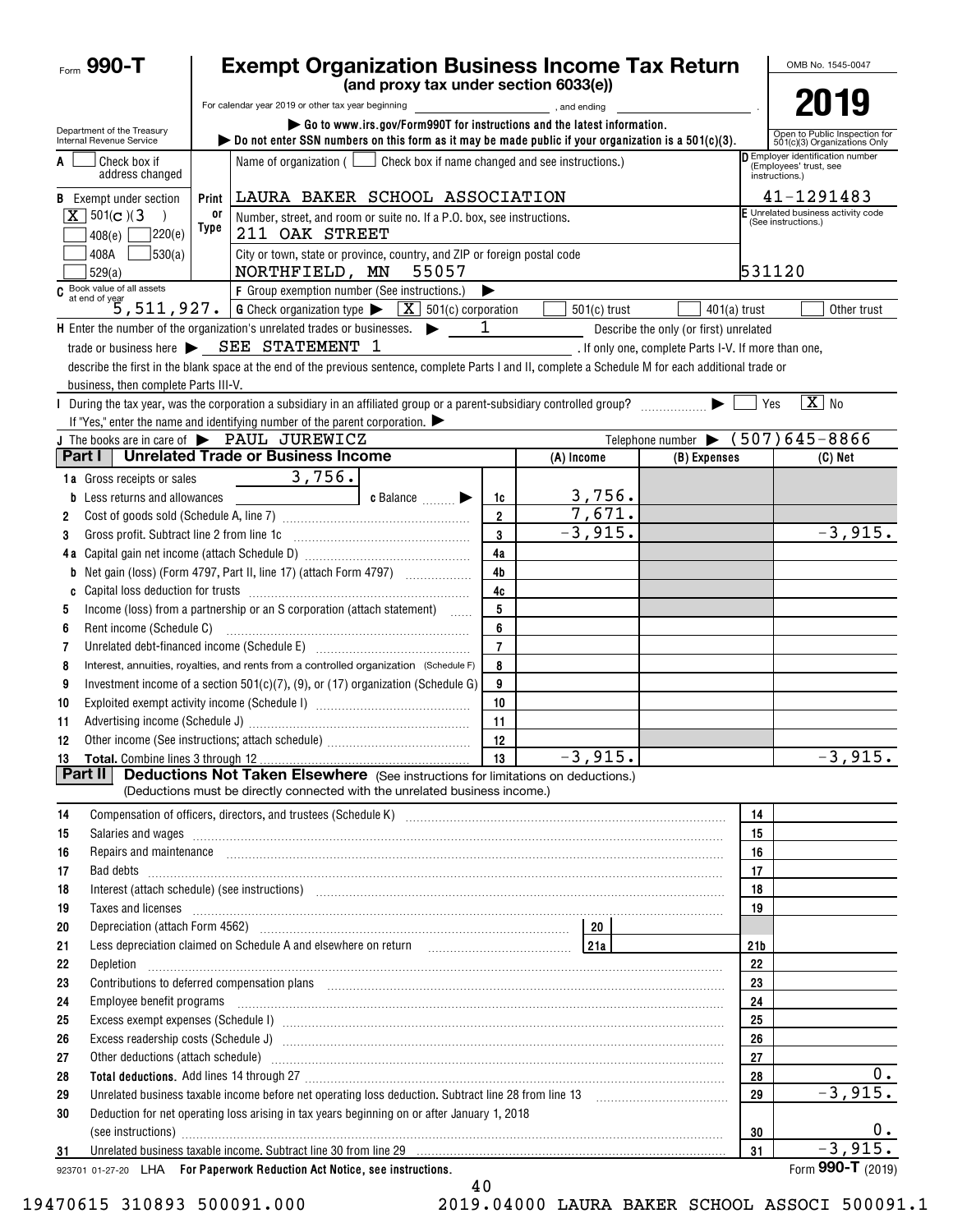## Form 990-T (2019) Page LAURA BAKER SCHOOL ASSOCIATION

| Part III        |                 | <b>Total Unrelated Business Taxable Income</b>                                                                                                                                                                                                                                          |                                                                                                                                                                                                                                      |           |                                                                                                                                                                                                                               |                                     |                                      |
|-----------------|-----------------|-----------------------------------------------------------------------------------------------------------------------------------------------------------------------------------------------------------------------------------------------------------------------------------------|--------------------------------------------------------------------------------------------------------------------------------------------------------------------------------------------------------------------------------------|-----------|-------------------------------------------------------------------------------------------------------------------------------------------------------------------------------------------------------------------------------|-------------------------------------|--------------------------------------|
| 32              |                 |                                                                                                                                                                                                                                                                                         |                                                                                                                                                                                                                                      |           |                                                                                                                                                                                                                               | 32                                  | $-3,915.$                            |
| 33              |                 | Amounts paid for disallowed fringes                                                                                                                                                                                                                                                     | 33                                                                                                                                                                                                                                   |           |                                                                                                                                                                                                                               |                                     |                                      |
| 34              |                 |                                                                                                                                                                                                                                                                                         | 34                                                                                                                                                                                                                                   | 0.        |                                                                                                                                                                                                                               |                                     |                                      |
| 35              |                 | Total unrelated business taxable income before pre-2018 NOLs and specific deduction. Subtract line 34 from the sum of lines 32 and 33                                                                                                                                                   |                                                                                                                                                                                                                                      | 35        | $-3,915.$                                                                                                                                                                                                                     |                                     |                                      |
| 36              |                 |                                                                                                                                                                                                                                                                                         | 36                                                                                                                                                                                                                                   | 0.        |                                                                                                                                                                                                                               |                                     |                                      |
| 37              |                 | Total of unrelated business taxable income before specific deduction. Subtract line 36 from line 35 [11] Total of uncontractual to the state of the state of the state of the state of the state of the state of the state of                                                           | 37                                                                                                                                                                                                                                   | $-3,915.$ |                                                                                                                                                                                                                               |                                     |                                      |
| 38              |                 | Specific deduction (Generally \$1,000, but see line 38 instructions for exceptions)                                                                                                                                                                                                     |                                                                                                                                                                                                                                      |           |                                                                                                                                                                                                                               | 38                                  | 1,000.                               |
| 39              |                 | Unrelated business taxable income. Subtract line 38 from line 37. If line 38 is greater than line 37,                                                                                                                                                                                   |                                                                                                                                                                                                                                      |           |                                                                                                                                                                                                                               |                                     |                                      |
|                 |                 | enter the smaller of zero or line 37                                                                                                                                                                                                                                                    |                                                                                                                                                                                                                                      |           |                                                                                                                                                                                                                               | 39                                  | $-3,915.$                            |
| Part IV         |                 | <b>Tax Computation</b>                                                                                                                                                                                                                                                                  |                                                                                                                                                                                                                                      |           |                                                                                                                                                                                                                               |                                     |                                      |
| 40              |                 |                                                                                                                                                                                                                                                                                         |                                                                                                                                                                                                                                      |           | ▶                                                                                                                                                                                                                             | 40                                  | 0.                                   |
| 41              |                 | Trusts Taxable at Trust Rates. See instructions for tax computation. Income tax on the amount on line 39 from:                                                                                                                                                                          |                                                                                                                                                                                                                                      |           |                                                                                                                                                                                                                               |                                     |                                      |
|                 |                 | Tax rate schedule or <u>Imperior Schedule D</u> (Form 1041) <b>Fig. 10.1 Example 20.2</b> Schedule D (Form 1041)                                                                                                                                                                        |                                                                                                                                                                                                                                      |           | ▶                                                                                                                                                                                                                             | 41                                  |                                      |
| 42              |                 |                                                                                                                                                                                                                                                                                         | 42                                                                                                                                                                                                                                   |           |                                                                                                                                                                                                                               |                                     |                                      |
|                 |                 |                                                                                                                                                                                                                                                                                         | 43                                                                                                                                                                                                                                   |           |                                                                                                                                                                                                                               |                                     |                                      |
| 43<br>44        |                 | Alternative minimum tax (trusts only) manufactured and an according term of the state of the state of the state of the state of the state of the state of the state of the state of the state of the state of the state of the                                                          |                                                                                                                                                                                                                                      |           |                                                                                                                                                                                                                               | 44                                  |                                      |
| 45              |                 | Tax on Noncompliant Facility Income. See instructions [11] Martin Matter and Martin Matter and Moncompliant Facility Income. See instructions [11] Martin Matter and Matter and Matter and Matter and Matter and Matter and Ma                                                          |                                                                                                                                                                                                                                      |           |                                                                                                                                                                                                                               | 45                                  | 0.                                   |
| Part V          |                 | <b>Tax and Payments</b>                                                                                                                                                                                                                                                                 |                                                                                                                                                                                                                                      |           |                                                                                                                                                                                                                               |                                     |                                      |
|                 |                 | 46a Foreign tax credit (corporations attach Form 1118; trusts attach Form 1116) [                                                                                                                                                                                                       |                                                                                                                                                                                                                                      |           |                                                                                                                                                                                                                               |                                     |                                      |
|                 |                 |                                                                                                                                                                                                                                                                                         |                                                                                                                                                                                                                                      | 46a       |                                                                                                                                                                                                                               |                                     |                                      |
| b               |                 | Other credits (see instructions)                                                                                                                                                                                                                                                        |                                                                                                                                                                                                                                      | 46b       |                                                                                                                                                                                                                               |                                     |                                      |
| c               |                 | General business credit. Attach Form 3800 [11] [2010] [2010] [2010] [2010] [2010] [2010] [2010] [2010] [2010] [                                                                                                                                                                         |                                                                                                                                                                                                                                      | 46с       |                                                                                                                                                                                                                               |                                     |                                      |
| d               |                 |                                                                                                                                                                                                                                                                                         |                                                                                                                                                                                                                                      |           |                                                                                                                                                                                                                               |                                     |                                      |
| е               |                 |                                                                                                                                                                                                                                                                                         |                                                                                                                                                                                                                                      |           |                                                                                                                                                                                                                               | 46e                                 | 0.                                   |
| 47              |                 | Subtract line 46e from line 45 <b>manual contract of the 45</b> manual contract line 46e from line 45                                                                                                                                                                                   |                                                                                                                                                                                                                                      |           |                                                                                                                                                                                                                               | 47                                  |                                      |
| 48              |                 | Other taxes. Check if from: Form 4255 Form 8611 Form 8697 Form 8866 OD Other (attach schedule)                                                                                                                                                                                          | 48                                                                                                                                                                                                                                   |           |                                                                                                                                                                                                                               |                                     |                                      |
| 49              |                 |                                                                                                                                                                                                                                                                                         |                                                                                                                                                                                                                                      |           |                                                                                                                                                                                                                               | 49                                  | 0.<br>0.                             |
| 50              |                 |                                                                                                                                                                                                                                                                                         |                                                                                                                                                                                                                                      |           |                                                                                                                                                                                                                               | 50                                  |                                      |
|                 |                 |                                                                                                                                                                                                                                                                                         |                                                                                                                                                                                                                                      | 51a       |                                                                                                                                                                                                                               |                                     |                                      |
|                 |                 |                                                                                                                                                                                                                                                                                         |                                                                                                                                                                                                                                      | 51 b      |                                                                                                                                                                                                                               |                                     |                                      |
|                 |                 |                                                                                                                                                                                                                                                                                         |                                                                                                                                                                                                                                      | 51c       |                                                                                                                                                                                                                               |                                     |                                      |
|                 |                 | d Foreign organizations: Tax paid or withheld at source (see instructions) [                                                                                                                                                                                                            |                                                                                                                                                                                                                                      | 51d       |                                                                                                                                                                                                                               |                                     |                                      |
|                 |                 |                                                                                                                                                                                                                                                                                         |                                                                                                                                                                                                                                      | 51e       |                                                                                                                                                                                                                               |                                     |                                      |
|                 |                 |                                                                                                                                                                                                                                                                                         |                                                                                                                                                                                                                                      | 51f       |                                                                                                                                                                                                                               |                                     |                                      |
|                 |                 | <b>g</b> Other credits, adjustments, and payments: Form 2439                                                                                                                                                                                                                            | <u> The Community of the Community of the Community of the Community of the Community of the Community of the Community of the Community of the Community of the Community of the Community of the Community of the Community of</u> |           |                                                                                                                                                                                                                               |                                     |                                      |
|                 |                 | Form 4136                                                                                                                                                                                                                                                                               | Total $\blacktriangleright$<br>$\Box$ Other                                                                                                                                                                                          | 51g       |                                                                                                                                                                                                                               |                                     |                                      |
| 52              |                 |                                                                                                                                                                                                                                                                                         |                                                                                                                                                                                                                                      |           |                                                                                                                                                                                                                               | 52                                  |                                      |
| 53              |                 | Estimated tax penalty (see instructions). Check if Form 2220 is attached $\blacktriangleright$                                                                                                                                                                                          |                                                                                                                                                                                                                                      |           |                                                                                                                                                                                                                               | 53                                  |                                      |
| 54              |                 | Tax due. If line 52 is less than the total of lines 49, 50, and 53, enter amount owed                                                                                                                                                                                                   |                                                                                                                                                                                                                                      |           |                                                                                                                                                                                                                               | 54                                  |                                      |
| 55              |                 | Overpayment. If line 52 is larger than the total of lines 49, 50, and 53, enter amount overpaid                                                                                                                                                                                         |                                                                                                                                                                                                                                      |           | and a construction of the construction of the construction of the construction of the construction of the construction of the construction of the construction of the construction of the construction of the construction of | 55                                  |                                      |
| 56              |                 | Enter the amount of line 55 you want: Credited to 2020 estimated tax                                                                                                                                                                                                                    |                                                                                                                                                                                                                                      |           | Refunded                                                                                                                                                                                                                      | 56                                  |                                      |
| <b>Part VI</b>  |                 | <b>Statements Regarding Certain Activities and Other Information</b> (see instructions)                                                                                                                                                                                                 |                                                                                                                                                                                                                                      |           |                                                                                                                                                                                                                               |                                     |                                      |
| 57              |                 | At any time during the 2019 calendar year, did the organization have an interest in or a signature or other authority                                                                                                                                                                   |                                                                                                                                                                                                                                      |           |                                                                                                                                                                                                                               |                                     | Yes<br>No                            |
|                 |                 | over a financial account (bank, securities, or other) in a foreign country? If "Yes," the organization may have to file                                                                                                                                                                 |                                                                                                                                                                                                                                      |           |                                                                                                                                                                                                                               |                                     |                                      |
|                 |                 | FinCEN Form 114, Report of Foreign Bank and Financial Accounts. If "Yes," enter the name of the foreign country                                                                                                                                                                         |                                                                                                                                                                                                                                      |           |                                                                                                                                                                                                                               |                                     |                                      |
|                 | here            |                                                                                                                                                                                                                                                                                         |                                                                                                                                                                                                                                      |           |                                                                                                                                                                                                                               |                                     | х                                    |
| 58              |                 | During the tax year, did the organization receive a distribution from, or was it the grantor of, or transferor to, a foreign trust?                                                                                                                                                     |                                                                                                                                                                                                                                      |           |                                                                                                                                                                                                                               |                                     | $\overline{\textbf{X}}$              |
|                 |                 | If "Yes," see instructions for other forms the organization may have to file.                                                                                                                                                                                                           |                                                                                                                                                                                                                                      |           |                                                                                                                                                                                                                               |                                     |                                      |
| 59              |                 | Enter the amount of tax-exempt interest received or accrued during the tax year $\triangleright$ \$<br>Under penalties of perjury, I declare that I have examined this return, including accompanying schedules and statements, and to the best of my knowledge and belief, it is true, |                                                                                                                                                                                                                                      |           |                                                                                                                                                                                                                               |                                     |                                      |
| Sign            |                 | correct, and complete. Declaration of preparer (other than taxpayer) is based on all information of which preparer has any knowledge.                                                                                                                                                   |                                                                                                                                                                                                                                      |           |                                                                                                                                                                                                                               |                                     |                                      |
| <b>Here</b>     |                 |                                                                                                                                                                                                                                                                                         |                                                                                                                                                                                                                                      |           |                                                                                                                                                                                                                               |                                     | May the IRS discuss this return with |
|                 |                 | Signature of officer                                                                                                                                                                                                                                                                    | Date<br>Title                                                                                                                                                                                                                        |           | EXECUTIVE DIRECTOR                                                                                                                                                                                                            |                                     | the preparer shown below (see        |
|                 |                 |                                                                                                                                                                                                                                                                                         |                                                                                                                                                                                                                                      |           |                                                                                                                                                                                                                               | instructions)? $\vert$ $\mathbf{X}$ | Yes<br>No                            |
|                 |                 | Print/Type preparer's name                                                                                                                                                                                                                                                              | Preparer's signature                                                                                                                                                                                                                 | Date      | Check                                                                                                                                                                                                                         | if<br>PTIN                          |                                      |
| Paid            |                 |                                                                                                                                                                                                                                                                                         |                                                                                                                                                                                                                                      |           | self-employed                                                                                                                                                                                                                 |                                     |                                      |
|                 | Preparer        | DARREN KRAY                                                                                                                                                                                                                                                                             |                                                                                                                                                                                                                                      | 06/15/20  |                                                                                                                                                                                                                               |                                     | P00296781                            |
|                 | <b>Use Only</b> | Firm's name > LB CARLSON, LLP                                                                                                                                                                                                                                                           |                                                                                                                                                                                                                                      |           | Firm's EIN                                                                                                                                                                                                                    |                                     | 41-1504933                           |
|                 |                 |                                                                                                                                                                                                                                                                                         | 605 US HIGHWAY 169 SUITE 650                                                                                                                                                                                                         |           |                                                                                                                                                                                                                               |                                     |                                      |
|                 |                 | > MINNEAPOLIS, MN 55441<br>Firm's address                                                                                                                                                                                                                                               |                                                                                                                                                                                                                                      |           | Phone no.                                                                                                                                                                                                                     |                                     | $763 - 535 - 8150$                   |
| 923711 01-27-20 |                 |                                                                                                                                                                                                                                                                                         |                                                                                                                                                                                                                                      |           |                                                                                                                                                                                                                               |                                     | Form 990-T (2019)                    |
|                 |                 |                                                                                                                                                                                                                                                                                         | 41                                                                                                                                                                                                                                   |           |                                                                                                                                                                                                                               |                                     |                                      |

19470615 310893 500091.000 2019.04000 LAURA BAKER SCHOOL ASSOCI 500091.1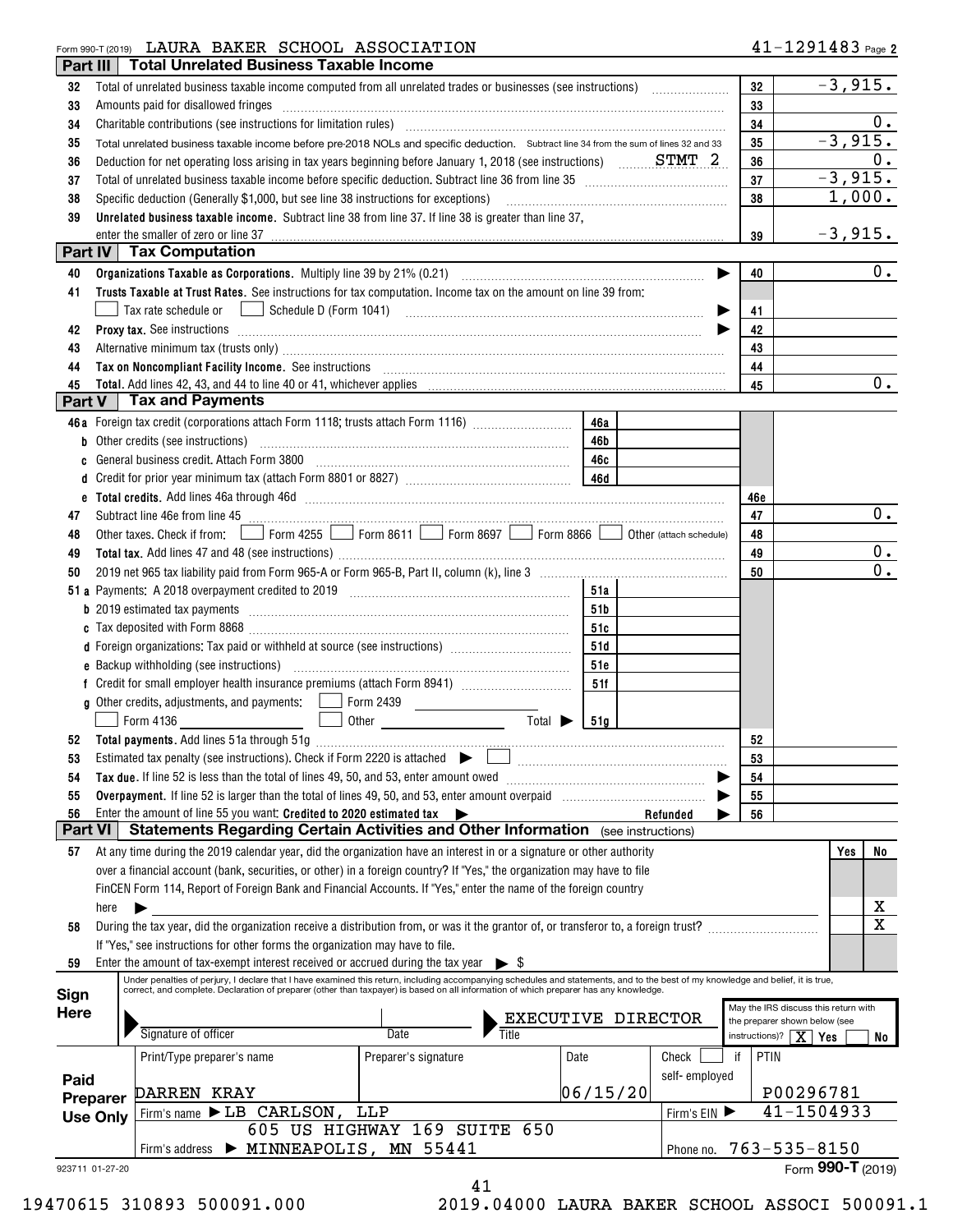| Schedule A - Cost of Goods Sold. Enter method of inventory valuation                                                      |                 |                                                                                               | $\triangleright$ N/A                                                                                                                                |                                                     |                                                                                  |                      |                                                                               |
|---------------------------------------------------------------------------------------------------------------------------|-----------------|-----------------------------------------------------------------------------------------------|-----------------------------------------------------------------------------------------------------------------------------------------------------|-----------------------------------------------------|----------------------------------------------------------------------------------|----------------------|-------------------------------------------------------------------------------|
| Inventory at beginning of year<br>1                                                                                       | 1.              | 0.                                                                                            |                                                                                                                                                     |                                                     |                                                                                  | 6                    | 0.                                                                            |
| Purchases<br>2                                                                                                            | $\overline{2}$  |                                                                                               | 7 Cost of goods sold. Subtract line 6                                                                                                               |                                                     |                                                                                  |                      |                                                                               |
| 3                                                                                                                         | 3               |                                                                                               | from line 5. Enter here and in Part I,                                                                                                              |                                                     |                                                                                  |                      |                                                                               |
| 4a Additional section 263A costs                                                                                          |                 |                                                                                               | $\overline{7}$                                                                                                                                      | 7,671.                                              |                                                                                  |                      |                                                                               |
| (attach schedule)                                                                                                         | 4a              |                                                                                               | 8 Do the rules of section 263A (with respect to                                                                                                     |                                                     | <b>Yes</b><br>No                                                                 |                      |                                                                               |
| b Other costs (attach schedule) **                                                                                        | 4b              | 7,671.                                                                                        | property produced or acquired for resale) apply to                                                                                                  |                                                     |                                                                                  |                      |                                                                               |
| Total. Add lines 1 through 4b<br>5                                                                                        | $5\phantom{.0}$ | 7,671.                                                                                        | the organization?                                                                                                                                   |                                                     |                                                                                  |                      |                                                                               |
| Schedule C - Rent Income (From Real Property and Personal Property Leased With Real Property)                             |                 |                                                                                               |                                                                                                                                                     |                                                     |                                                                                  |                      |                                                                               |
| (see instructions)                                                                                                        |                 |                                                                                               |                                                                                                                                                     |                                                     |                                                                                  |                      |                                                                               |
| 1. Description of property                                                                                                |                 |                                                                                               |                                                                                                                                                     |                                                     |                                                                                  |                      |                                                                               |
| (1)                                                                                                                       |                 |                                                                                               |                                                                                                                                                     |                                                     |                                                                                  |                      |                                                                               |
| (2)                                                                                                                       |                 |                                                                                               |                                                                                                                                                     |                                                     |                                                                                  |                      |                                                                               |
| (3)                                                                                                                       |                 |                                                                                               |                                                                                                                                                     |                                                     |                                                                                  |                      |                                                                               |
| (4)                                                                                                                       |                 |                                                                                               |                                                                                                                                                     |                                                     |                                                                                  |                      |                                                                               |
|                                                                                                                           | 2 <sub>1</sub>  | Rent received or accrued                                                                      |                                                                                                                                                     |                                                     | 3(a) Deductions directly connected with the income in                            |                      |                                                                               |
| (a) From personal property (if the percentage of<br>rent for personal property is more than<br>10% but not more than 50%) |                 |                                                                                               | (b) From real and personal property (if the percentage<br>of rent for personal property exceeds 50% or if<br>the rent is based on profit or income) |                                                     | columns 2(a) and 2(b) (attach schedule)                                          |                      |                                                                               |
| (1)                                                                                                                       |                 |                                                                                               |                                                                                                                                                     |                                                     |                                                                                  |                      |                                                                               |
| (2)                                                                                                                       |                 |                                                                                               |                                                                                                                                                     |                                                     |                                                                                  |                      |                                                                               |
| (3)                                                                                                                       |                 |                                                                                               |                                                                                                                                                     |                                                     |                                                                                  |                      |                                                                               |
| (4)                                                                                                                       |                 |                                                                                               |                                                                                                                                                     |                                                     |                                                                                  |                      |                                                                               |
| Total                                                                                                                     | 0.              | Total                                                                                         |                                                                                                                                                     | 0.                                                  |                                                                                  |                      |                                                                               |
| (c) Total income. Add totals of columns 2(a) and 2(b). Enter<br>here and on page 1, Part I, line 6, column (A)            |                 |                                                                                               |                                                                                                                                                     | 0.                                                  | (b) Total deductions.<br>Enter here and on page 1,<br>Part I, line 6, column (B) |                      | 0.                                                                            |
| <b>Schedule E - Unrelated Debt-Financed Income</b> (see instructions)                                                     |                 |                                                                                               |                                                                                                                                                     |                                                     |                                                                                  |                      |                                                                               |
|                                                                                                                           |                 |                                                                                               | 2. Gross income from                                                                                                                                |                                                     | 3. Deductions directly connected with or allocable<br>to debt-financed property  |                      |                                                                               |
| 1. Description of debt-financed property                                                                                  |                 |                                                                                               | or allocable to debt-                                                                                                                               | (a) Straight line depreciation<br>(attach schedule) |                                                                                  | (b) Other deductions |                                                                               |
|                                                                                                                           |                 |                                                                                               | financed property                                                                                                                                   |                                                     |                                                                                  |                      | (attach schedule)                                                             |
|                                                                                                                           |                 |                                                                                               |                                                                                                                                                     |                                                     |                                                                                  |                      |                                                                               |
| (1)                                                                                                                       |                 |                                                                                               |                                                                                                                                                     |                                                     |                                                                                  |                      |                                                                               |
| (2)                                                                                                                       |                 |                                                                                               |                                                                                                                                                     |                                                     |                                                                                  |                      |                                                                               |
| (3)                                                                                                                       |                 |                                                                                               |                                                                                                                                                     |                                                     |                                                                                  |                      |                                                                               |
| (4)                                                                                                                       |                 |                                                                                               |                                                                                                                                                     |                                                     |                                                                                  |                      |                                                                               |
| 4. Amount of average acquisition<br>debt on or allocable to debt-financed<br>property (attach schedule)                   |                 | 5 Average adjusted basis<br>of or allocable to<br>debt-financed property<br>(attach schedule) | 6. Column 4 divided<br>by column 5                                                                                                                  |                                                     | 7. Gross income<br>reportable (column<br>2 x column 6)                           |                      | 8. Allocable deductions<br>(column 6 x total of columns)<br>$3(a)$ and $3(b)$ |
| (1)                                                                                                                       |                 |                                                                                               | $\frac{0}{0}$                                                                                                                                       |                                                     |                                                                                  |                      |                                                                               |
| (2)                                                                                                                       |                 |                                                                                               | $\%$                                                                                                                                                |                                                     |                                                                                  |                      |                                                                               |
| (3)                                                                                                                       |                 |                                                                                               | $\frac{0}{0}$                                                                                                                                       |                                                     |                                                                                  |                      |                                                                               |
| (4)                                                                                                                       |                 |                                                                                               | $\frac{0}{0}$                                                                                                                                       |                                                     |                                                                                  |                      |                                                                               |
|                                                                                                                           |                 |                                                                                               |                                                                                                                                                     |                                                     | Enter here and on page 1,<br>Part I, line 7, column (A).                         |                      | Enter here and on page 1,<br>Part I, line 7, column (B).                      |
| <b>Totals</b>                                                                                                             |                 |                                                                                               |                                                                                                                                                     |                                                     | 0.                                                                               |                      | 0.                                                                            |
| Total dividends-received deductions included in column 8                                                                  |                 |                                                                                               |                                                                                                                                                     |                                                     |                                                                                  |                      | 0.                                                                            |
|                                                                                                                           |                 |                                                                                               |                                                                                                                                                     |                                                     |                                                                                  |                      | Form 990-T (2019)                                                             |

\*\* SEE STATEMENT 3

923721 01-27-20

**3**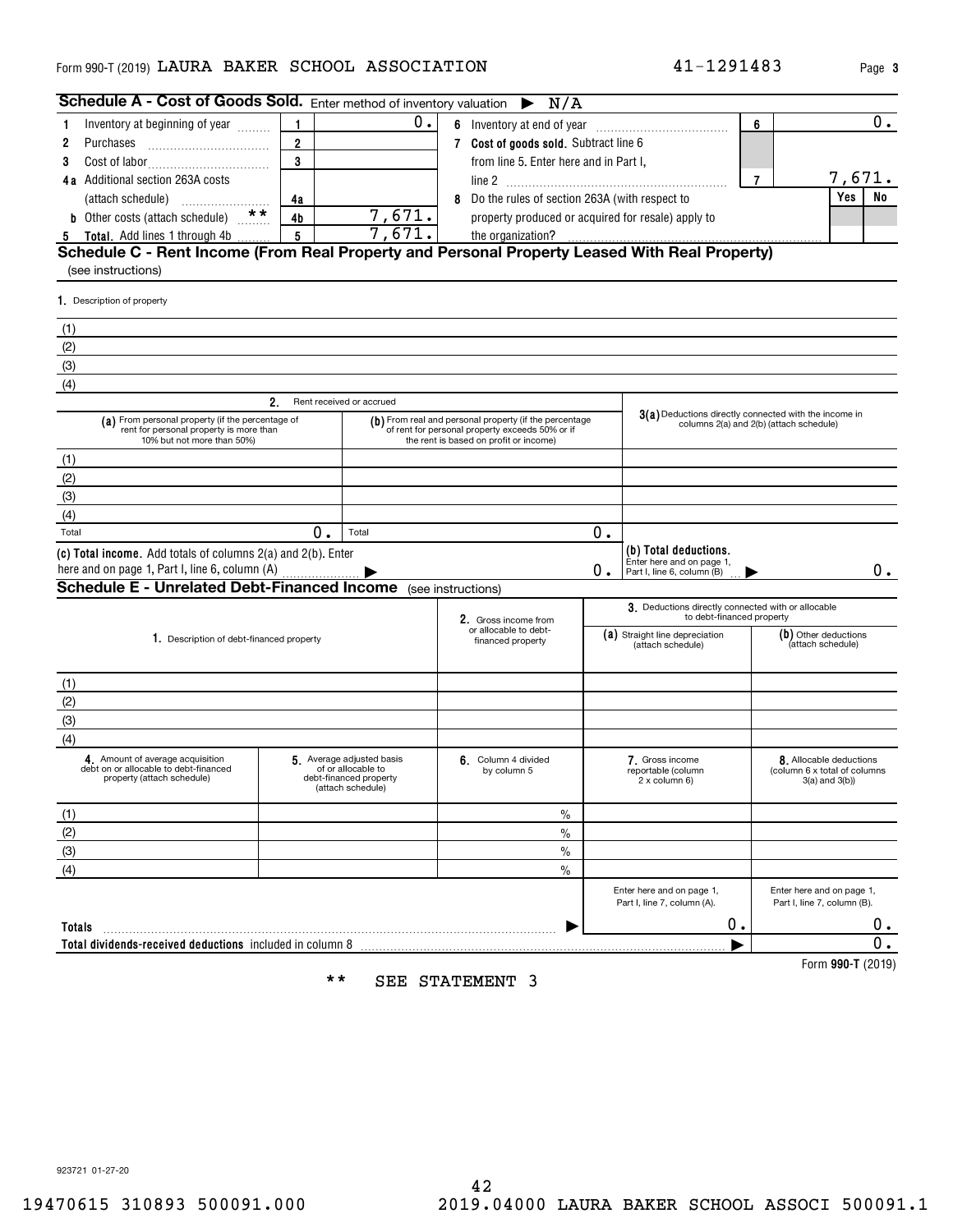| Form 990-T (2019) LAURA BAKER SCHOOL ASSOCIATION                                                   |                          |                                                                    |                                                                                         |                                                                                                                                       |                                                                                                  |                                                                              |                     | 41-1291483                                                                                |                                                               | Page 4                                                                                       |
|----------------------------------------------------------------------------------------------------|--------------------------|--------------------------------------------------------------------|-----------------------------------------------------------------------------------------|---------------------------------------------------------------------------------------------------------------------------------------|--------------------------------------------------------------------------------------------------|------------------------------------------------------------------------------|---------------------|-------------------------------------------------------------------------------------------|---------------------------------------------------------------|----------------------------------------------------------------------------------------------|
| Schedule F - Interest, Annuities, Royalties, and Rents From Controlled Organizations               |                          |                                                                    |                                                                                         |                                                                                                                                       |                                                                                                  |                                                                              |                     |                                                                                           | (see instructions)                                            |                                                                                              |
|                                                                                                    |                          |                                                                    |                                                                                         | <b>Exempt Controlled Organizations</b>                                                                                                |                                                                                                  |                                                                              |                     |                                                                                           |                                                               |                                                                                              |
| 1. Name of controlled organization                                                                 |                          | 2. Employer<br>identification<br>number                            |                                                                                         | 3. Net unrelated income<br>(loss) (see instructions)                                                                                  |                                                                                                  | 4. Total of specified<br>payments made                                       |                     | 5. Part of column 4 that is<br>included in the controlling<br>organization's gross income |                                                               | 6. Deductions directly<br>connected with income<br>in column 5                               |
| (1)                                                                                                |                          |                                                                    |                                                                                         |                                                                                                                                       |                                                                                                  |                                                                              |                     |                                                                                           |                                                               |                                                                                              |
| (2)                                                                                                |                          |                                                                    |                                                                                         |                                                                                                                                       |                                                                                                  |                                                                              |                     |                                                                                           |                                                               |                                                                                              |
| (3)                                                                                                |                          |                                                                    |                                                                                         |                                                                                                                                       |                                                                                                  |                                                                              |                     |                                                                                           |                                                               |                                                                                              |
| (4)                                                                                                |                          |                                                                    |                                                                                         |                                                                                                                                       |                                                                                                  |                                                                              |                     |                                                                                           |                                                               |                                                                                              |
| Nonexempt Controlled Organizations                                                                 |                          |                                                                    |                                                                                         |                                                                                                                                       |                                                                                                  |                                                                              |                     |                                                                                           |                                                               |                                                                                              |
| 7. Taxable Income                                                                                  |                          | 8. Net unrelated income (loss)<br>(see instructions)               |                                                                                         | 9. Total of specified payments<br>made                                                                                                |                                                                                                  | 10. Part of column 9 that is included<br>in the controlling organization's   | gross income        |                                                                                           |                                                               | 11. Deductions directly connected<br>with income in column 10                                |
| (1)                                                                                                |                          |                                                                    |                                                                                         |                                                                                                                                       |                                                                                                  |                                                                              |                     |                                                                                           |                                                               |                                                                                              |
| (2)                                                                                                |                          |                                                                    |                                                                                         |                                                                                                                                       |                                                                                                  |                                                                              |                     |                                                                                           |                                                               |                                                                                              |
| (3)                                                                                                |                          |                                                                    |                                                                                         |                                                                                                                                       |                                                                                                  |                                                                              |                     |                                                                                           |                                                               |                                                                                              |
| (4)                                                                                                |                          |                                                                    |                                                                                         |                                                                                                                                       |                                                                                                  |                                                                              |                     |                                                                                           |                                                               |                                                                                              |
|                                                                                                    |                          |                                                                    |                                                                                         |                                                                                                                                       |                                                                                                  | Add columns 5 and 10.<br>Enter here and on page 1, Part I,                   | line 8, column (A). |                                                                                           |                                                               | Add columns 6 and 11.<br>Enter here and on page 1, Part I,<br>line 8, column (B).            |
| Totals                                                                                             |                          |                                                                    |                                                                                         |                                                                                                                                       |                                                                                                  |                                                                              |                     | 0.                                                                                        |                                                               | 0.                                                                                           |
| Schedule G - Investment Income of a Section 501(c)(7), (9), or (17) Organization                   | (see instructions)       |                                                                    |                                                                                         |                                                                                                                                       |                                                                                                  |                                                                              |                     |                                                                                           |                                                               |                                                                                              |
|                                                                                                    | 1. Description of income |                                                                    |                                                                                         |                                                                                                                                       | 3. Deductions<br>4. Set-asides<br>2. Amount of income<br>directly connected<br>(attach schedule) |                                                                              |                     | (attach schedule)                                                                         | 5. Total deductions<br>and set-asides<br>(col. 3 plus col. 4) |                                                                                              |
| (1)                                                                                                |                          |                                                                    |                                                                                         |                                                                                                                                       |                                                                                                  |                                                                              |                     |                                                                                           |                                                               |                                                                                              |
| $\frac{(2)}{(3)}$                                                                                  |                          |                                                                    |                                                                                         |                                                                                                                                       |                                                                                                  |                                                                              |                     |                                                                                           |                                                               |                                                                                              |
|                                                                                                    |                          |                                                                    |                                                                                         |                                                                                                                                       |                                                                                                  |                                                                              |                     |                                                                                           |                                                               |                                                                                              |
| $\overline{(4)}$                                                                                   |                          |                                                                    |                                                                                         |                                                                                                                                       |                                                                                                  |                                                                              |                     |                                                                                           |                                                               |                                                                                              |
|                                                                                                    |                          |                                                                    |                                                                                         | Enter here and on page 1,<br>Part I, line 9, column (A).                                                                              |                                                                                                  |                                                                              |                     |                                                                                           |                                                               | Enter here and on page 1,<br>Part I, line 9, column (B).                                     |
| Totals                                                                                             |                          |                                                                    |                                                                                         |                                                                                                                                       | 0.                                                                                               |                                                                              |                     |                                                                                           |                                                               | $0$ .                                                                                        |
| Schedule I - Exploited Exempt Activity Income, Other Than Advertising Income<br>(see instructions) |                          |                                                                    |                                                                                         |                                                                                                                                       |                                                                                                  |                                                                              |                     |                                                                                           |                                                               |                                                                                              |
| 1. Description of<br>exploited activity                                                            |                          | 2. Gross<br>unrelated business<br>income from<br>trade or business | 3. Expenses<br>directly connected<br>with production<br>of unrelated<br>business income | 4. Net income (loss)<br>from unrelated trade or<br>business (column 2<br>minus column 3). If a<br>gain, compute cols. 5<br>through 7. |                                                                                                  | 5. Gross income<br>from activity that<br>is not unrelated<br>business income |                     |                                                                                           | 6. Expenses<br>attributable to<br>column 5                    | 7. Excess exempt<br>expenses (column<br>6 minus column 5,<br>but not more than<br>column 4). |
|                                                                                                    |                          |                                                                    |                                                                                         |                                                                                                                                       |                                                                                                  |                                                                              |                     |                                                                                           |                                                               |                                                                                              |
| $\frac{(1)}{(2)}$<br>$\frac{(3)}{(4)}$                                                             |                          |                                                                    |                                                                                         |                                                                                                                                       |                                                                                                  |                                                                              |                     |                                                                                           |                                                               |                                                                                              |
|                                                                                                    |                          |                                                                    |                                                                                         |                                                                                                                                       |                                                                                                  |                                                                              |                     |                                                                                           |                                                               |                                                                                              |
|                                                                                                    |                          |                                                                    |                                                                                         |                                                                                                                                       |                                                                                                  |                                                                              |                     |                                                                                           |                                                               |                                                                                              |
|                                                                                                    |                          | Enter here and on<br>page 1, Part I,<br>line 10, col. (A).         | Enter here and on<br>page 1, Part I,<br>line 10, col. (B).                              |                                                                                                                                       |                                                                                                  |                                                                              |                     |                                                                                           |                                                               | Enter here and<br>on page 1,<br>Part II, line 25.                                            |
| Totals<br><b>Schedule J - Advertising Income</b> (see instructions)                                |                          | 0.                                                                 | 0.                                                                                      |                                                                                                                                       |                                                                                                  |                                                                              |                     |                                                                                           |                                                               | $0$ .                                                                                        |
| Income From Periodicals Reported on a Consolidated Basis<br>Part I                                 |                          |                                                                    |                                                                                         |                                                                                                                                       |                                                                                                  |                                                                              |                     |                                                                                           |                                                               |                                                                                              |
|                                                                                                    |                          |                                                                    |                                                                                         |                                                                                                                                       |                                                                                                  |                                                                              |                     |                                                                                           |                                                               |                                                                                              |
| 1. Name of periodical                                                                              |                          | 2. Gross<br>advertising<br>income                                  | 3. Direct<br>advertising costs                                                          | col. 3). If a gain, compute                                                                                                           | 4. Advertising gain<br>or (loss) (col. 2 minus<br>cols. 5 through 7.                             | 5. Circulation<br>income                                                     |                     | 6. Readership<br>costs                                                                    |                                                               | 7. Excess readership<br>costs (column 6 minus<br>column 5, but not more<br>than column 4).   |
| $\frac{(1)}{(2)}$<br>$\frac{(2)}{(3)}$                                                             |                          |                                                                    |                                                                                         |                                                                                                                                       |                                                                                                  |                                                                              |                     |                                                                                           |                                                               |                                                                                              |
|                                                                                                    |                          |                                                                    |                                                                                         |                                                                                                                                       |                                                                                                  |                                                                              |                     |                                                                                           |                                                               |                                                                                              |
|                                                                                                    |                          |                                                                    |                                                                                         |                                                                                                                                       |                                                                                                  |                                                                              |                     |                                                                                           |                                                               |                                                                                              |
| $\overline{(4)}$                                                                                   |                          |                                                                    |                                                                                         |                                                                                                                                       |                                                                                                  |                                                                              |                     |                                                                                           |                                                               |                                                                                              |

923731 01-27-20

 $\blacktriangleright$ 

**Totals** (carry to Part II, line (5))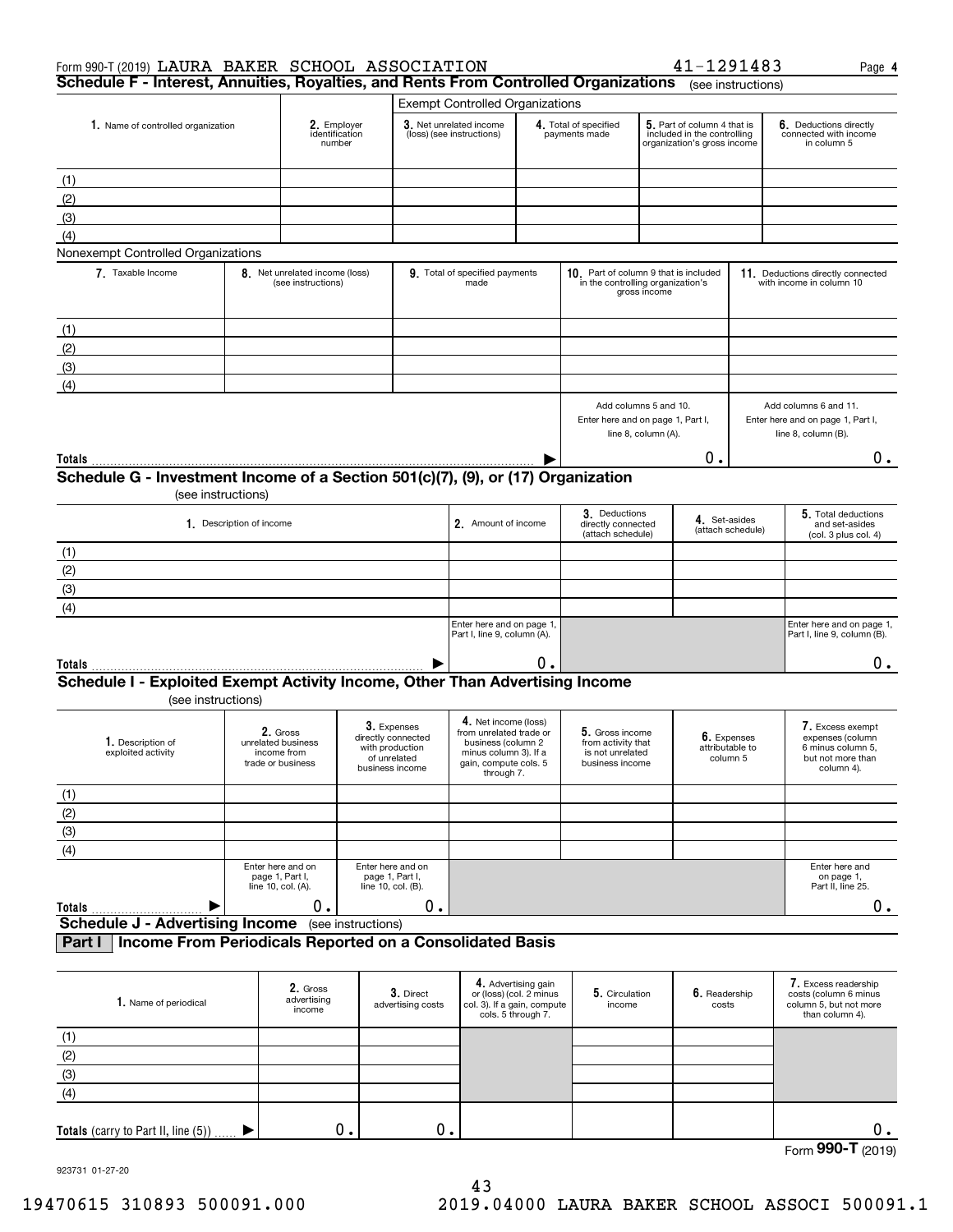### Form 990-T (2019)  ${\tt LAURA~BAKER}$   ${\tt SCHOOL~ASSOCIATION}$   ${\tt A1-1291483}$  Page

**Part II | Income From Periodicals Reported on a Separate Basis** (For each periodical listed in Part II, fill in columns 2 through 7 on a line-by-line basis.)

**Total.**  Enter here and on page 1, Part II, line 14

| 1. Name of periodical                                          | 2. Gross<br>advertising<br>income                          | 3. Direct<br>advertising costs                             | 4. Advertising gain<br>or (loss) (col. 2 minus<br>col. 3). If a gain, compute<br>cols. 5 through 7. |                    | 5. Circulation<br>income                     |                | 6. Readership<br>costs                            | 7. Excess readership<br>costs (column 6 minus<br>column 5, but not more<br>than column 4). |
|----------------------------------------------------------------|------------------------------------------------------------|------------------------------------------------------------|-----------------------------------------------------------------------------------------------------|--------------------|----------------------------------------------|----------------|---------------------------------------------------|--------------------------------------------------------------------------------------------|
| (1)                                                            |                                                            |                                                            |                                                                                                     |                    |                                              |                |                                                   |                                                                                            |
| (2)                                                            |                                                            |                                                            |                                                                                                     |                    |                                              |                |                                                   |                                                                                            |
| (3)                                                            |                                                            |                                                            |                                                                                                     |                    |                                              |                |                                                   |                                                                                            |
| (4)                                                            |                                                            |                                                            |                                                                                                     |                    |                                              |                |                                                   |                                                                                            |
| <b>Totals from Part I</b><br>.                                 | 0                                                          | 0.                                                         |                                                                                                     |                    |                                              |                |                                                   | 0.                                                                                         |
|                                                                | Enter here and on<br>page 1, Part I,<br>line 11, col. (A). | Enter here and on<br>page 1, Part I,<br>line 11, col. (B). |                                                                                                     |                    |                                              |                | Enter here and<br>on page 1,<br>Part II, line 26. |                                                                                            |
| Totals, Part II (lines 1-5)  ▶                                 | 0.                                                         | о.                                                         |                                                                                                     |                    |                                              |                |                                                   | 0.                                                                                         |
| Schedule K - Compensation of Officers, Directors, and Trustees |                                                            |                                                            |                                                                                                     | (see instructions) |                                              |                |                                                   |                                                                                            |
| $1.$ Name                                                      |                                                            |                                                            | 2. Title                                                                                            |                    | 3. Percent of<br>time devoted to<br>business |                |                                                   | 4. Compensation attributable<br>to unrelated business                                      |
| (1)                                                            |                                                            |                                                            |                                                                                                     |                    |                                              | $\frac{9}{10}$ |                                                   |                                                                                            |
| (2)                                                            |                                                            |                                                            |                                                                                                     |                    |                                              | $\frac{9}{6}$  |                                                   |                                                                                            |
| (3)                                                            |                                                            |                                                            |                                                                                                     |                    |                                              | $\%$           |                                                   |                                                                                            |
| (4)                                                            |                                                            |                                                            |                                                                                                     |                    |                                              | $\%$           |                                                   |                                                                                            |

**990-T**  Form (2019)  $\blacktriangleright$  $0$  .

923732 01-27-20